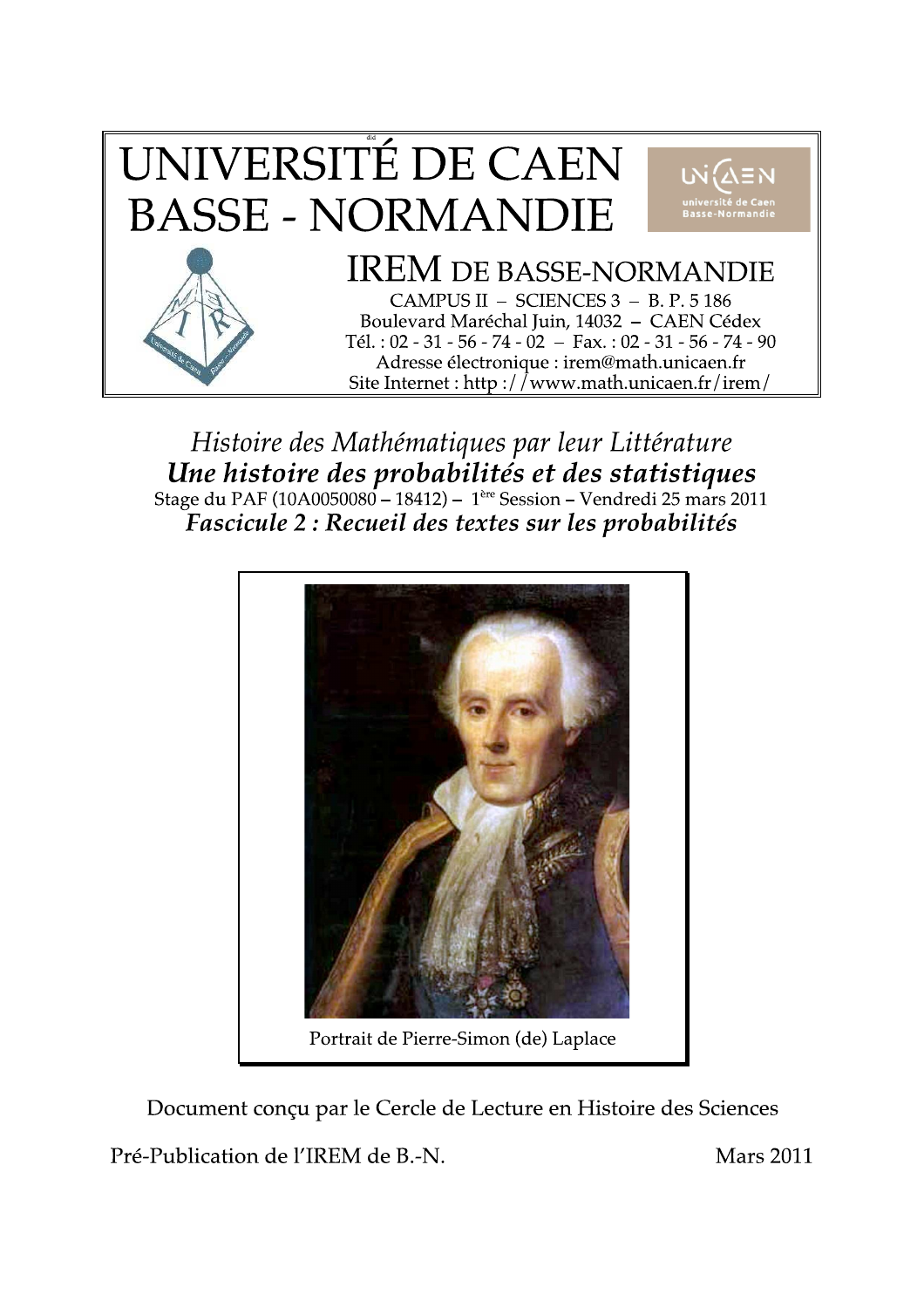# **SOMMAIRE**

| * * * * *                                                                                                                                                                                                             |      |  |  |  |
|-----------------------------------------------------------------------------------------------------------------------------------------------------------------------------------------------------------------------|------|--|--|--|
| Ernest COUMET:<br>"La Théorie du Hasard est-elle née par Hasard ?", in : Annales XXV-3, 1970                                                                                                                          | 43   |  |  |  |
| Laurent ROLLET:<br>Un mathématicien dans l'affaire Dreyfus : Henri Poincaré (2002)                                                                                                                                    | 34   |  |  |  |
| Henri POINCARÉ, Gaston DARBOUX & Paul-Émile APPELL :<br>Pièces se rapportant à l' « Affaire Dreyfus », in : Examen critique des divers systèmes ou<br>études graphologiques auxquels a donné lieu le bordereau (1904) | 25   |  |  |  |
| Pierre-Simon de LAPLACE:<br>"Principes généraux du Calcul des Probabilités", in : Essai philosophique sur les<br>Probabilités (1795) & préface à la Théorie analytique des Probabilités (1812)                        | 19   |  |  |  |
| Georges-Louis LECLERC, Comte de BUFFON :<br>Article dit de « l'aiguille de Buffon », extrait de l'Histoire naturelle, Servant de                                                                                      |      |  |  |  |
| Bernard Le Bouyer de FONTENELLE :<br>Article de Géométrie sur le Jeu de Franc-Carreau, extrait de l'Histoire de l'Académie                                                                                            | 12   |  |  |  |
| <b>Blaise PASCAL:</b>                                                                                                                                                                                                 |      |  |  |  |
| <b>Blaise PASCAL:</b><br>Chapitre III. Moyens d'arriver à la foi : raison, coutume, inspiration,<br>extrait sur « le pari » pascalien in : Pensées (1654, 1ère éd. posthume, 1670)                                    | $-5$ |  |  |  |

# **SOURCES UTILISÉES**

1. - Blaise PASCAL (Clermont-Ferrand, 1623 - Paris, 1662): Chapitre III. Moyens d'arriver à la foi : raison, coutume, inspiration, textes sur "le pari", extraits des Pensées, 1654-1662, 1ère éd. posthume : 1670.

Éditions consultées :

- Pensées de M. Pascal sur la Religion, Et sur quelques autres Sujets. Nouvelle édition, Augmentée de plusieurs Pensées, de sa Vie & de quelques Discours; En particulier : Discours où l'on fait voir qu'il y a des Démonstrations d'une autre espece, et aussi certaines que celles de la Géométrie. Paris, 1761. En particulier : Chapitre VII. Qu'il est plus avantageux de croire que de ne pas croire ce qu'enseigne la Religion Chrétienne, pp. 47-53.

- CEuvres complètes. Préface d'Henri Gouhier ; présentation et notes de Louis Lafuma, coll. "L'Intégrale". Paris, Seuil, 1963. En particulier : Série II, nº 418, pp. 550-551.

-. Œuvres complètes. Éd. de J. Chevalier, coll. "La Pléiade". Paris, NRF-Gallimard, 1954. En particulier : 3. Infini-Rien : Le Pari, n° 451, pp. 1212-1216.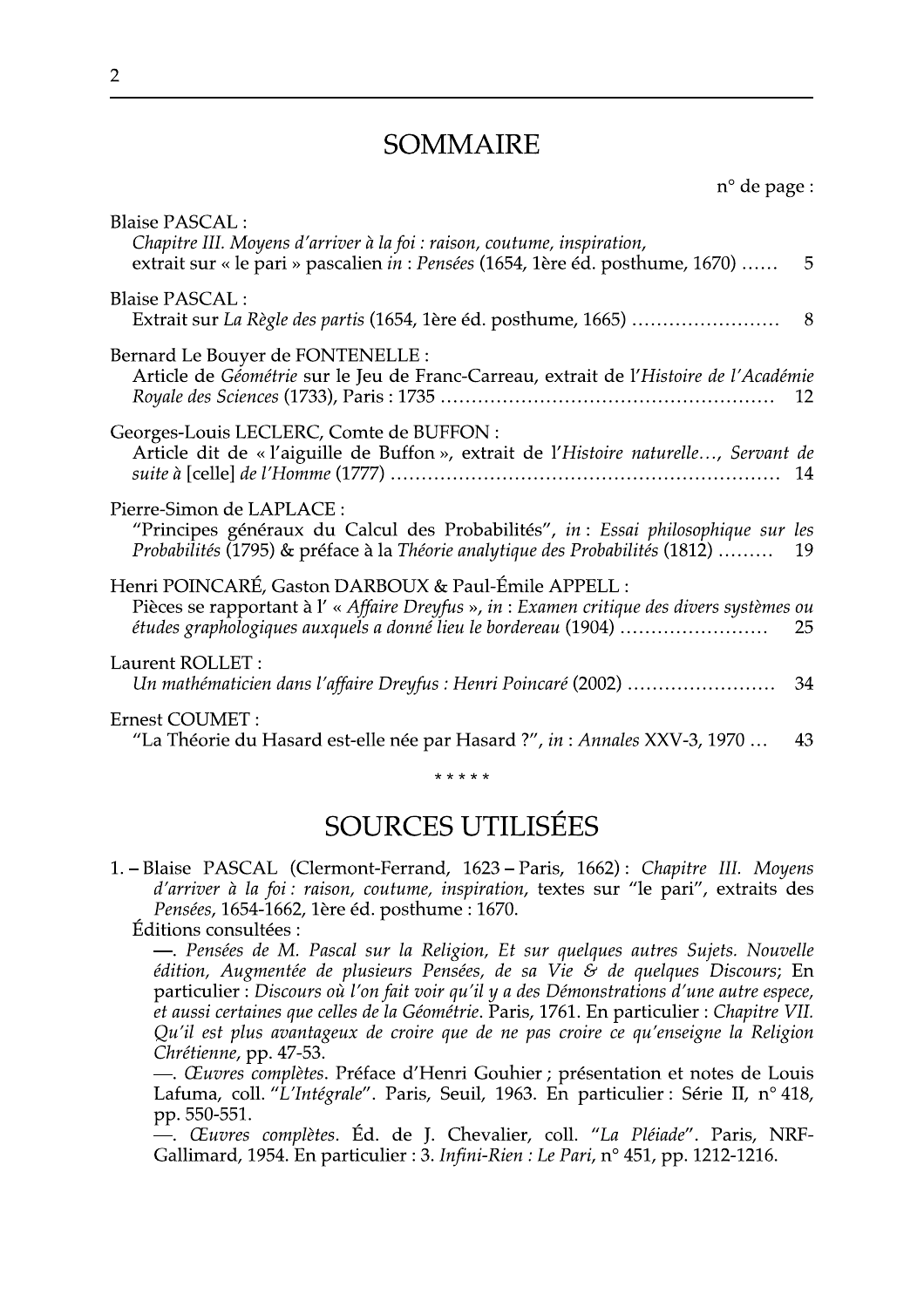—. Œuvres complètes. Éd. de M. Le Guern, coll. "La Pléiade", en 2 vol. Paris, NRF-Gallimard, 1998-2000. En particulier : Infini-Rien, vol. II, Série II, n° 397, pp. 676-681.

2. Blaise PASCAL (id.): "III. Usage du Triangle arithmétique pour déterminer les Partis qu'on doit faire entre deux Joueurs qui jouent en plusieurs Parties", in : Traité du Triangle arithmétique (1654), 1ère éd. posthume, Traité du Triangle arithmétique, avec quelques autres petits Traités sur la même matière, Paris, Desprez, 1665.

Éditions consultées :

-. Œuvres complètes (Lafuma éd. sc., op. cit.). En particulier : La Règle des Partis, pp. 43-49 ; ; "III. Usage du Triangle arithmétique pour déterminer les Partis qu'on doit faire entre deux Joueurs qui jouent en plusieurs Parties", in : Traité du Triangle arithmétique et Traités connexes, pp. 50-100, dont le chapitre III., pp. 57-62.

-. Œuvres complètes (Chevalier éd. sc., op. cit.). En particulier : La Règle des Partis (Lettres de Pascal à Fermat, en date du 29-07, du 24-08 et du 27-10-1654, pp. 75-90 ; "III. Usage du Triangle arithmétique pour déterminer les Partis qu'on doit faire entre deux Joueurs qui jouent en plusieurs Parties", in: Traité du Triangle arithmétique et Traités connexes, pp. 91-171, dont le chapitre III., pp. 115-126.

-. Œuvres complètes. Éd. de J. Mesnard, 4 vol. parus (sur 7). Paris, Desclée de Brouwer, 1964-1992. En particulier : Correspondance de Pascal et Cacreavy avec Fermat (vers juin – 27 octobre 1654), vol. II (1970), pp. 1132-1158; XXIX. Traité du Triangle arithmétique et Traités connexes (1654), pp. 1166-1332, dont l'Usage du Triangle..., pp. 1308-1320.

-. Œuvres complètes (Le Guern éd. sc., op. cit.). En particulier : Correspondance avec Fermat sur la règle des partis, vol. I, pp. 143-166 ; "III. Usage du Triangle arithmétique pour déterminer les Partis qu'on doit faire entre deux Joueurs qui jouent en plusieurs Parties", in : Le Triangle arithmétique, pp. 167-328, dont l'Usage du Triangle..., pp. 304-319.

- 3. Bernard Le Bouyer de FONTENELLE (Rouen, 1657 Paris, 1757): Article de Géométrie sur le Jeu de Franc-Carreau, in : Histoire de l'Académie Royale des Sciences. Année M. DCCXXXIII (1733), Avec les Mémoires de Mathématique & de Physique, pour la même année, Tirés des Registres de cette Académie, pp. 43-45 de l'Histoire... Paris : de l'Imprimerie Royale, M. DCCXXXV (1735).
- 4. Georges-Louis LECLERC, Comte de BUFFON (Montbard, 1707 Paris, 1788): Extrait de l'Histoire naturelle, générale et particulière. Servant de suite à l'Histoire Naturelle de l'Homme (1777). Supplément, Tome Quatrième. XXIII, pp. 95-105. Édition consultée :

— Cuvres complètes de Buffon, mises en ordre et précédées d'une Notice Historique par M. A. Richard, Professeur agrégé à la Faculté de Médecine de Paris; suivies de deux volumes sur les Progrès des Sciences physiques et naturelles depuis la mort de Buffon, par M. le Baron de Cuvier, Secrétaire perpétuel de l'Académie Royale des Sciences. Tome XIII. À Paris, chez Baudouin Frères, Éditeurs, rue de Vaugirard, n° 17, et chez N. Delangle, Éditeur, rue du Battoir, n° 19. M. DCCC. XXVII (1827). Extrait de l'Essai d'Arithmétique morale, § XXIII, pp. 54-64. Adaptation par J.-P. Le Goff.

5. – Pierre-Simon de LAPLACE (Marquis, Beaumont-en-Auge, 1749 – Paris, 1827): Essai philosophique sur les Probabilités, 1ère éd., in : Cours de l'École Normale de l'An II, 1795, 2de éd., Paris : Courcier, 1814, 190 p. Ouvrage indépendant, qui parut comme une Introduction dès la 3ème éd. de la : Théorie analytique des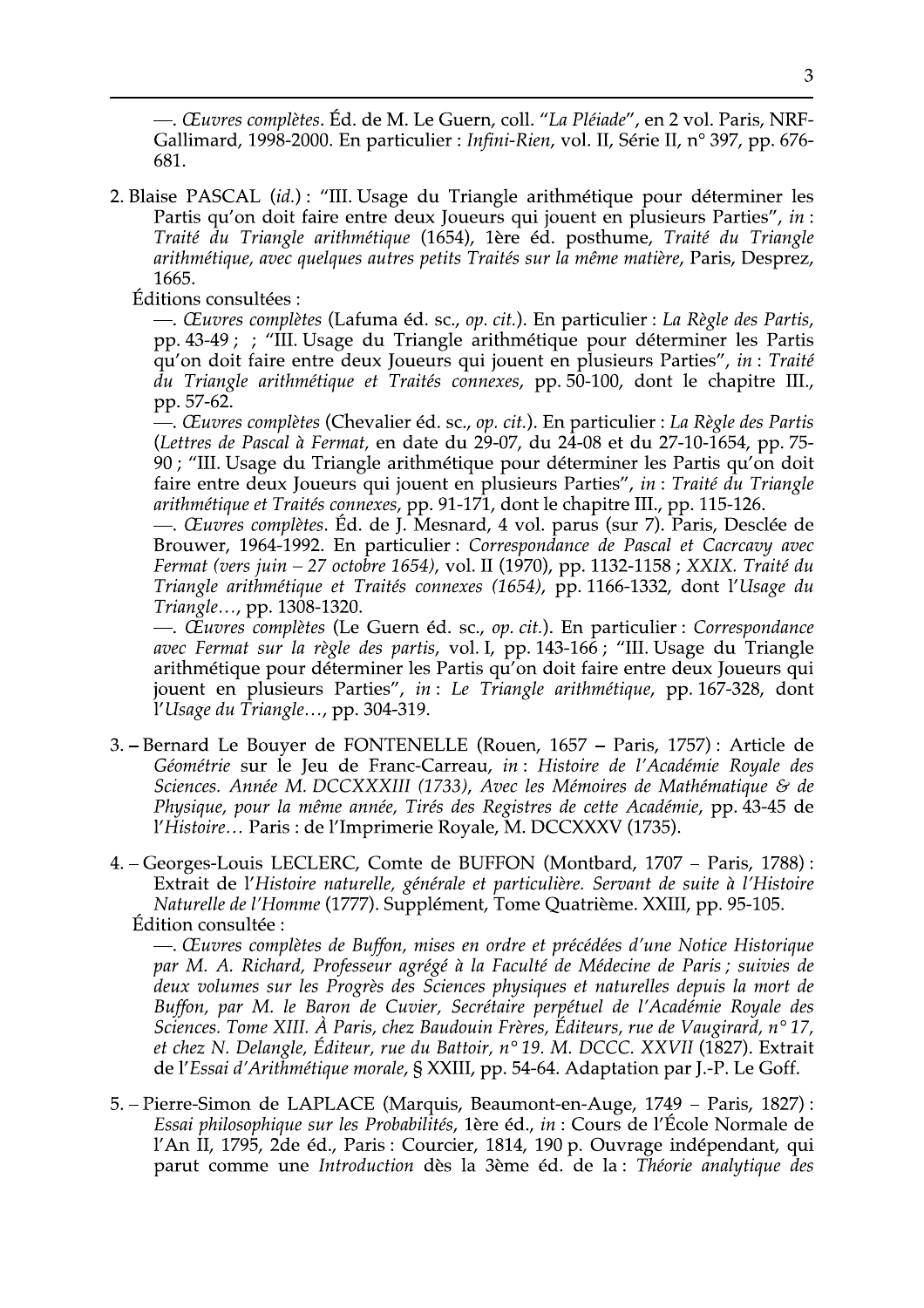Probabilités, par M. le Comte Laplace. 1ère éd., Paris : Veuve Courcier, 1812. 2de éd., Paris : Veuve Courcier, 1820.

- Éditions consultées :
	- Essai ... Paris : Veuve Courcier, 1814, pp. 12-30.
	- CEuvres complètes de Laplace, Tome VIIème, Théorie... Paris : Impr. royale, 1847, pp. XII-XXIII.
- 6. Henri POINCARÉ (Nancy, 1854 Paris, 1912) & alii : Textes divers se rapportant à l' « Affaire Dreyfus », in : Examen critique des divers Systèmes ou Études graphologiques auxquels a donné lieu le Bordereau (Rapport de MM. [Jean Gaston] Darboux [1842-1917], [Paul-Émile]Appell [1855-1930] et [Henri] Poincaré).
- 7. Ernest COUMET : "La Théorie du Hasard est-elle née par Hasard ?", in : Annales. Economies, Sociétés, Civilisations, 25e année – n°3, mai-juin 1970, Paris : Armand Colin, 1970, pp. 574-597.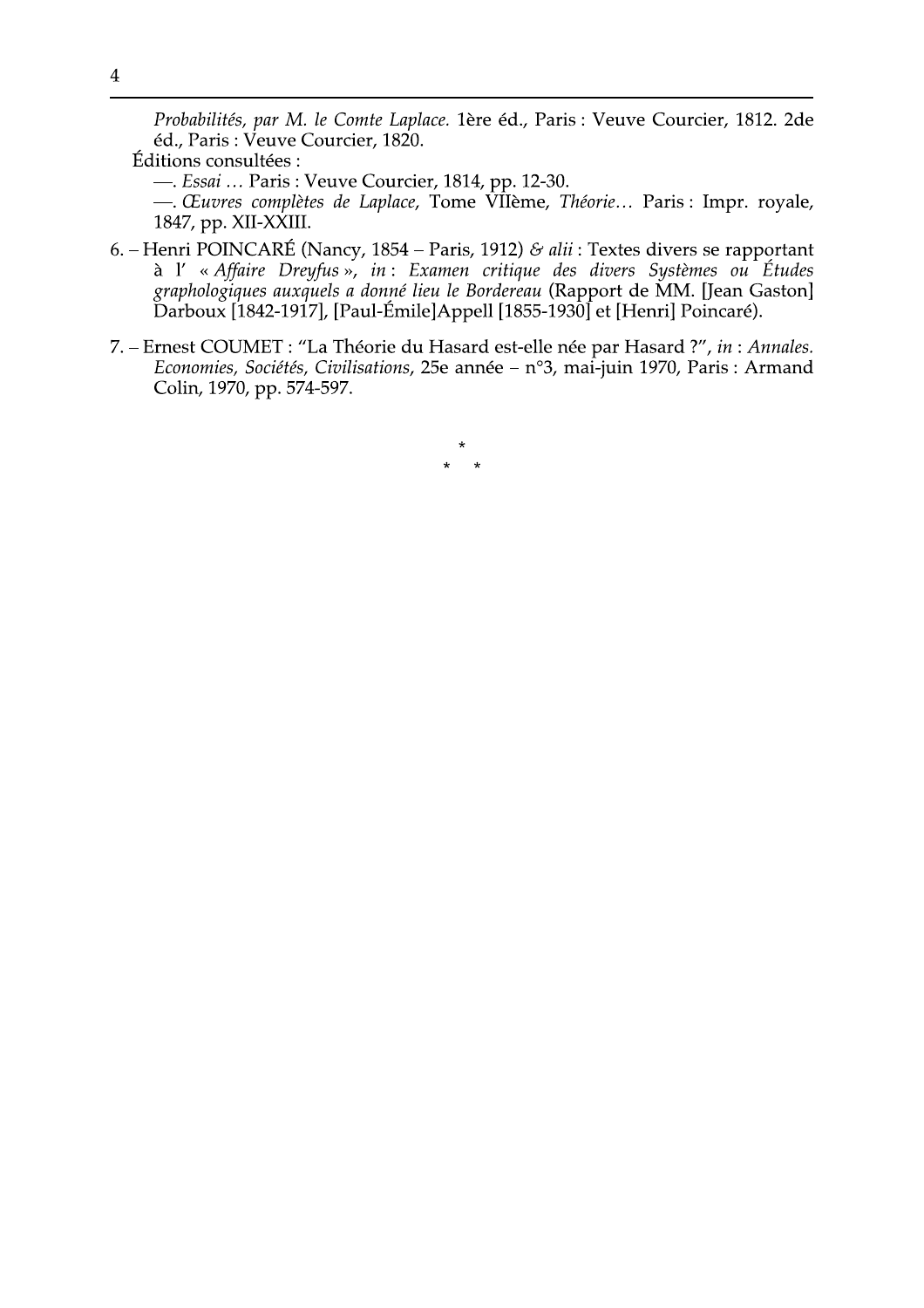# **Blaise PASC**

<sup>5</sup><br>
Blaise PASCAL (Clermont-Ferrand, 1623 – Paris,1662) :<br> *Infini. Rien, le «* pari de Pascal ».<br>
Extraits des *Pensées*, (ms., ca. 1654-1662, 1ère éd. posthume 1670).<br>
Texte établi à partir de l'édition de Michel Le Gue

Il faut que la justice de Dieu soit énorme comme sa miséricorde : or, la justice envers les réprouvés est moins énorme et doit moins choquer que la miséricorde envers les élus.]

**Blaise PASCAL (Clermont-Ferrand, 1623 – Paris, 1662)**:<br> *Infini. Rien*, le « pari de Pascal ».<br>
Extraits des Pensées, (ms. a. 1654-1662, lère éd. posthume 1670).<br>
Texte établi à partir de l'édition de Michel Le Guern. Le Exter dabit partire de l'édition de Michel Le Guern. Les passages entre crochets sont<br>les notes marginales de Pascal, insérées après le passage auquel elles se rapportent.<br>les notes marginales de Pascal, insérées après le Nous connaissons qu'il y a un infini et ignorons sa nature, comme nous savons L'unité jointe à l'infini ne l'augmente de rien, non plus qu'un pied à une mesure<br>
infinie. Le fini s'anéantit en présence de l'infini, et devient un pur néant<sup>8</sup>.<br>
Il "sy a pas igrande disproportion entre non-passic et c Brumse en comme en comme sinone en comme sinone en comme a marcar a marcar (comme a marcar a marcar a marcar a marcar a marcar a marcar a marcar a marcar and the mome pair of the marcar and soit map in the soit map in the

Parlons maintenant selon les lumières naturelles.

Nous connaissons donc l'existence et la nature du fini, parce que nous sommes<br>
finis et étendus comme lui.<br>
Nous connaissons l'existence de l'infini et ignorons sa nature, parce qu'il a<br>
étendue comme nous, mais non pas de S'il y a un Dieu, il est infiniment incompréhensible, puisque, n'ayant ni parties ni

eferante mornes?..<br>
"I'N'y at-il point une vérité substantielle, voyant tant de choses vraies qui ne sont point la vérité<br>
même?]<br>
Mais par la foi nous connaissons son existence ; par la gloire nous connaîtrons sa<br>
cor, j' Parlons maintenant selon les lumières naturelles.<br>
S'il y a un Dieu, il est infiniment incompréhensible, puisque, n'ayant ni parties ni<br>
bornes, il n'a nul rapport à nous. Nous sommes donc incapables de connaître ni ce<br>
q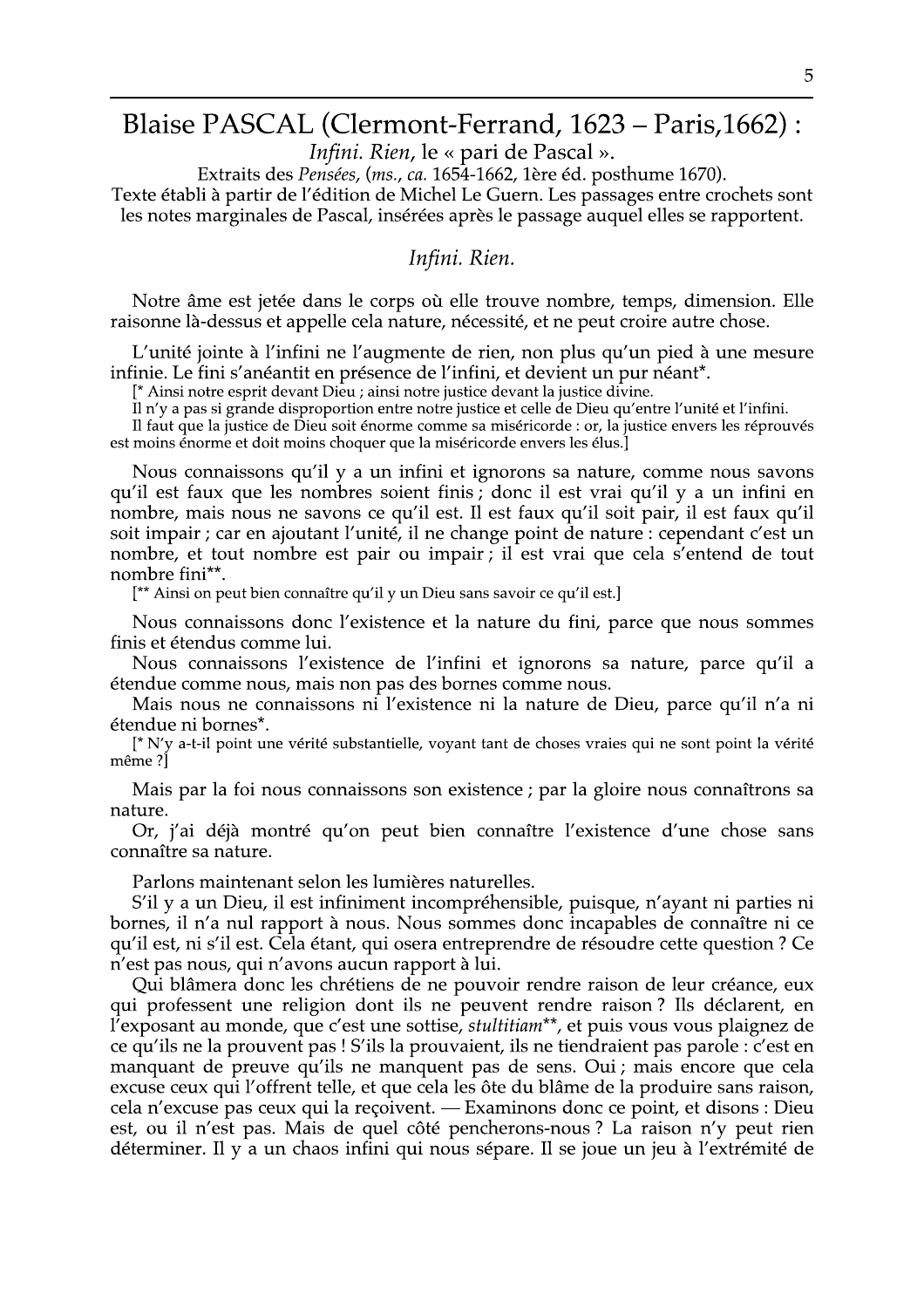cette distance infinie où il arrivera croix ou pile. Que gagerez-vous ? Par raison, vous ne pouvez faire ni l'un ni l'autre ; par raison, vous ne pouvez défendre nul des deux.

<sup>\*\*</sup> La seule science qui est contre le sens commun et la nature des hommes est la seule qui ait toujours subsisté parmi les hommes.]

Ne blâmez donc pas de fausseté ceux qui ont pris un choix ; car vous n'en savez rien.

— Non : mais je les blâmerai d'avoir fait, non ce choix, mais un choix ; car encore que celui qui prend croix et l'autre soient en pareille faute, ils sont tous deux en faute : le juste est de ne point parier.

— Qui, mais il faut parier : cela n'est pas volontaire ; vous êtes embarqué. Lequel prendrez-vous donc ? Voyons. Puisqu'il faut choisir, voyons ce qui vous intéresse le moins : vous avez deux choses à perdre, le vrai et le bien ; et deux autres choses à engager, votre raison et votre volonté, votre connaissance et votre béatitude ; et votre nature a deux choses à fuir, l'erreur et la misère. Votre raison n'est pas plus blessée, puisqu'il faut nécessairement choisir, en choisissant l'un que l'autre. Voilà un point vidé ; mais votre béatitude ? Pesons le gain et la perte, en prenant croix que Dieu est. Estimons ces deux cas : si vous gagnez, vous gagnez tout ; si vous perdez, vous ne perdez rien. Gagez donc qu'il est sans hésiter\*. Cela est admirable.

[\* On a bien de l'obligeance à ceux qui avertissent des défauts, car ils mortifient, ils apprennent qu'on a été méprisé, ils n'empêchent pas qu'on ne le soit à l'avenir, car on a bien d'autres défauts pour l'être. Ils préparent l'exercice de la correction, et l'exemption d'un défaut.]

— Oui, il faut gager ; mais je gage peut-être trop.

— Voyons. Puisqu'il y a pareil hasard de gain et de perte, si vous n'aviez qu'à gagner deux vies pour une, vous pourriez encore gager. Mais s'il y en avait trois à gagner, il faudrait jouer (puisque vous êtes dans la nécessité de jouer) et vous seriez imprudent, lorsque vous êtes forcé à jouer, de ne pas hasarder votre vie pour en gagner trois à un jeu où il y a pareil hasard de perte et de gain. Mais il y une éternité de vie et de bonheur. Et cela étant, quand il y aurait une infinité de hasards dont un seul serait pour vous, vous auriez encore raison de gager un pour avoir deux, et vous agiriez de mauvais sens, étant obligé à jouer, de refuser de jouer une vie contre trois à un jeu où d'une infinité de hasards il y en a un pour vous, s'il y avait une infinité infiniment heureuse à gagner. Mais il a ici une infinité de vie infiniment heureuse à gagner, un hasard de gain contre un nombre fini de hasards de perte, et ce que vous jouez est fini. Cela est tout parti : partout où est l'infini et où il n'y a pas infinité de hasards de perte contre celui de gain, il n'y a point à balancer, il faut tout donner. Et ainsi, quand on est forcé à jouer, il faut renoncer à la raison, pour garder, pour garder la vie plutôt que de la hasarder pour le gain infini aussi prêt à arriver que la perte du néant.

Car il ne sert de rien de dire qu'il est incertain si on gagnera, et qu'il est certain qu'on hasarde ; et que l'infinie distance qui est entre la *certitude* de ce qu'on s'expose et l'incertitude de ce qu'on gagnera égale le bien fini qu'on expose certainement, à l'infini qui est incertain. Cela n'est pas ainsi : tout joueur hasarde avec certitude pour gagner avec incertitude; et néanmoins il hasarde certainement le fini pour gagner incertainement le fini, sans pécher contre la raison. Il n'y a pas infinité de distance entre cette certitude de ce qu'on s'expose et l'incertitude du gain ; cela est faux. Il y a, à la vérité, infinité entre la certitude de gagner et la certitude de perdre. Mais l'incertitude de gagner est proportionnée à la certitude de ce qu'on hasarde, selon la proportion des hasards de gain et de perte ; et de là vient que s'il y a autant de hasards d'un côté que de l'autre, le parti est à jouer égal contre égal ; et alors la certitude de ce qu'on s'expose est égale à l'incertitude du gain ; tant s'en faut qu'elle en soit infiniment distante. Et ainsi notre proposition est dans une force infinie,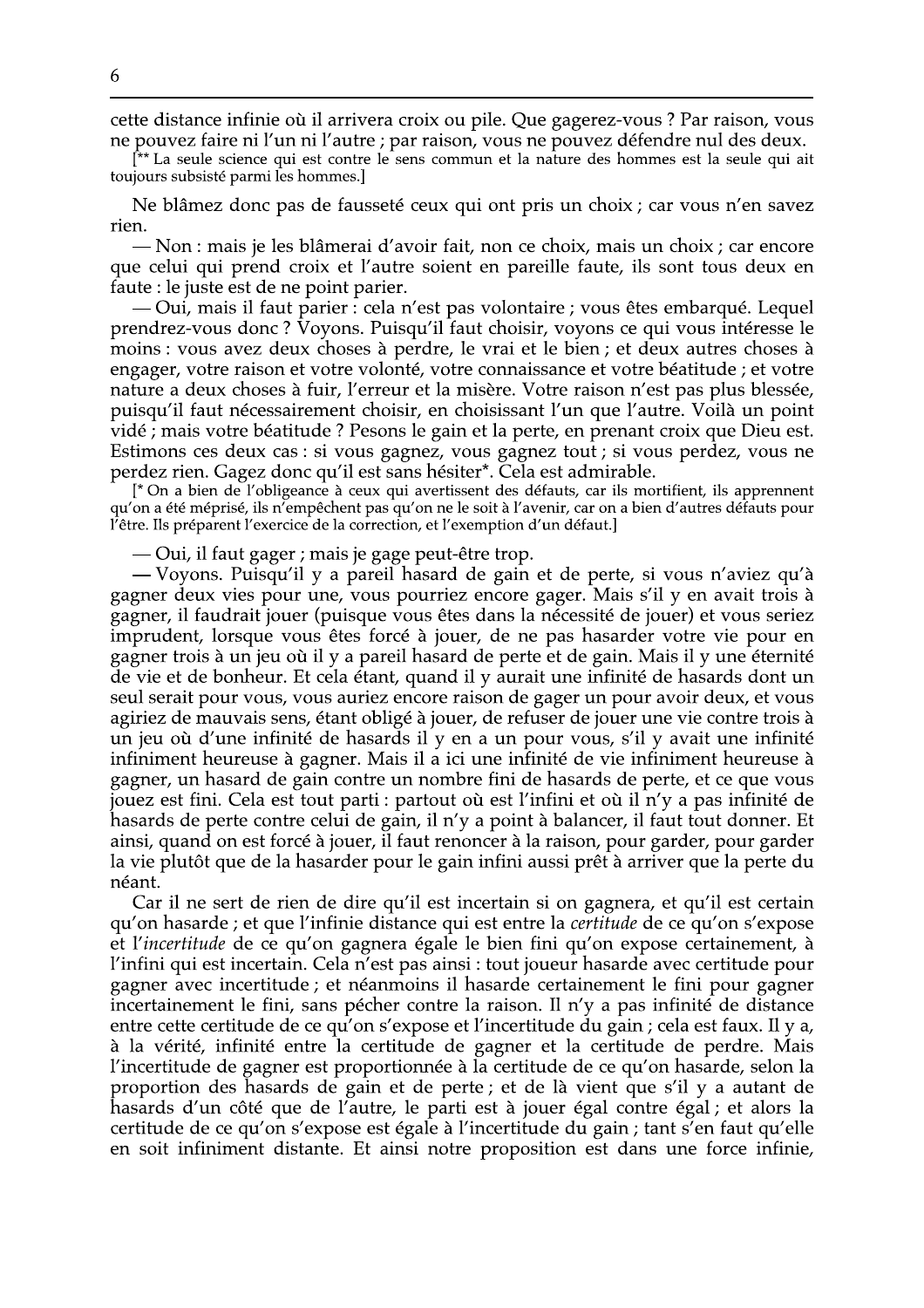quand il y a le fini à hasarder à un jeu où il y a pareils hasards de gain que de perte, et l'infini à gagner.

Cela est démonstratif ; et si les hommes sont capables de quelques vérités, celle-là l'est.

- Je le confesse, je l'avoue. Mais encore n'y a-t-il point moyen de voir le dessous du jeu ?

— Oui, l'Ecriture, le reste, etc.

— Qui, mais j'ai les mains liées et la bouche muette ; on me force à parier, et je ne suis pas en liberté ; on ne me relâche pas, et je suis fait d'une telle sorte que je ne puis croire. Que voulez-vous que je fasse ?

— Il est vrai. Mais apprenez au moins votre impuissance à croire, puisque la raison vous y porte et que néanmoins vous ne le pouvez ; travaillez donc non pas à vous convaincre par l'augmentation des preuves de Dieu, mais par la diminution de vos passions<sup>\*</sup>.

[\*C'est le cœur qui sent Dieu et non la raison. Voilà ce que c'est que la foi. Dieu sensible au cœur, non à la raison.

Le cœur a ses raisons que la raison ne connaît point ; on le sait en mille choses.

Je dis que le cœur aime l'être universel naturellement et soi-même naturellement selon qu'il s'y adonne, et il se durcit contre l'un ou l'autre à son choix. Vous avez rejeté l'un et conservé l'autre ; estce par raison que vous vous aimez ?

Vous voulez aller à la foi, et vous n'en savez pas le chemin; vous voulez vous guérir de l'infidélité, et vous en demandez les remèdes : apprenez de ceux, etc.\*\* qui ont été liés comme vous, et qui parient maintenant tout leur bien.

[\*\* La coutume est notre nature. Qui s'accoutume à la foi la croit et ne peut plus ne pas craindre l'enfer. Et ne croit autre chose.

Qui s'accoutume à croire que le roi est terrible, etc.

Qui doute donc que notre âme étant accoutumée à voir nombre, espace, mouvement, croie cela et rien que cela?

Croyez-vous qu'il soit impossible que Dieu soit infini, sans parties ?

— Óui.

- Je vous veux donc faire voire une chose infinie et indivisible : c'est un point se mouvant partout d'une vitesse infinie.

Car il est un en tous lieux, et tout entier en chaque endroit.

Que cet effet de nature, qui vous semblait impossible auparavant, vous fasse connaître qu'il peut y en avoir d'autres que vous ne connaissez pas encore. Ne tirez pas cette conséquence de votre apprentissage, qu'il ne vous reste rien à savoir, mais qu'il vous reste infiniment à savoir.

Il est faux que nous soyons dignes que les autres nous aiment. Il est injuste que nous le voulions. Si nous naissions raisonnables et indifférents, et connaissant nous et les autres, nous ne donnerions point cette inclination à notre volonté. Nous naissons pourtant avec elle, nous naissons donc injustes.

Car tout tend à soi : cela est contre tout ordre.

Il faut tendre au général, et la pente vers soi est le commencement de tout désordre, en guerre, en police, en économie, dans le corps particulier de l'homme.

La volonté est donc dépravée. Si les membres des communautés naturelles et civiles tendent au bien du corps, les communautés elles-mêmes doivent tendre à un autre corps plus général dont elles sont membres. L'on doit donc tendre au général. Nous naissons donc injustes et dépravés.

Nulle religion que la nôtre n'a enseigné que l'homme naît en péché, nulle secte de philosophie ne l'a dit, nulle n'a donc dit vrai.

Nulle secte ni religion n'a toujours été sur la terre que la religion chrétienne.

Il n'y a donc que la religion chrétienne qui rende l'homme *aimable* et *heureux* tout ensemble ; dans l'honnêteté, one ne peut être aimable et heureux ensemble.

Ce sont gens qui savent ce chemin que vous voudriez suivre, et guéris d'un mal dont vous voulez guérir. Suivez la manière par où ils ont commencé ; c'est en faisant tout comme s'ils croyaient, en prenant de l'eau bénite, en faisant dire des messes, etc. Naturellement même cela vous fera croire et vous abêtira.

– Mais c'est ce que je crains.

— Et pourquoi? Qu'avez-vous à perdre? Mais pour vous montrer que cela y mène, c'est que cela diminuera les passions qui sont vos grands obstacles, etc.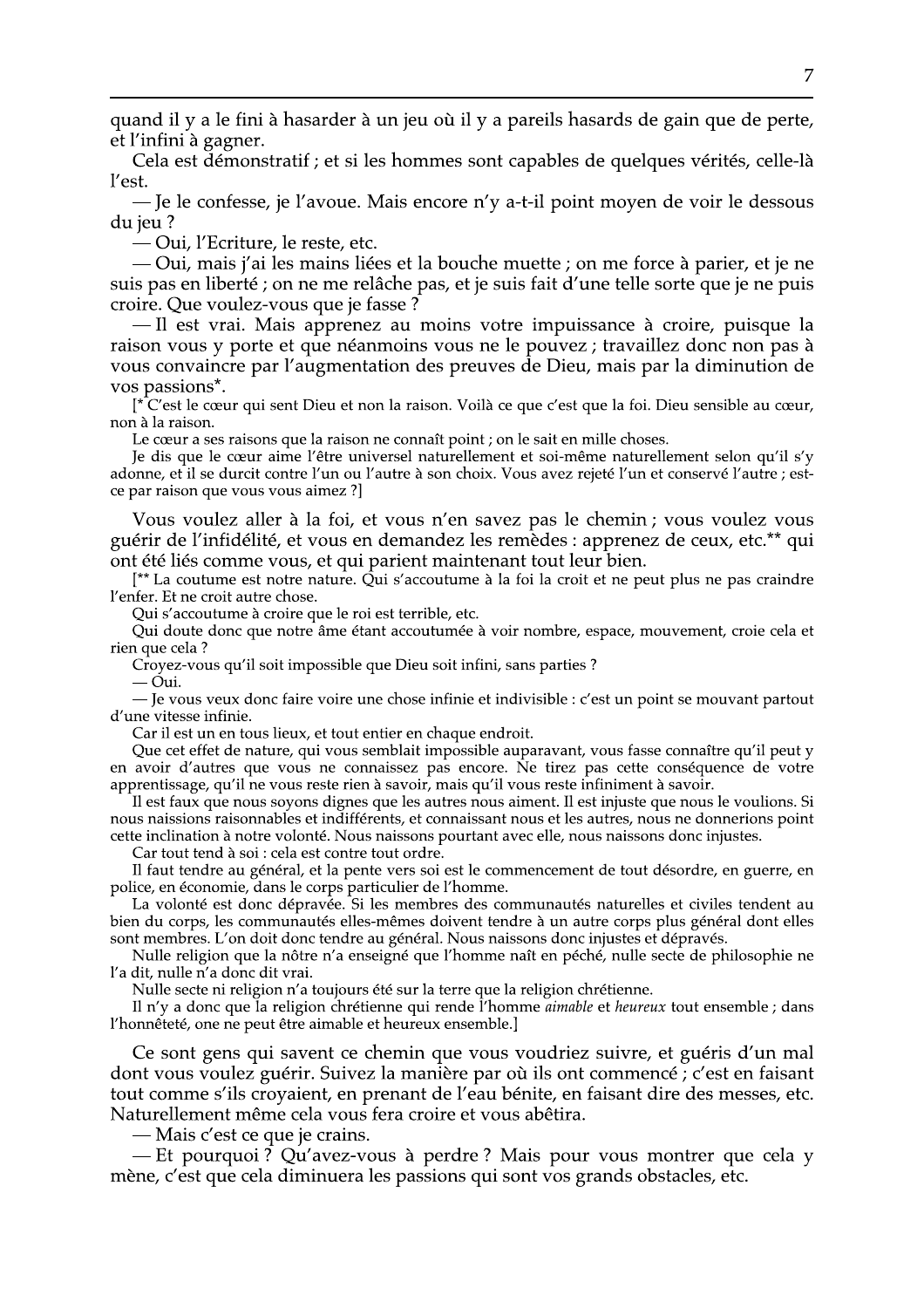Fin de ce discours.

Or quel mal vous arrivera-t-il en prenant ce parti? Vous serez fidèle, honnête, humble, reconnaissant, bienfaisant, sincère ami, véritable. A la vérité, vous ne serez point dans les plaisirs empestés, dans la gloire, dans les délices. Mais n'en aurezvous point d'autres ?

Je vous dis que vous y gagnerez en cette vie ; et qu'à chaque pas que vous ferez dans ce chemin, vous verrez tant de certitude du gain et tant du néant de ce que vous hasardez, que vous connaîtrez à la fin que vous avez parié pour une chose certaine, infinie, pour laquelle vous n'avez rien donné.

— Ô ! Ce discours me transporte, me ravit, etc.

-Si ce discours vous plaît et vous semble fort, sachez qu'il est fait par un homme qui s'est mis à genoux auparavant et après, pour prier cet Être infini et sans parties, auquel il soumet tout le sien, de se soumettre aussi le vôtre pour votre bien et pour sa gloire ; et qu'ainsi la force s'accorde avec cette bassesse.

Blaise PASCAL (Clermont-Ferrand, 1623 – Paris, 1662): III. Usage du Triangle arithmétique pour déterminer les Partis qu'on doit faire entre deux Joueurs qui jouent en plusieurs Parties, in : Traité du Triangle arithmétique... (1654), 1ère éd. posthume : Paris, Desprez, 1665. Extrait établi à partir de l'édition de Michel Le Guern.

Pour entendre les règles des partis, la première chose qu'il faut considérer est que l'argent que les joueurs ont mis au jeu ne leur appartient plus, car ils en ont quitté la propriété ; mais ils en reçu en revanche le droit d'attendre ce que le hasard leur en peut donner, suivant les conditions dont ils sont convenus d'abord.

Mais, comme c'est une loi volontaire, ils peuvent la rompre de gré à gré ; et ainsi, en quelque terme que le jeu se trouve, ils peuvent le quitter ; et au contraire, de ce qu'ils ont fait en y entrant, renoncer à l'attente du hasard, et rentrer chacun en la propriété de quelque chose. Et en ce cas, le règlement de ce qui doit leur appartenir doit être tellement proportionné à ce qu'ils avaient droit d'espérer de la fortune, que chacun d'eux trouve entièrement égal de prendre ce qu'on lui assigne ou de continuer l'aventure du jeu : et cette juste distribution s'appelle le parti.

Le premier principe, qui fait connaître de quelle sorte on doit faire les partis, est celui-ci.

Si un des joueurs se trouve en telle condition que, quoi qu'il arrive, une certaine somme lui doit appartenir en cas de perte et de gain, sans que le hasard la lui puisse ôter, il n'en doit faire aucun parti, mais la prendre entière comme assurée parce que le parti devant être proportionné au hasard, puisqu'il n'y a nul hasard de perdre, il doit tout retirer sans parti.

Le second est celui-ci : si deux joueurs se trouvent en telle condition que si l'un gagne, il lui appartiendra une certaine somme, et s'il perd, elle appartiendra à l'autre ; si le jeu est de pur hasard et qu'il y ait autant de hasard pour l'un que pour l'autre et par conséquent non plus de raison de gagner pour l'un que pour l'autre, s'ils veulent se séparer sans jouer, et prendre ce qui leur appartient légitimement, le parti est qu'ils séparent la somme qui est au hasard par la moitié et que chacun prend la sienne.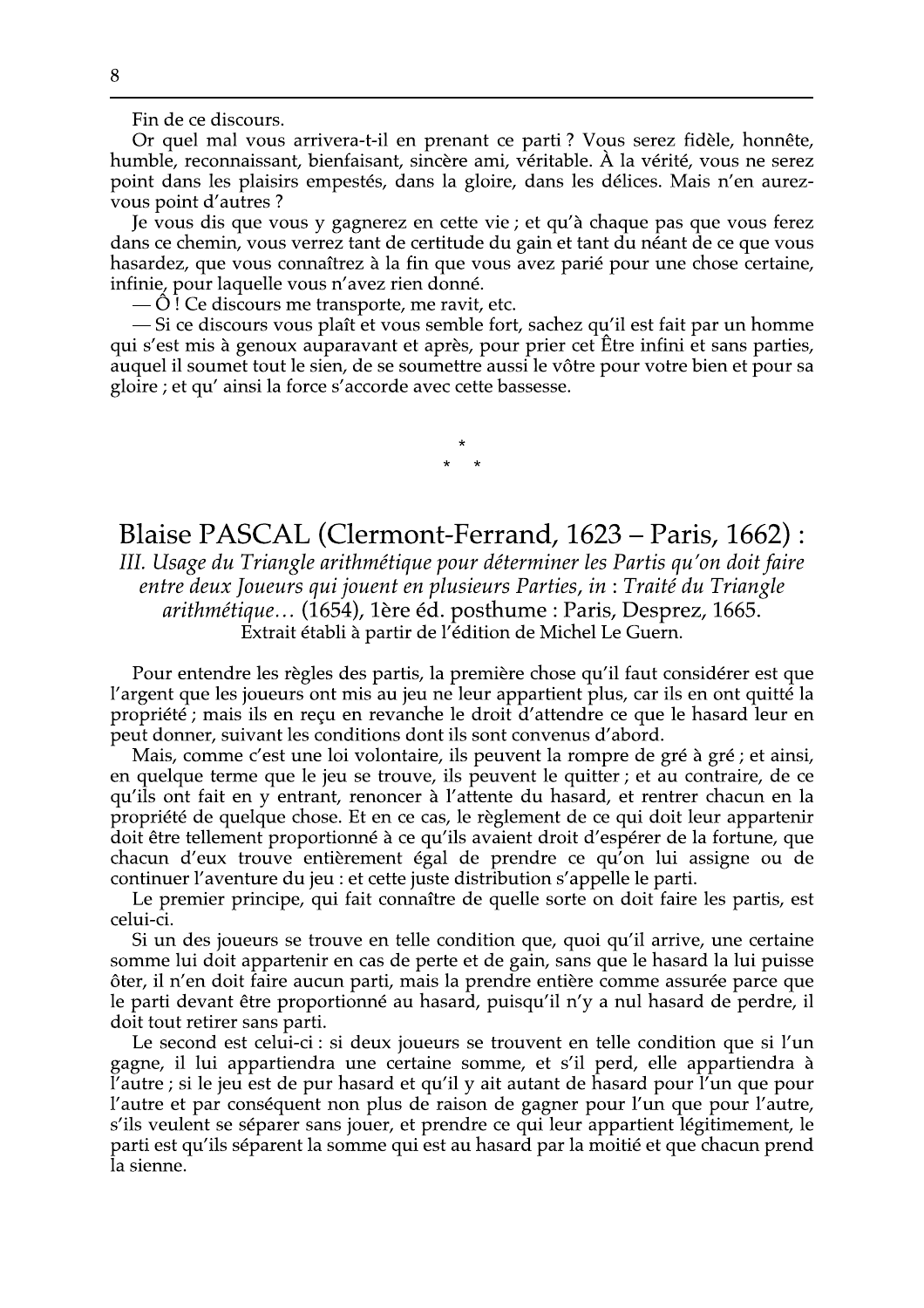### Corollaire Premier

Si deux joueurs jouent à un jeu de pur hasard, à condition que si le premier gagne, il lui reviendra une certaine somme, et s'il perd, il lui reviendra une moindre ; s'ils veulent se séparer sans jouer, et prendre chacun ce qui leur appartient, le parti est que le premier prenne ce qui lui revient en cas de perte, et de plus la moitié de l'excès dont ce qui lui reviendrait en cas de gain surpasse ce qui lui revient en cas de perte.

Par exemple, si deux joueurs jouent à condition que, si le premier gagne, il emportera 8 pistoles, et s'il perd, il en emportera 2 : je dis que le parti est qu'il prenne ces 2, plus la moitié dont 8 surpasse 2, c'est-à-dire, plus 3, car 8 dépasse 2 de 6, dont la moitié est 3.

Car, par l'hypothèse, s'il gagne, il emporte 8, c'est-à-dire  $6 + 2$ , et s'il perd, il emporte 2; donc ces deux lui appartiennent en cas de perte et de gain : et par conséquent, par le premier principe, il n'en doit faire aucun partie, mais les prendre entières. Mais pour les 6 autres, elles dépendent du hasard ; de sorte que s'il lui est favorable, il les gagnera, sinon elles reviendront à l'autre ; et par l'hypothèse, il n'y a plus de raison qu'elles reviennent à l'un qu'à l'autre : donc le parti est qu'ils les séparent par la moitié, et que chacun prenne la sienne, qui est ce que j'avais proposé.

Donc, pour dire la même chose en d'autres termes, il lui appartient le cas de la perte, plus la moitié de la différence des cas de perte et de gain.

Et, partant, si en cas de perte il lui appartient A, et en cas de gain  $A + B$ , le parti est qu'il prenne  $A + (B/2)$ .

### COROLLAIRE SECOND

Si deux joueurs sont en la même condition que nous venons de dire, je dis que le parti se peut faire de cette façon qui revient au même : que l'on assemble les deux sommes de gain et de perte et que le premier prenne la moitié de cette somme ; c'est-à-dire qu'on joigne 2 avec 8 et ce sera 10, dont la moitié 5 appartiendra au premier.

Car la moitié de la somme de deux nombres est toujours la même que le moindre, plus la moitié de leur différence.

Et cela se démontre ainsi :

Soit A ce qui revient en cas de perte, et  $A + B$  ce qui revient en cas de gain. Je dis que le parti se fait en assemblant ces deux nombres, qui sont  $A + A + B$ , et en donnant la moitié au premier, qui est  $(A/2) + (A/2) + (B/2)$ . Car cette somme égale  $A + (B/2)$ , qui a été prouvé faire le parti juste.

Ces fondements étant posés, nous passerons aisément à déterminer le parti entre deux joueurs, qui jouent en tant de parties qu'on voudra, en quelque état qu'ils se trouvent, c'est-à-dire quel parti il faut faire quand ils jouent en deux parties, et que le premier en a une à point, ou qu'ils en jouent en trois, et que le premier en a une à point, ou quand il en a deux à point, ou quand il en deux à une ; et généralement en quelque nombre de parties qu'ils jouent, et en quelque gain de parties qu'ils soient, et l'un et l'autre.

Sur quoi la première chose qu'il faut remarquer est que deux joueurs qui jouent de deux parties, dont le premier en a une à point, sont en même condition que deux autres qui jouent en trois parties, dont le premier en a deux, et l'autre une : car il y a cela de commun que, pour achever, il ne manque qu'une partie au premier, et deux à l'autre : et c'est en cela que consiste la différence des avantages, et qui doit régler les partis; de sorte qu'il ne faut proprement avoir égard qu'au nombre de parties qui restent à gagner à l'un et à l'autre, et non pas au nombre de celles qu'ils ont gagnées, puisque, comme nous avons déjà dit, deux joueurs se trouvent en même état quand, jouant en deux parties, l'un en a une à point, que deux qui jouent douze parties, l'un en onze à dix.

Il faut donc proposer la question en cette sorte :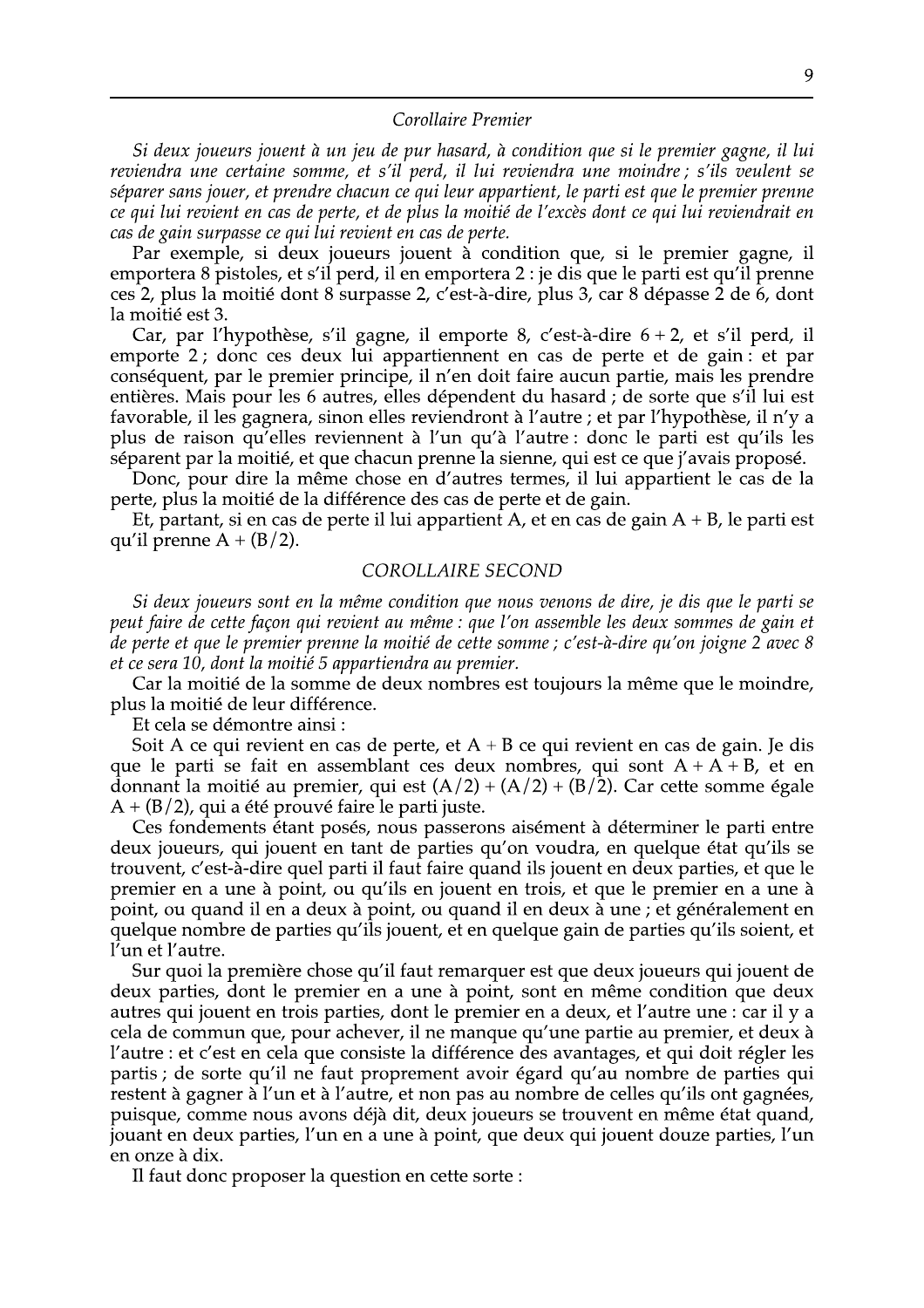Etant proposés deux joueurs, à chacun desquels il manque un certain nombre de parties pour achever, faire le parti.

J'en donnerai ici la méthode, que je poursuivrai en deux ou trois exemples qui seront si aisés à continuer, qu'il ne sera pas nécessaire d'en donner davantage.

Pour faire la chose générale sans rien mettre, je la prendrai par le premier exemple qu'il est peut-être mal à propos de toucher, parce qu'il est trop clair ; je le fais pourtant pour commencer par le commencement ; c'est celui-ci :

### Premier cas.

Si à un des joueurs il ne manque aucune partie, et à l'autre quelques unes, la somme entière appartient au premier. Car il l'a gagnée, puisqu'il ne lui manque aucune des parties dans lesquelles il la devait gagner.

#### Second cas.

Si à un des joueurs, il manque une partie, et à l'autre une, le parti est qu'ils séparent l'argent par la moitié, et que chacun prenne la sienne : cela est évident par le second principe. Il en est de même s'il manque deux parties à l'un et deux à l'autre ; et de même quelque nombre de parties qui manque à l'un s'il en manque autant à l'autre.

### Troisième cas.

Si à un des joueurs il manque une partie, et à l'autre deux, voici l'art de trouver le parti.

Considérons ce qui appartiendrait au premier joueur (à qui il ne manque qu'une partie) en cas de gain de la partie qu'ils vont jouer, et puis ce qui lui appartiendrait en cas de perte.

Il est visible que si celui à qui il ne manque qu'une partie, gagne cette partie qui va se jouer, il ne lui en manquera plus : donc tout lui appartiendra par le premier cas. Mais, au contraire, si celui à qui il manque deux parties gagne celle qu'ils vont jouer, il ne lui en manquera plus qu'une; donc ils seront en telle condition, qu'il en manquera une à l'un, et une à l'autre. Donc ils doivent partager l'argent par la moitié par le deuxième cas.

Donc si le premier gagne cette partie qui va se jouer, il lui appartient tout, et s'il la perd, il lui appartient la moitié par le deuxième cas.

Donc si le premier gagne cette partie qui va se jouer, il lui appartient tout, et s'il la perd, il lui appartient la moitié ; donc, en cas qu'ils veuillent se séparer sans jouer cette partie, il lui appartient 3/4 par le second corollaire.

Et si on veut proposer un exemple de la somme qu'ils jouent, la chose sera bien plus claire.

Posons que ce soit 8 pistoles ; donc le premier en cas de gain, doit avoir le tout, qui est 8 pistoles, et en cas de perte, il doit avoir la moitié qui est 4; donc il lui appartient en cas de parti la moitié de  $8 + 4$ , c'est-à-dire, 6 pistoles de  $8$ ; car  $8 + 4$  font 12, dont la moitié est 6.

#### Quatrième cas.

Si à un des joueurs il manque une partie et à l'autre trois, le parti se trouvera de même en examinant ce qui appartient au premier en cas de gain et de perte.

Si le premier gagne, il aura toutes ses parties, et partant tout l'argent, qui est, par exemple, 8.

Si le premier perd, il ne faudra plus que deux parties à l'autre à qui il en fallait 3. Donc ils seront en état qu'il faudra une partie au premier et deux à l'autre; et partant, par le cas précédent, il appartiendra 6 pistoles au premier.

Donc en cas de gain, il lui en faut 8, et en cas de perte 6; donc, en cas de parti, il lui appartient la moitié de ces deux sommes, savoir,  $7$ ; car  $6 + 8$  font 14, dont la moitié est 7.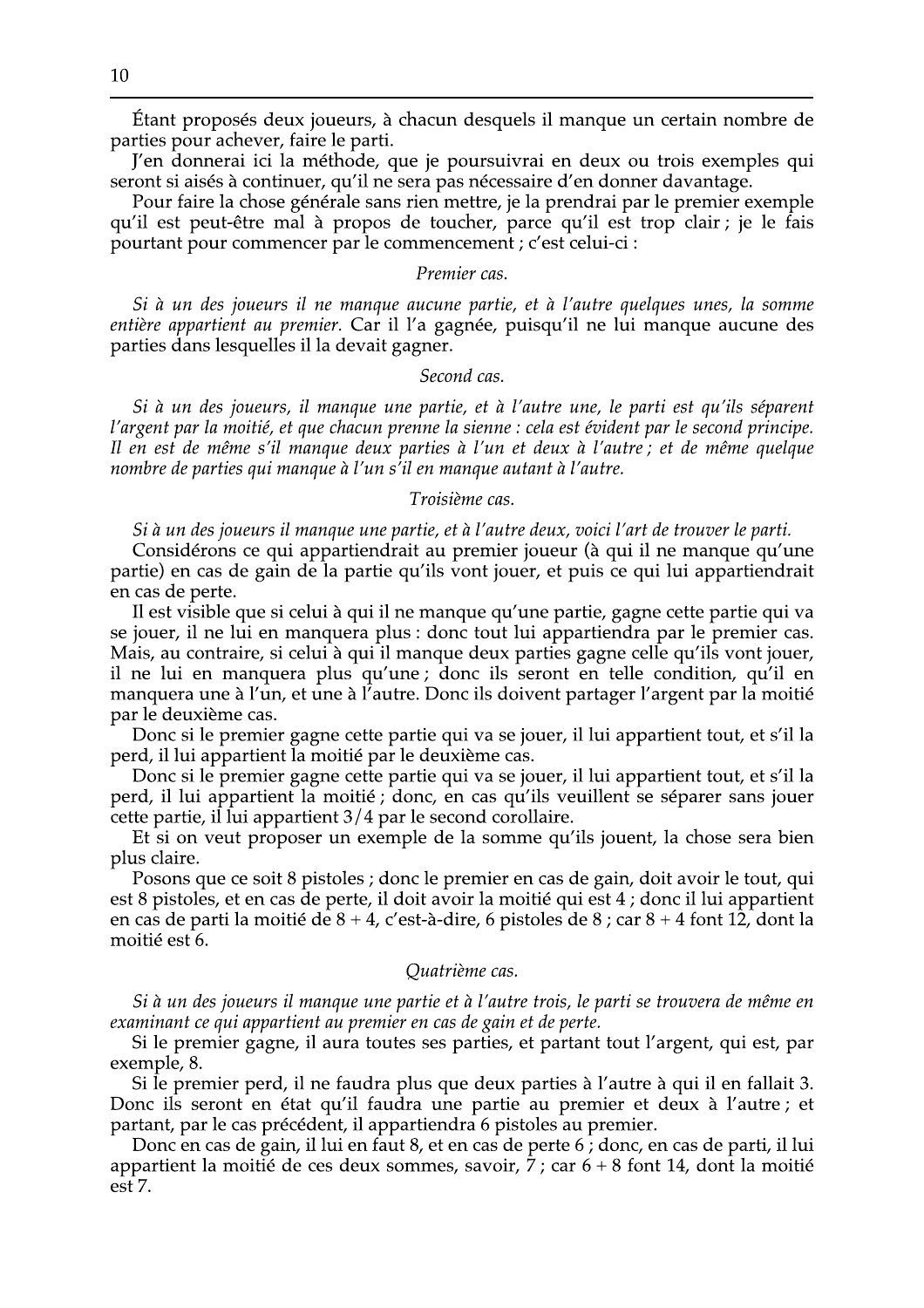### Cinquième cas.

Si à un des joueurs il manque une partie et à l'autre quatre, la chose est de même.

Le premier, en cas de gain, gagne tout, qui est, par exemple, 8 ; et en cas de perte, il manque une partie au premier et trois à l'autre ; donc il lui appartient 7 pistoles de 8 ; donc en cas de parti, il lui appartient la moitié de 8, plus la moitié de 7, c'est-à-dire  $7 + (1/2)$ .

#### Sixième cas.

Ainsi, s'il manque une partie à l'un et cinq à l'autre ; et à l'infini.

### Septième cas.

De même, s'il manque deux parties au premier, et trois à l'autre ; car il faut toujours examiner les cas de gain et de perte.

Si le premier gagne, il lui manquera une partie, et à l'autre trois; donc par le quatrième cas cas il lui appartient 7 de 8.

Si le premier perd, il lui manquera deux parties, et à l'autre deux, donc par le deuxième cas, il appartient à chacun la moitié, qui est 4; donc, en cas de gain, le premier en aura 7 et en cas de perte, il en aura 4; donc en cas de parti, il aura la moitié de ces deux ensemble, savoir  $5 + (1/2)$ .

Par cette méthode on fera les partis de toues sortes de conditions, en prenant toujours ce qui appartient en cas de gain et ce qui appartient en cas de perte, et assignant pour le cas de parti la moitié de ces deux sommes.

Voilà une des manières de faire les partis.

Il y en a deux autres, l'une par le Triangle arithmétique, et l'autre par les combinaisons.  $\left| \ldots \right|$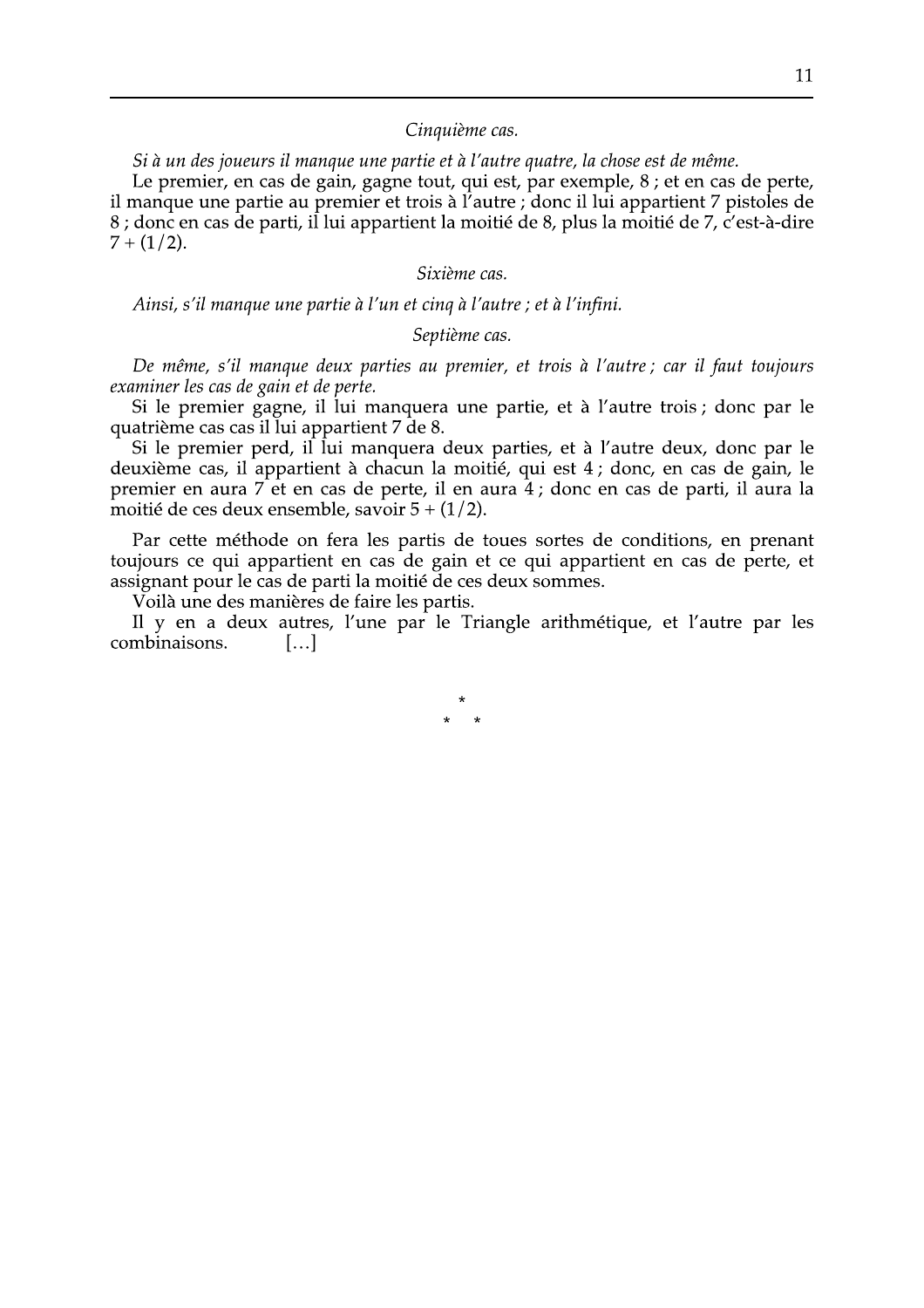## Bernard Le Bouyer de FONTENELLE (Rouen, 1657 – Paris, 1757): Article de Géométrie sur le Jeu de Franc-Carreau, tel qu'analysé par

Georges-Louis Leclerc, comte de BUFFON

(Montbard, 1707 - Paris, 1788), in:

Histoire de l'Académie Royale des Sciences. Année M. DCCXXXIII (1733). Avec les Mémoires de Mathématique & de Physique, pour la même année, Tirés des Registres de cette Académie, pp. 43-45 de l'Histoire... Paris : de l'Imprimerie Royale, M. DCCXXXV (1735).

 $1/p.43/1$ 

## **GÉOMÉTRIE**

Cette année M. le Clerc de Buffon présenta à l'Académie des Solutions de Problemes qui regardoient le Jeu du franc Carreau. On jette en l'air dans une Chambre carrelée de Carreaux égaux & supposés réguliers, un Écu, un Louis, & on demande combien il y a à parier que la Piéce ne tombera que sur un seul Carreau, ou franchement. Il s'est fait de très-profondes & de très-curieuses recherches sur différents paris, différentes probabilités; mais elles sont toutes purement numériques, c'est-à-dire, qu'elles ne consistent qu'en des combinaisons de Nombres, & ne sortent point d'une Arithmétique fort élevée. La question présente est d'une espece nouvelle, en ce qu'elle appartient à la Géométrie, & aux figures qui n'étoient point encore entrées dans cette matière.

Il saute aux yeux que plus la Piéce sera petite par rapport à un des Carreaux égaux, plus il y aura à parier qu'elle tombera franchement. Ainsi dans ce Carreau donné que l'on suppose quarré, M. le CLerc inscrit un autre quarré toûjours éloigné des bords du Carreau de la longueur du demi-diametre de l'E'cu ou du Louis, & il est clair que la probabilité que la Piéce tombera franchement sera à la probabilité contraire comme la superficie du petit quarré inscrit sera à celle de l'espece de bordure intérieure ou de *couronne* que ce petit quarré forme dans le Carreau, car la Piéce ne sera dans le cas de ne point tomber franchement que quand elle tombera de façon que son centre soit sur la superficie de cette couronne, puisqu'alors, vû la grandeur connuë de son demi-diametre, elle débordera nécessairement le Carreau.

Il suit de-là que pour jouer à jeu égal, ce qui est toûjurs en ces matiéres le but des Problemes comme l'équilibre en Méchanique, il faut que la superficie du quarré inscrit, & celle // p. 44 // de la couronne du Carreau, soient égales, & quand cela est ; le demi-diametre de la Piéce est incommensurable au côté du Carreau, & un peu plus de sa 6<sup>me</sup> partie. S'il n'étoit précisément que cette 6<sup>me</sup> partie, le jeu commenceroit déja à avoir quelque légère inégalité.

Sur quelque point du Carreau que s'pplique le centre d'une Piéce ronde, il est déterminé dans le moment si elle tombe franchement ou non. Mais ce ne seroit pas la même chose pour une Piéce quarrée, son centre étant toûjours posé sur le même point de la superficie du Carreau, s'il n'est qu'à une certaine distance de ses bords, elle pourra tombre ou ne tomber pas franchement. Ce sera le 1<sup>er</sup> si les côtés de la Piéce quarrée sont paralleles à ceux du Carreau, & le 2<sup>d</sup> s'ils ne le sont pas, alors elle débordera le Carreau par quelqu'une de ses 4 pointes. La Piéce ronde a toûjours, en vertu de sa figure, la même position par rapport aux côtés du Carreau, mais non pas la Piéce quarrée, & la probabilité de ne pas tomber franchement est beaucoup plus grande pour cette Piéce quarrée que pour la ronde, tout le reste étant d'ailleurs égal.

Pour ne point entrer dans une Géométrie assés fine, où ce sujet a conduit M. le Clerc, qui ne demandoit pas mieux que d'y être conduit, nous nous contenterons de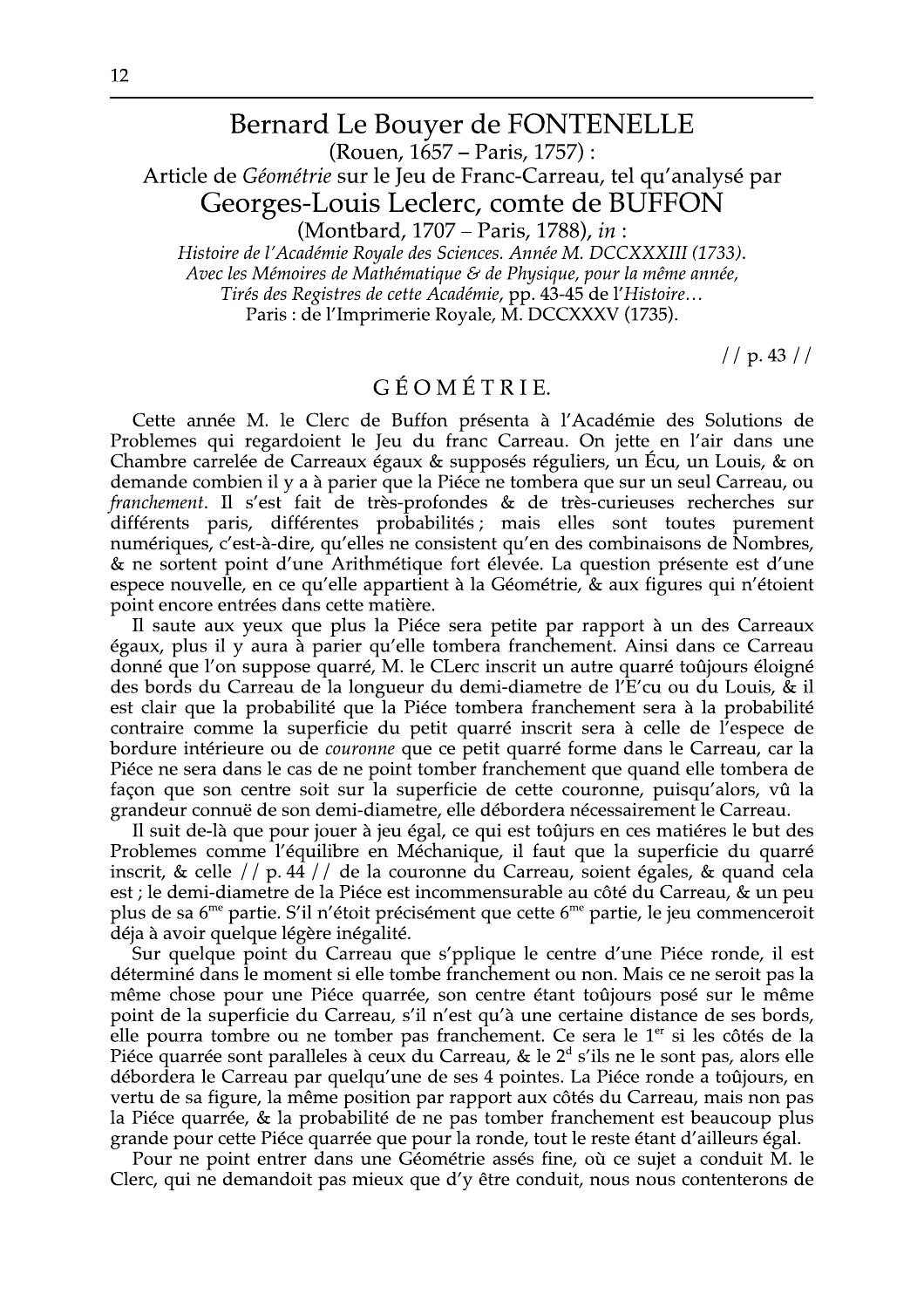donner par un des Problemes qu'il a résolus, une idée de ce que peuvent faire ici les différentes positions où tombe une Piéce qu'on jette.

Sur un plancher qui n'est formé que de planches égales & paralleles, on jette une Baguette d'une certaine longueur, & qu'on suppose sans largeur. Quand tombera-telle franchement sur une seule planche?

Ce sera d'abord quand elle tombera dans une position parallele à la longueure ou côté de la planche sur laquelle elle tombe, mais ce sera encore dans beaucoup d'autres positions. Que l'on conçoive le point du milieu de la Baguette à une certaine distance du bord de la planche, & que sur ce point comme centre elle décrive un quart de Cercle par son extrémité la moins éloignée de ce bord, elle décrira une partie de // p. 45 // cet Arc au dedans de la planche, & l'autre partie au dehors, & autant qu'elle aura de positions au dedans, autant aura-t-elle de chûtes franches, & au contraire. Par conséquent le nombre de ses chûtes franches sera à celui des autres comme la somme de ses positions *intérieures* à la somme des *extérieures*, ou, ce qui est la même chose, comme les deux portions de l'aire du quart de Cercle, dont l'une est en dedans, l'autre au dehors de la planche.

Il est clair que dans la résolution du Probleme total doit entrer la considération du rapport de la Baguette à la largeur de la planche. Si ces deux grandeurs étoient égales, la Baguette ne tomberoit franchement dans toutes ses positions possibles que quand son point du milieu tomberoit sur le point du milieu de la largeur de la planche. Si cette largeur est plus grande, elle a un plus grand nombre de points sur lesquels le milieu de la Baguette peut tomber franchement, & au contraire. Il y a donc une certaine largeur de la planche qui rendroit le pari ou le jeu égal, & c'est ce que M. le Clerc a déterminé par une aire de Cycloïde avec beaucoup d'élégance au jugement de l'Académie.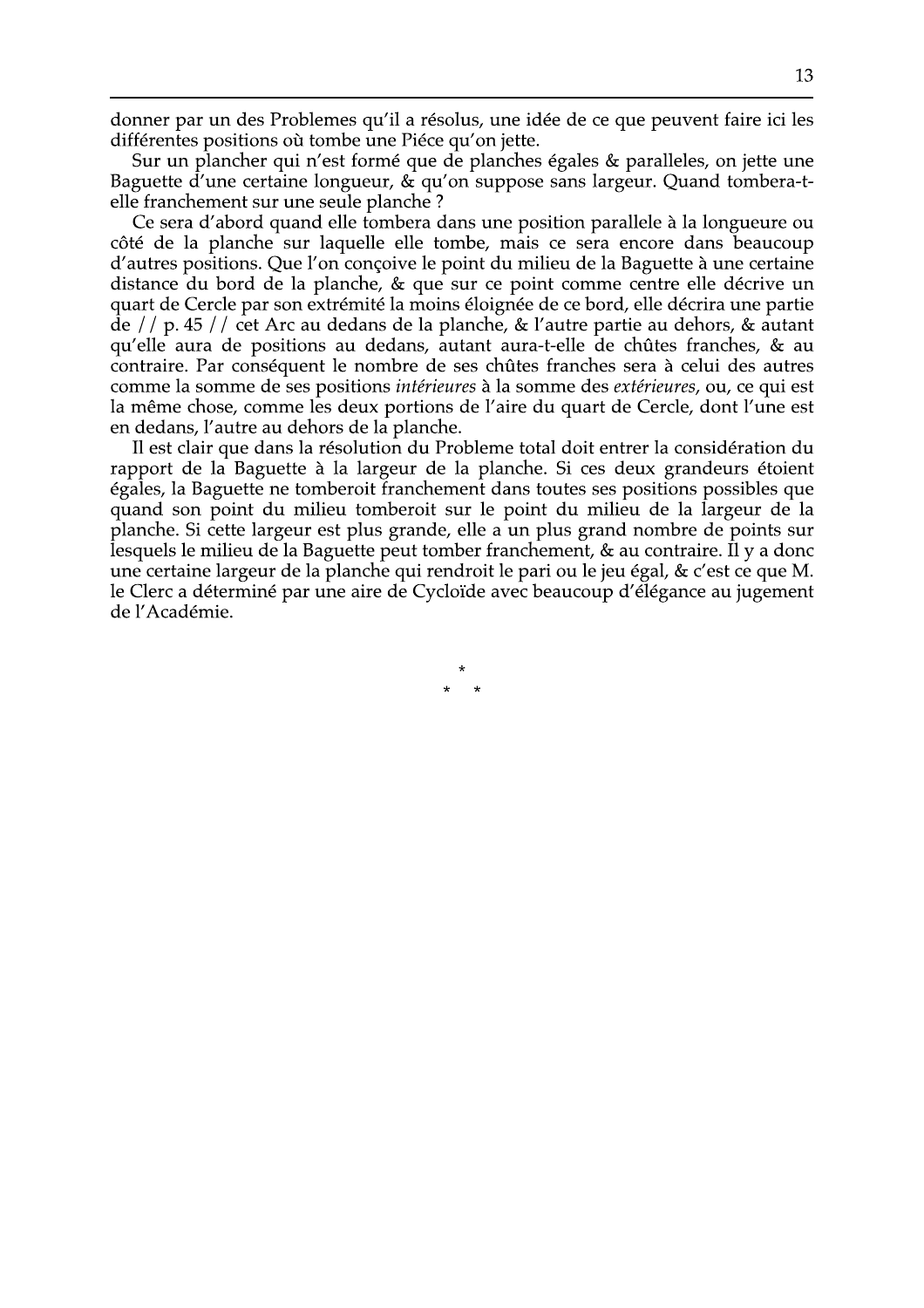# Georges-Louis LECLERC, Comte de BUFFON (Montbard, 1707 - Paris, 1788):

Extrait de l'Histoire naturelle, générale et particulière. Servant de suite à l'Histoire Naturelle de l'Homme (1777). Supplément, Tome Quatrième. XXIII, pp. 95-105.

Édition consultée : Œuvres complètes de Buffon, mises en ordre et précédées d'une Notice Historique par M. A. Richard, Professeur agrégé à la Faculté de Médecine de Paris; suivies de deux volumes sur les Progrès des Sciences physiques et naturelles depuis la mort de Buffon, par M. le Baron de Cuvier, Secrétaire perpétuel de l'Académie Royale des Sciences. Tome XIII. À Paris, chez Baudouin Frères, Éditeurs, rue de Vaugirard, n° 17, et chez N. Delangle, Éditeur, rue du Battoir, n° 19. M. DCCC. XXVII (1827). Extrait de l'Essai d'Arithmétique morale, § XXIII, pp. 54-64. Adaptation<sup>1</sup> par J.-P. Le Goff.

### XXIII.

L'Analyse est le seul instrument dont on se soit servi jusqu'à ce jour dans la science des probabilités, pour déterminer & fixer les rapports du hasard; la Géométrie paroissoit peu propre à un ouvrage aussi délié; cependant si l'on y regarde de près, il sera facile de reconnoître que cet avantage de l'Analyse sur la Géométrie, est tout-à-fait accidentel, & que le hasard selon qu'il est modifié & conditionné, se trouve du ressort de la géométrie aussi bien que de celui de l'analyse ; pour s'en assurer, il suffira de faire attention que les jeux & les questions de conjecture ne roulent ordinairement que sur des rapports de quantités discrètes ; l'esprit humain plus familier avec les nombres qu'avec les mesures de l'étendue les a toujours préférés ; les jeux en sont une preuve, car leurs loix sont une arithmétique continuelle ; pour mettre donc la Géométrie en possession de ses droits sur la science du hasard, il ne s'agit que d'inventer des jeux qui roulent sur l'étendue & sur ses rapports, ou calculer le petit nombre de ceux de cette nature qui sont déjà trouvés ; le jeu du franc-carreau peut nous servir d'exemple : voici ses conditions qui sont fort simples.

Dans une chambre parquetée ou pavée de carreaux égaux, d'une figure quelconque, on jette en l'air un écu ; l'un des joueurs parie que cet écu après sa chute se trouvera à franc-carreau, c'est-à-dire, sur un seul carreau ; le second parie que cet écu se trouvera sur deux carreaux, c'est-à-dire, qu'il couvrira un des joints qui les séparent ; un troisième joueur parie que l'écu se trouvera sur deux joints ; un quatrième parie que l'écu se trouvera sur trois, quatre ou six joints : on demande les sorts de chacun de ces joueurs.

Je cherche d'abord le sort du premier joueur & du second; pour le trouver, j'inscris dans l'un des carreaux une figure semblable, éloignée des côtés du carreau, de la longueur du demi-diamètre de l'écu ; le sort du premier joueur sera à celui du second, comme la superficie de la couronne circonscrite est à la superficie de la figure inscrite ; cela peut se démontrer aisément, car tant que le centre de l'écu est dans la figure inscrite, cet écu ne peut être que sur un seul carreau, puisque par construction cette figure inscrite est par-tout éloignée du contour du carreau, d'une distance égale au rayon de l'écu ; & au contraire dès que le centre de l'écu tombe au dehors de la figure inscrite, l'écu est nécessairement sur deux ou plusieurs carreaux, puisqu'alors son rayon est plus grand que la distance du contour de cette figure inscrite au

<sup>&</sup>lt;sup>1</sup> Le texte, ici réédité en typographie moderne, n'a pas été modifié quant à l'orthographe et aux notations. L'unique figure illustrant le texte original de Buffon est insérée de deux façons : en facsimilé et sous forme modernisée.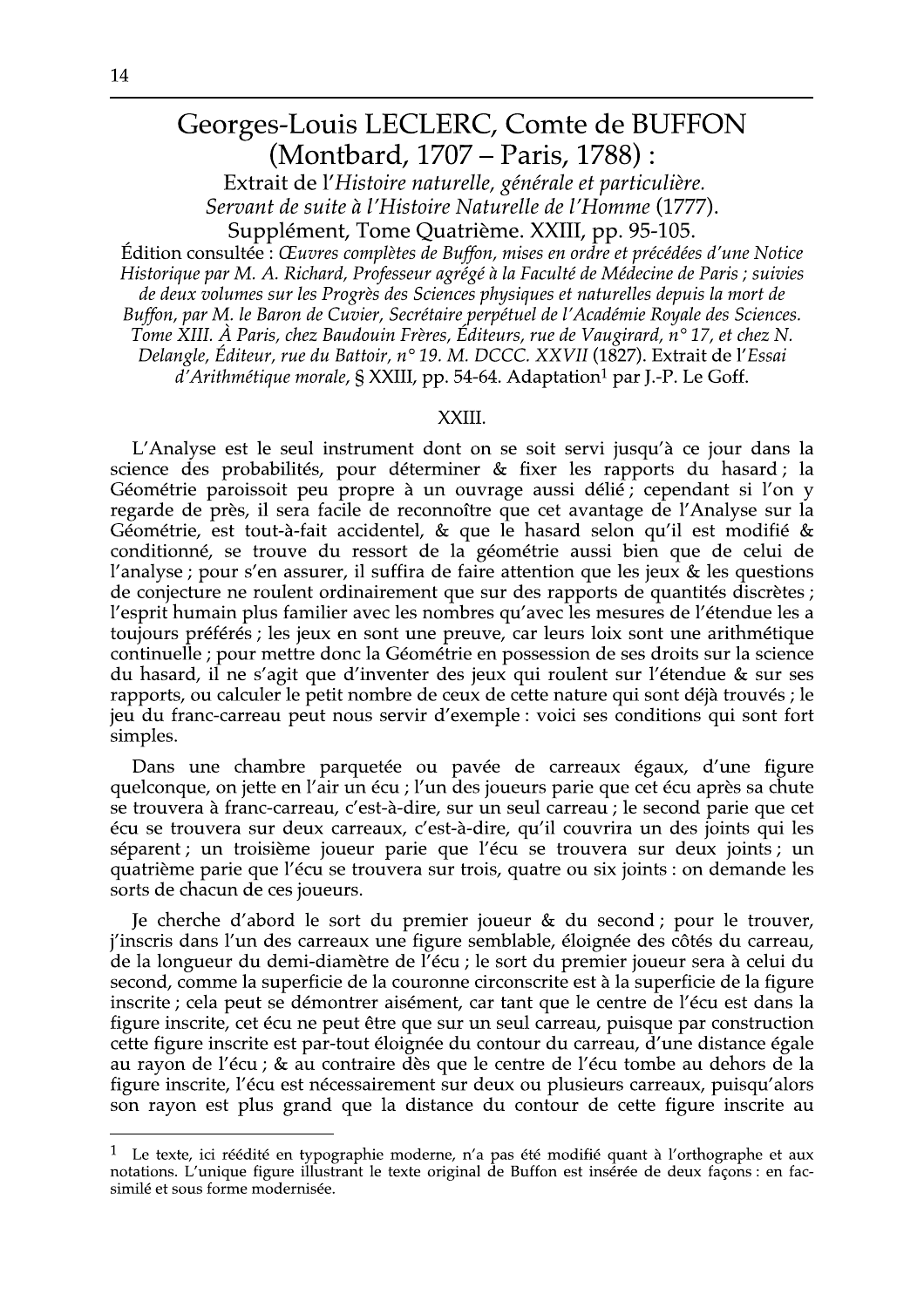contour du carreau ; or, tous les points où peut tomber ce centre de l'écu, sont représentés dans le premier cas par la superficie de la couronne qui fait le reste du carreau ; donc le sort du premier joueur est au sort du second, comme cette première superficie est à la seconde ; ainsi pour rendre égal le sort de ces deux joueurs, il faut que la superficie de la figure inscrite, soit égale à celle de la Couronne, ou ce qui est la même chose, qu'elle soit la moitié de la surface totale du carreau.

Je me suis amusé à en faire le calcul, & j'ai trouvé que pour jouer à jeu égal sur des carreaux carrés, le côté du carreau devoit être au diamètre de l'écu, comme  $1:1-\sqrt{\frac{1}{2}}$ ; c'est-à-dire, à peu-près trois fois & demi plus grand que le diamètre de la pièce avec laquelle on joue.

Pour jouer sur des carreaux triangulaires équilatéraux, le côté du carreau doit être au diamètre de la pièce, comme  $1: \frac{\frac{1}{2}\sqrt{3}}{3+3\sqrt{\frac{1}{2}}}$ , c'est-à-dire, presque six fois plus grand

que le diamètre de la pièce.

Sur des carreaux en lozange, le côté du carreau doit être au diamètre de la pièce, comme<sup>2</sup> 1 :  $\frac{\frac{1}{2}\sqrt{3}}{2+\sqrt{2}}$ , c'est-à-dire, presque quatre fois plus grand.

Enfin sur des carreaux hexagones, le côté du carreau doit être au diamètre de la pièce, comme  $1: \frac{\frac{1}{2}\sqrt{3}}{1+\sqrt{\frac{1}{2}}}$ , c'est-à-dire presque double.

Je n'ai pas fait le calcul pour d'autres figures, parce que celles-ci sont les seules dont on puisse remplir un espace sans y laisser des intervalles d'autres figures ; & je n'ai pas cru qu'il fût nécessaire d'avertir que les joints des carreaux ayant quelque largeur, ils donnent de l'avantage au joueur qui parie pour le joint, & que par conséquent l'on fera bien, pour rendre le jeu encore plus égal, de donner aux carreaux carrés un peu plus de trois & demi fois, aux triangulaires six fois, aux lozanges quatre fois, & aux hexagones deux fois la longueur du diamètre de la pièce avec laquelle on joue.

Je cherche maintenant le sort du troisième joueur qui parie que l'écu se trouvera sur deux joints; & pour le trouver, j'inscris dans l'un des carreaux, une figure semblable comme j'ai déjà fait, ensuite je prolonge les côtés de cette figure inscrite jusqu'à ce qu'ils rencontrent ceux du carreau, le sort du troisième joueur sera à celui de son adversaire, comme la somme des espaces compris entre le prolongement de ces lignes & les côtés du carreau, est au reste de la surface du carreau. Ceci n'a besoin pour être pleinement démontré, que d'être bien entendu.

J'ai fait aussi le calcul de ce cas, & j'ai trouvé que pour jouer à jeu égal sur des carreaux carrés, le côté du carreau doit être au diamètre de la pièce, comme  $1: \frac{1}{\sqrt{2}}$ , c'est-à-dire, plus grand d'un peu moins d'un tiers.

<sup>&</sup>lt;sup>2</sup> Le texte donne "2 x  $\sqrt{2}$ " au dénominateur de la fraction, ce qui donne un rapport d'environ 3,27. Avec "2 +  $\sqrt{2}$ ", le rapport proposé est d'environ 3,94, ce qui correspond mieux à l'indication d'approximation proposée.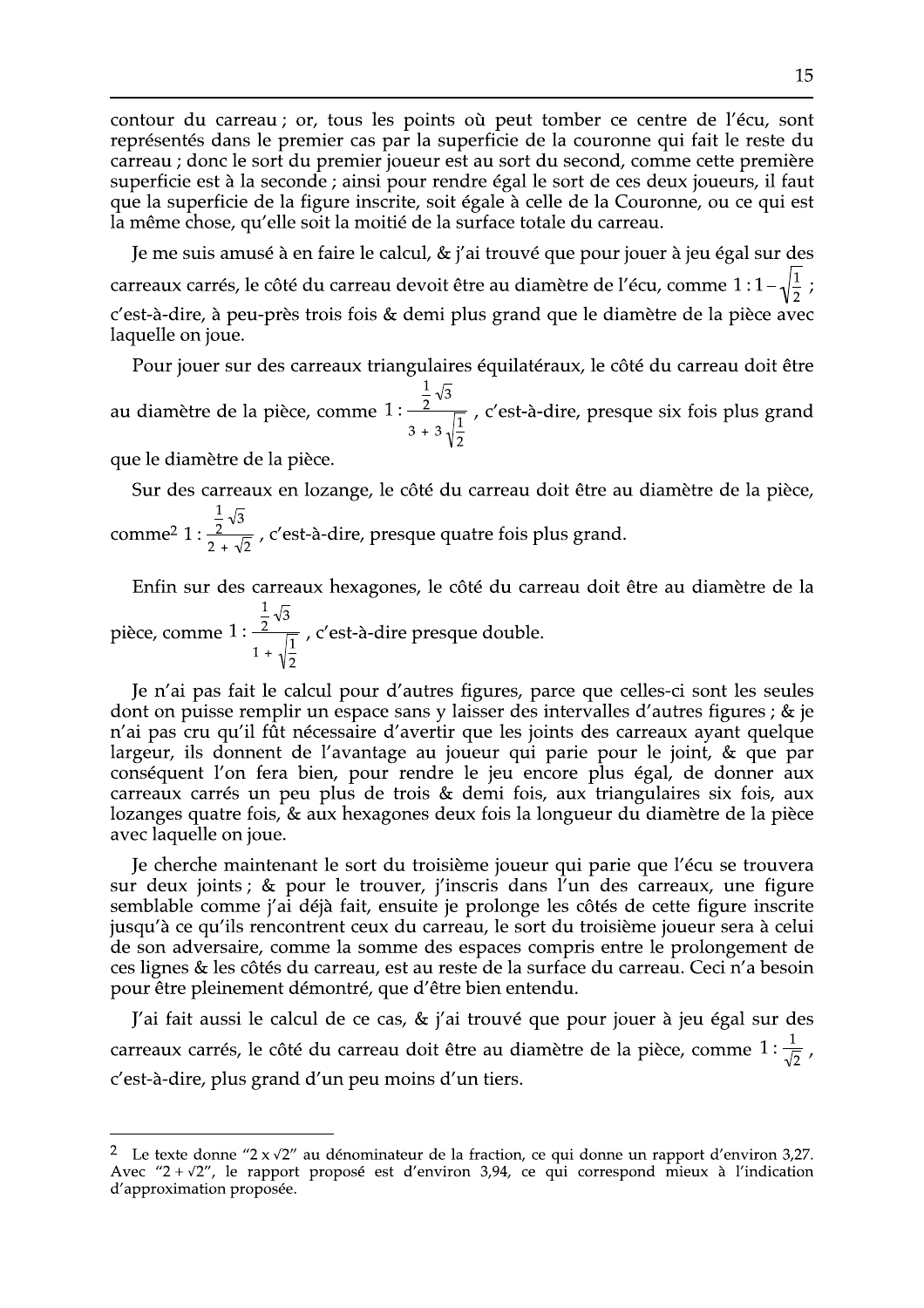Sur des carreaux triangulaires équilatéraux, le côté du carreau doit être au diamètre de la pièce, comme  $1:\frac{1}{2}$ , c'est-à-dire, double.

Sur des carreaux en lozange, le côté du carreau doit être au diamètre de la pièce, comme  $1: \frac{\frac{1}{2}\sqrt{3}}{\sqrt{2}}$ , c'est-à-dire, plus grand d'environ deux cinquièmes.

Sur des carreaux hexagones, le côté du carreau doit être au diamètre de la pièce, comme  $1:\frac{1}{2}\sqrt{3}$ , c'est à-dire, plus grand d'un demi-quart.

Maintenant le quatrième joueur parie que sur des carreaux triangulaires équilatéraux, l'écu se trouvera sur six joints, que sur des carreaux carrés ou en lozanges, il se trouvera sur quatre joints, & sur des carreaux hexagones, il se trouvera sur trois joints ; pour déterminer son sort, je décris de la pointe d'un angle du carreau, un cercle égal à l'écu, & je dis que sur des carreaux triangulaires équilatéraux, son sort sera à celui de son adversaire, comme la moitié de la superficie de ce cercle est à celle du reste du carreau ; que sur des carreaux carrés ou en lozanges, son sort sera à celui de l'autre, comme la superficie entière du cercle est à celle du reste du carreau ; & que sur des carreaux hexagones, son sort sera à celui de son adversaire, comme le double de cette superficie du cercle est au reste du carreau. En supposant donc que la circonférence du cercle est au diamètre, comme 22 sont à 7, on trouvera que pour jouer à jeu égal sur des carreaux triangulaires équilatéraux, le côté du carreau doit être au diamètre de la pièce, comme  $1: \frac{\sqrt{7\sqrt{3}}}{22}$ , c'est-à-dire, plus grand d'un peu plus d'un quart.

Sur des carreaux en lozanges, le sort sera le même que sur des carreaux triangulaires équilatéraux.

Sur des carreaux carrés, le côté du carreau doit être au diamètre de la pièce, comme 1 :  $\frac{\sqrt{11}}{7}$ , c'est-à-dire, plus grand d'environ un cinquième.

Sur des carreaux hexagones, le côté du carreau doit être au diamètre de la pièce, comme 1 :  $\frac{\sqrt{21}\sqrt{3}}{44}$ , c'est-à-dire, plus grand d'environ un treizième.

J'omets ici la solution de plusieurs autres cas, comme lorsque l'un des joueurs parie que l'écu ne tombera que sur un joint ou sur deux, sur trois, &c. ils n'ont rien de plus difficile que les précédens ; & d'ailleurs on joue rarement ce jeu avec d'autres conditions que celles dont nous avons fait mention.

Mais si au lieu de jeter en l'air une pièce ronde, comme un écu, on jetoit une pièce d'une autre figure, comme une pistole d'Espagne carrée, ou une aiguille, une baguette, & c. le problème demanderoit un peu plus de géométrie, quoiqu'en général il fût toujours possible d'en donner la solution par des comparaisons d'espaces comme nous allons le démontrer.

Je suppose que dans une chambre, dont le parquet est simplement divisé par des joints parallèles, on jette en l'air une baguette, & que l'un des joueurs parie que la baguette ne croisera aucune des parallèles du parquet, & que l'autre au contraire parie que la baguette croisera quelques-unes de ces parallèles ; on demande le sort de ces deux joueurs. On peut jouer ce jeu sur un damier avec une aiguille à coudre ou une épingle sans tête.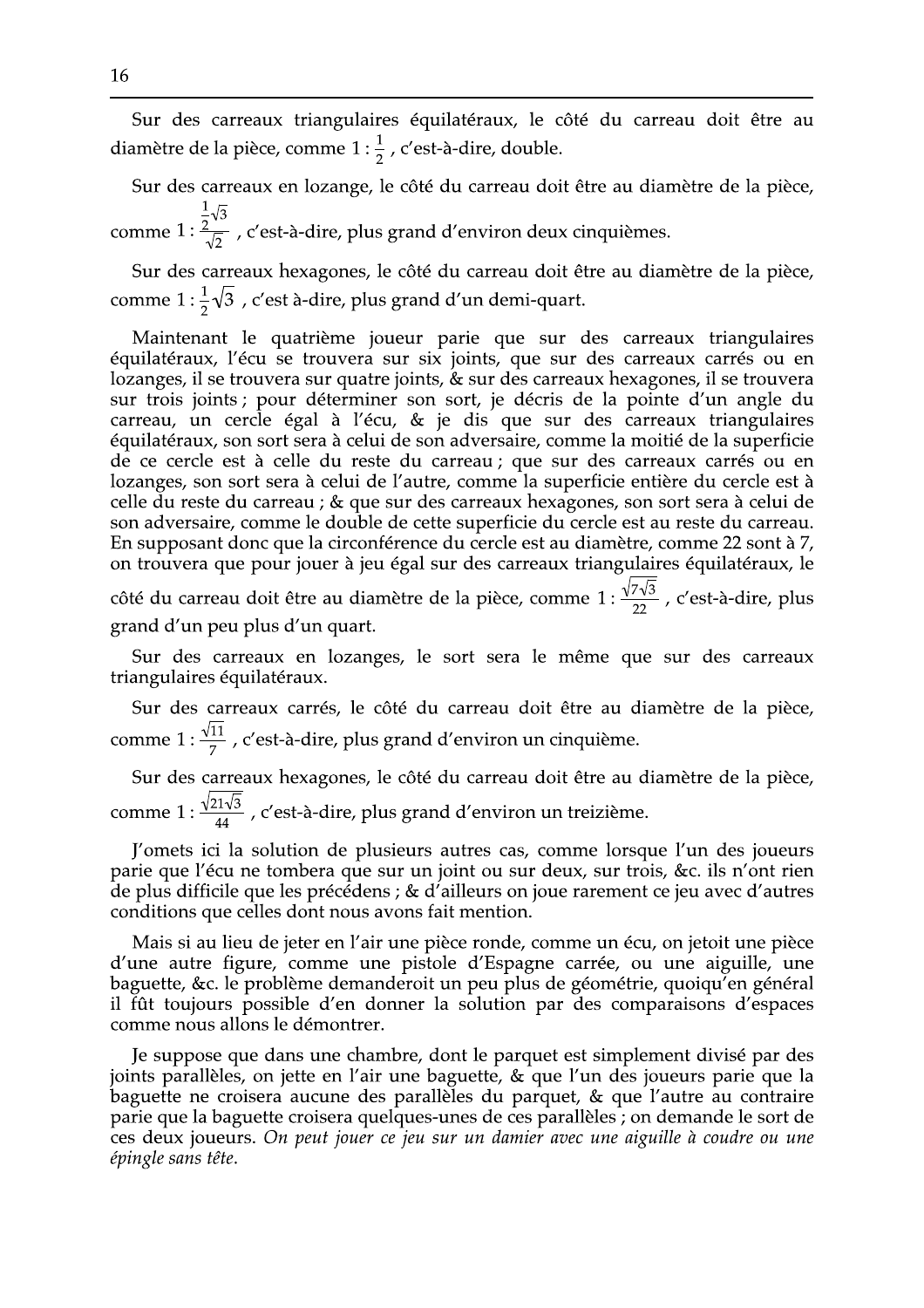Pour le trouver, je tire d'abord entre les deux joints parallèles A B & C D du parquet, deux autres lignes parallèles *a b & c d*, éloignées des premières de la moitié de la longueur de la baguette  $E F$ ,  $\&$  je vois évidemment que tant que le milieu de la baguette sera entre ces deux secondes parallèles, jamais elle ne pourra croiser les premières dans quelque situation E F, e f, qu'elle puisse se trouver ; & comme tout ce qui peut arriver au-dessus de *a b* arrive de même au-dessous de *c d*, il ne s'agit que de déterminer l'un ou l'autre ; pour cela je remarque que toutes les situations de la baguette peuvent être représentées par le quart de la circonférence du cercle dont la longueur de la baguette est le diamètre ; appelant donc 2 *a* la distance C A des joints du parquet, C le quart de la circonférence du cercle dont la longueur de la baguette est le diamètre, appelant  $2 b$  la longueur de la baguette, & f la longueur  $\overrightarrow{AB}$  des joints, j'aurai  $f(a-b)c$  pour l'expression qui représente la probabilité de ne pas croiser le joint du parquet, ou ce qui est la même chose, pour l'expression de tous les cas où le milieu de la baguette tombe au-dessous de la ligne  $a\bar{b}$  & au-dessus de la ligne  $c$  d.



Mais lorsque le milieu de la baguette tombe hors de l'espace *a b d c*, compris entre les secondes parallèles, elle peut, suivant sa situation, croiser ou ne pas croiser le joint ; de sorte que le milieu de la baguette étant, par exemple, en  $\varepsilon$ , l'arc  $\varphi$  G représentera toutes les situations où elle croisera le joint, & l'arc G H toutes celles où elle ne le croisera pas  $\&$  comme il en sera de même de tous les points de la ligne  $\epsilon \varphi$ , j'appelle dx les petites parties de cette ligne, & y les arcs de cercle  $\varphi G$ , & j'ai  $f(f y dx)$  pour l'expression de tous les cas où la baguette croisera, &  $f(bc - \int y dx)$ pour celle des cas où elle ne croisera pas ; j'ajoute cette dernière expression à celle trouvée ci-dessus  $f(a-b)c$ , afin d'avoir la totalité des cas où la baguette ne croisera pas, & dès-lors je vois que le sort du premier joueur est à celui du second, comme  $ac - \int y dx : \int y dx$ .

Si l'on veut donc que le jeu soit égal, l'on aura 
$$
ac = 2 \int y \, dx
$$
 ou  $a = \frac{\int y \, dx}{\frac{1}{2}c}$ , c'est-à-  
dire, à l'aire d'une partie de cycloïde, dont le cercle générateur a pour diamètre 2 *b*  
longueur de la baguette ; or, on sait que cette aire de cycloïde est égale au carré du  
rayon, donc  $a = \frac{bb}{2}c$ , c'est-à-dire, que la longueur de la baguette doit faire à peu-près

les trois quarts de la distance des joints du parquet.

La solution de ce premier cas nous conduit aisément à celle d'un autre qui d'abord auroit paru plus difficile, qui est de déterminer le sort de ces deux joueurs dans une chambre pavée de carreaux carrés, car en inscrivant dans l'un des carreaux carrés, un carré éloigné par-tout des côtés du carreau de la longueur b, l'on aura d'abord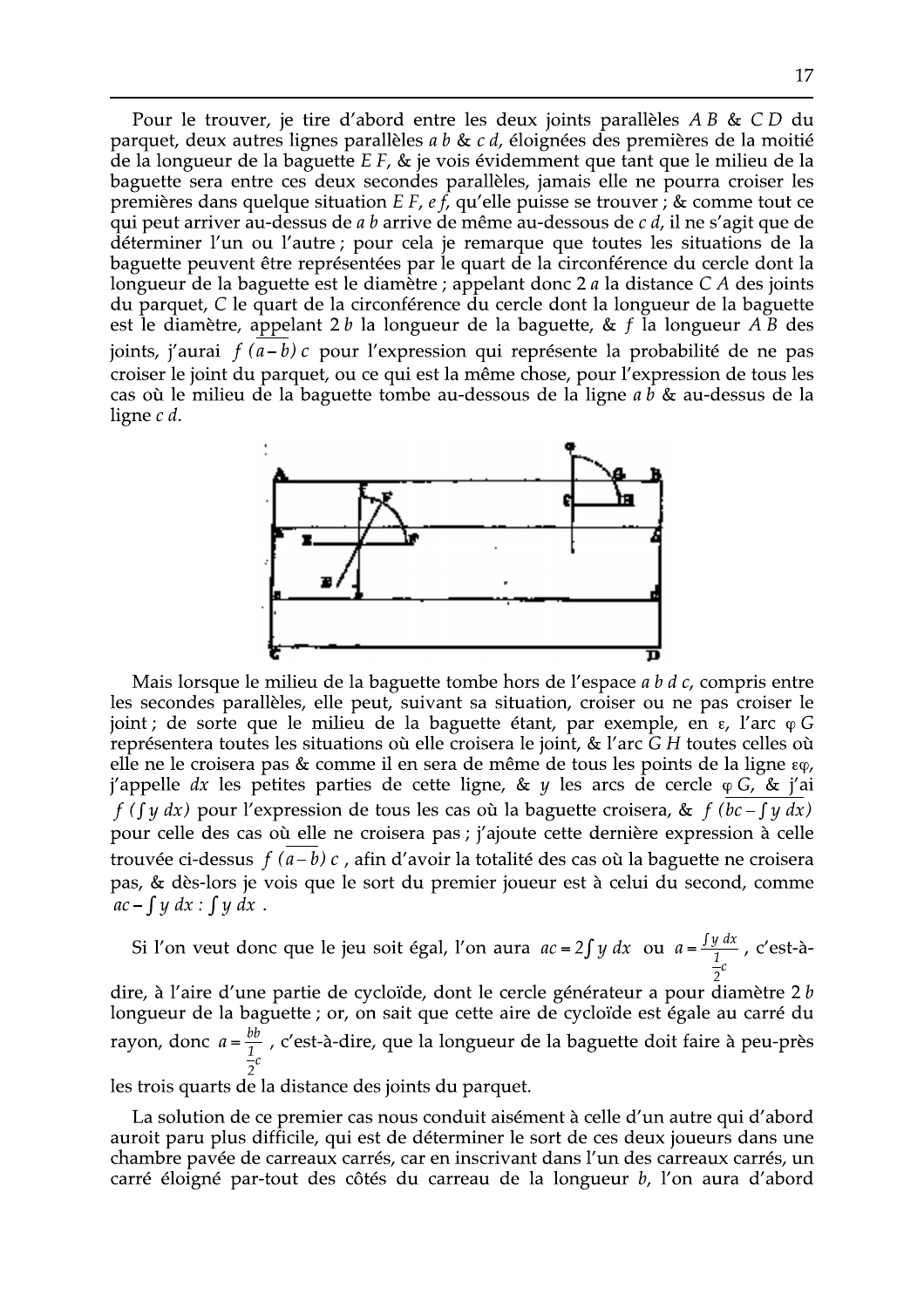$c(\overline{a-b})^2$  pour l'expression d'une partie des cas où la baguette ne croisera pas le joint ; ensuite on trouvera  $(\overline{2a-b}) \int y dx$  pour celle de tous les cas où elle croisera, & enfin  $cb(2a-b)-(2a-b) \int \psi dx$  pour le reste des cas où elle ne croisera pas; ainsi le premier joueur est sort du à celui du second. comme  $c(a-b)^2 + cb(2a-b) - (2a-b) \int y dx$ :  $(2a-b) \int y dx$ .

Si l'on veut donc que le jeu soit égal, l'on aura  $c(\overline{a-b})^2 + cb(\overline{2a-b}) =$  $(\overline{(2a-b)^2}\int y\ dx\ \text{ou}\ \frac{\frac{1}{2}caa}{2a-b} = \int y\ dx$ ; mais comme nous l'avons vu ci-dessus,  $\int y\ dx = b\ b$ ; donc  $\frac{1}{2}$ ca = bb ; ainsi le côté du carreau doit être à la longueur de la baguette, à peuprès comme  $\frac{41}{22}$ : 1, c'est-à-dire, pas tout-à-fait double. Si l'on jouoit donc sur un damier avec une aiguille dont la longueur serait la moitié de la longueur du côté des carrés du damier, il y auroit de l'avantage à parier que l'aiguille croisera les joints.



On trouvera par un calcul semblable, que si l'on joue avec une pièce de monnoie carrée, la somme des sorts sera au sort du joueur qui parie pour le joint, comme *aac*:  $4abb\sqrt{\frac{1}{2}} - b^3 - \frac{1}{2}Ab$ , A marque ici l'excès de la superficie du cercle circonscrit au carré, & b la demi-diagonale de ce carré.

Ces exemples suffisent pour donner une idée des jeux que l'on peut imaginer sur les rapports de l'étendue ; l'on pourroit se proposer plusieurs autres questions de cette espèce, qui ne laisseroient pas d'être curieuses & même utiles : si l'on demandoit, par exemple, combien l'on risque à passer une rivière sur une planche plus ou moins étroite ; quelle doit être la peur que l'on doit avoir de la foudre ou de la chute d'une bombe, & nombre d'autres problèmes de conjecture, où l'on ne doit considérer que le rapport de l'étendue, & qui par conséquent appartiennent à la Géométrie tout autant qu'à l'Analyse.  $\left| \ldots \right|$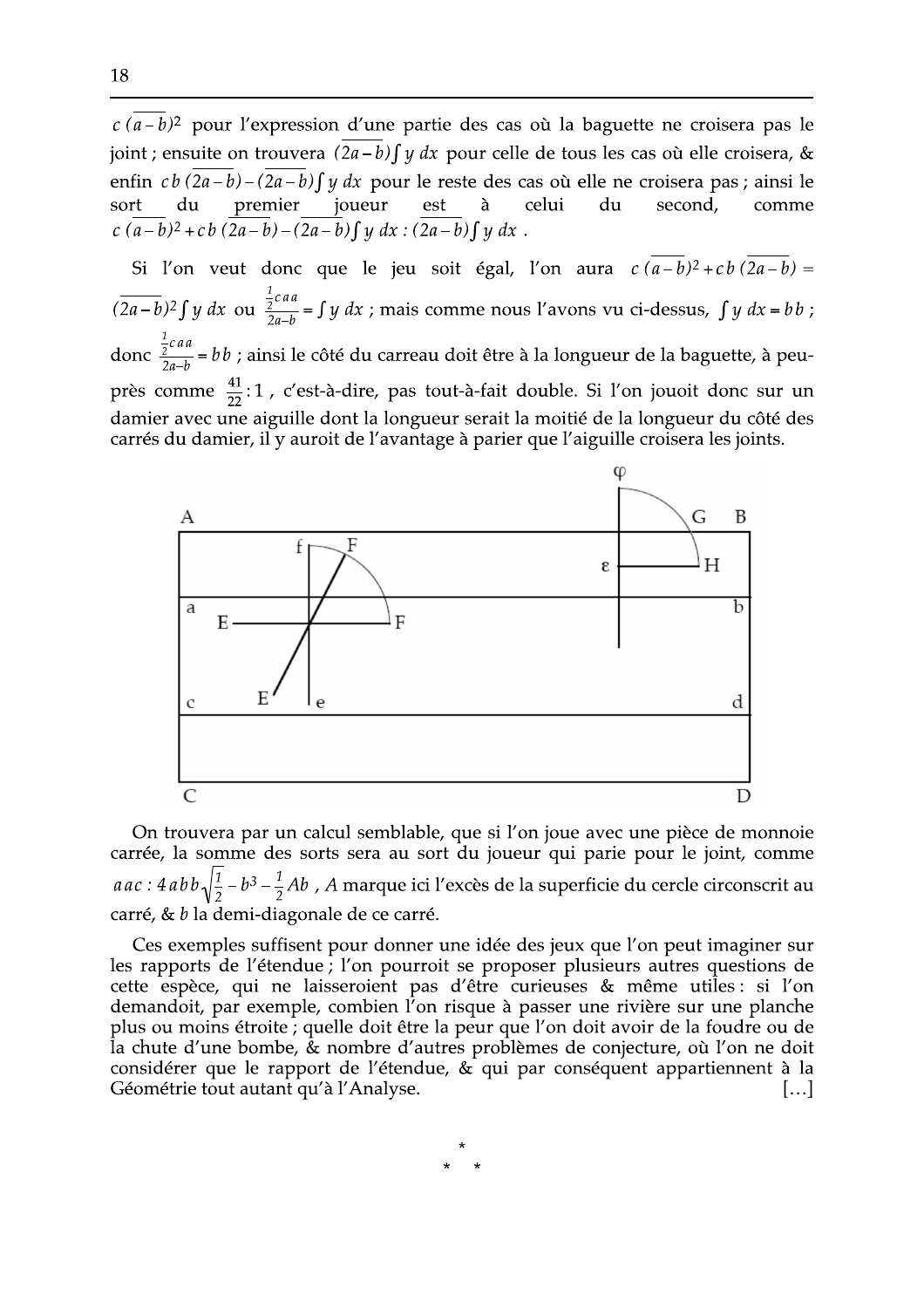# Pierre-Simon de LAPLACE

(Marquis, Beaumont-en-Auge, 1749 – Paris, 1827): Extraits de l'Essai philosophique sur les Probabilités 1ère éd., in : Cours de l'École Normale de l'An II, 1795, 1ère éd., Paris : Courcier, 1812. – 2de éd., Paris : Veuve Courcier, 1814, 190 p. Ouvrage indépendant, qui parut comme une *Introduction* dès la 3ème éd. de la : Théorie analytique des Probabilités, par M. le Comte Laplace. 1ère éd., Paris : Veuve Courcier, 1812. 2de éd., Paris : Veuve Courcier, 1820. Éditions consultées et pages transcrites et modernisées, 1°) *Essai* ... Paris : Veuve Courcier, 1814, pp. 12-30. 2°) Œuvres complètes de Laplace, Tome VIIème, Théorie...

Paris : Imprimerie royale, 1847, pp. XII-XXIII.

## Principes généraux du Calcul des Probabilités

### I<sup>er</sup> Principe.

Le premier de ces principes est la définition même de la probabilité qui, comme on l'a vu, est le rapport du nombre des cas favorables à celui de tous les cas possibles.

### II<sup>e</sup> Principe.

Mais cela suppose les divers cas également possibles. S'ils ne le sont pas, on déterminera d'abord leurs possibilités respectives, dont la juste appréciation est un des points les plus délicats de la théorie des hasards. Alors la probabilité sera la somme des possibilités de chaque cas favorable. Éclaircissons ce principe par un exemple.

Supposons que l'on projette en l'air une pièce large et très mince dont les deux grandes faces opposées, que nous nommerons croix et pile, soient parfaitement semblables. Cherchons la probabilité d'amener *croix* une fois au moins en deux coups. Il est clair qu'il peut arriver quatre cas également possibles, à savoir, croix au premier et au second coup ; *croix* au premier coup et *pile* au second ; *pile* au premier coup et *croix* au second; enfin *pile* aux deux coups. Les trois premiers cas sont favorables à l'événement dont on cherche la probabilité, qui, par conséquent, est égale à  $3/4$ ; en sorte qu'il y a trois contre un parier que *croix* arrivera au moins une fois en deux coups.

On peut ne compter à ce jeu que trois cas différents, savoir, *croix* au premier coup, ce qui dispense d'en jouer un second ; pile au premier coup et *croix* au second ; enfin pile au premier et au second coup. Cela réduirait la probabilité à 2/3, si l'on considérait, avec d'Alembert, ces trois cas comme également possibles. Mais il est visible que la probabilité d'amener *croix* au premier coup est  $1/2$ , tandis que celle des autres cas est  $1/4$ ; le premier cas étant un événement qui correspond aux deux événements composés, *croix* au premier et au second coup, et *croix* au premier coup, *pile* au second.

Maintenant, si conformément au second principe, on ajoute la possibilité de croix au premier coup à la possibilité  $1/4$  de *pile* arrivant au premier coup et *croix* au second, on aura 3/4 pour la probabilité cherchée, ce qui s'accorde avec ce que l'on trouve dans la supposition où l'on joue les deux coups. Cette supposition ne change point le sort de celui qui parie pour cet événement ; elle sert seulement à réduire les divers cas également possibles.

#### III<sup>e</sup> Principe.

Un des points les plus importants de la Théorie des Probabilités, et celui qui prête le plus aux illusions, est la manière dont les probabilités augmentent ou diminuent par leurs combinaisons mutuelles. Si les événements sont indépendants les uns des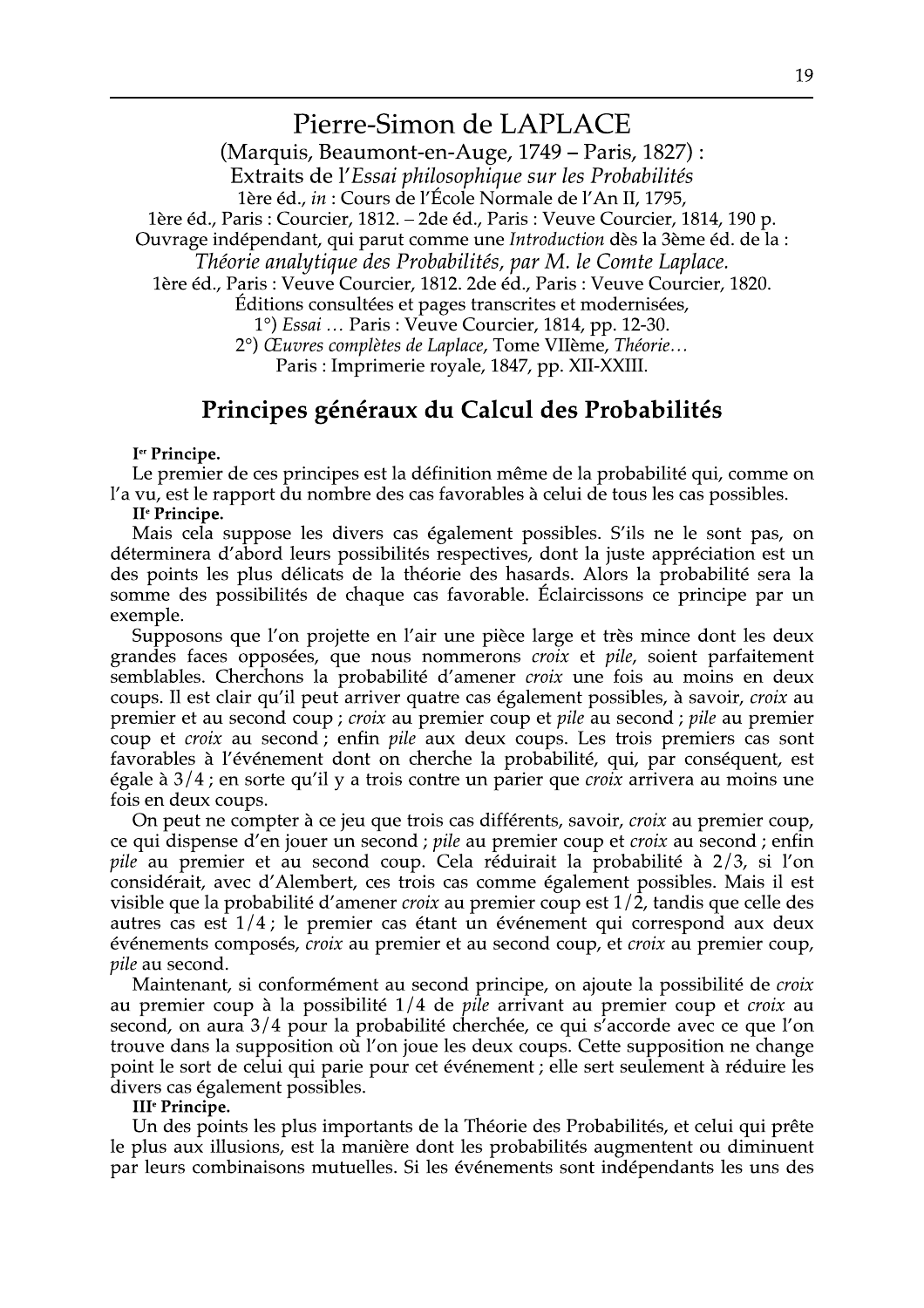autres, la probabilité de l'existence de leur ensemble est le produit de leurs probabilités particulières. Ainsi la probabilité d'amener un as avec un seul dé étant un sixième, celle d'amener deux as en projetant deux dés à la fois est un trentesixième. En effet, chacune des faces de l'un pouvant se combiner avec les six faces de l'autre, il y a trente-six cas également possibles, parmi lesquels un seul donne les deux as. Généralement, la probabilité qu'un événement simple, dans les mêmes circonstances, arrivera de suite un nombre donné de fois est égale à la probabilité de cet événement simple, élevée à une puissance indiquée par ce nombre. Ainsi, les puissances successives d'une fraction moindre que l'unité diminuant sans cesse, un événement qui dépend d'une suite de probabilités fort grandes peut devenir extrêmement peu vraisemblable. Supposons qu'un fait nous soit transmis par vingt témoins, de manière que le premier l'ait transmis au second, le second au troisième, et ainsi de suite ; supposons encore que le probabilité de chaque témoignage soit égale à  $9/10$ ; celle du fait, résultante des témoignages, en sera moindre qu'un huitième. On ne peut mieux comparer cette diminution de la probabilité qu'à l'extinction de la clarté des objets par l'interposition de plusieurs morceaux de verre, un nombre de morceaux peu considérable suffisant pour dérober la vue d'un objet qu'un seul morceau laisse apercevoir d'une manière distincte. Les historiens ne paraissent pas avoir fait assez d'attention à cette dégradation de la probabilité des faits, lorsqu'ils sont vus à travers un grand nombre de générations successives; plusieurs événements historiques, réputés certains, seraient au moins douteux, si on les soumettait à cette épreuve.

Dans les sciences purement mathématiques, les conséquences les plus éloignées participent de la certitude du principe dont elles dérivent. Dans les applications de l'Analyse à la Physique, les conséquences ont toute la certitude des faits ou des expériences. Mais dans les sciences morales, où chaque conséquence n'est déduite de ce qui la précède que d'une manière vraisemblable, quoique probables que soient ces déductions, la chance de l'erreur croît avec leur nombre, et finit par surpasser la chance de la vérité dans les conséquences très éloignées du principe.

IV<sup>e</sup> Principe.

Quand deux événements dépendent l'un de l'autre, la probabilité de l'événement composé est le produit de la probabilité du premier événement par la probabilité que, cet événement étant arrivé, l'autre arrivera. Ainsi, dans le cas précédent de trois urnes A, B, C, dont deux ne contiennent que des boules blanches et dont une ne referme que des boules noires, la probabilité de tirer une boule blanche de l'urne C est 2/3, puisque, sur trois urnes, deux ne contiennent que des boules de cette couleur. Mais lorsqu'on a extrait une boule blanche de l'urne C, l'indécision relative à celle des urnes qui ne renferme que des boules noires ne portant plus que sur les urnes A et B, la probabilité d'extraire une boule blanche de l'urne B est  $1/2$ ; le produit de  $2/3$  par  $1/2$ , ou  $1/3$ , est donc la probabilité d'extraire à la fois des urnes B et C deux boules blanches. En effet, il est nécessaire pour cela que l'urne A soit celle des trois urnes qui contient des boules noires, et la probabilité de ce cas est  $évidemment 1/3.$ 

On voit par cet exemple l'influence des événements passés sur la probabilité des événements futurs. Car la probabilité d'extraire une boule blanche de l'urne B, qui primitivement est 2/3, se réduit à 1/2 lorsqu'on a extrait une boule blanche de l'urne C; elle se changerait en certitude, si l'on avait une boule noire de la même urne. On déterminera cette influence au moyen du principe suivant, qui est un corollaire du précédent.

### V<sup>e</sup> Principe.

Si l'on calcule *a priori* la probabilité de l'événement arrivé, et la probabilité d'un événement composé de celui-ci et d'un autre qu'on attend la seconde probabilité,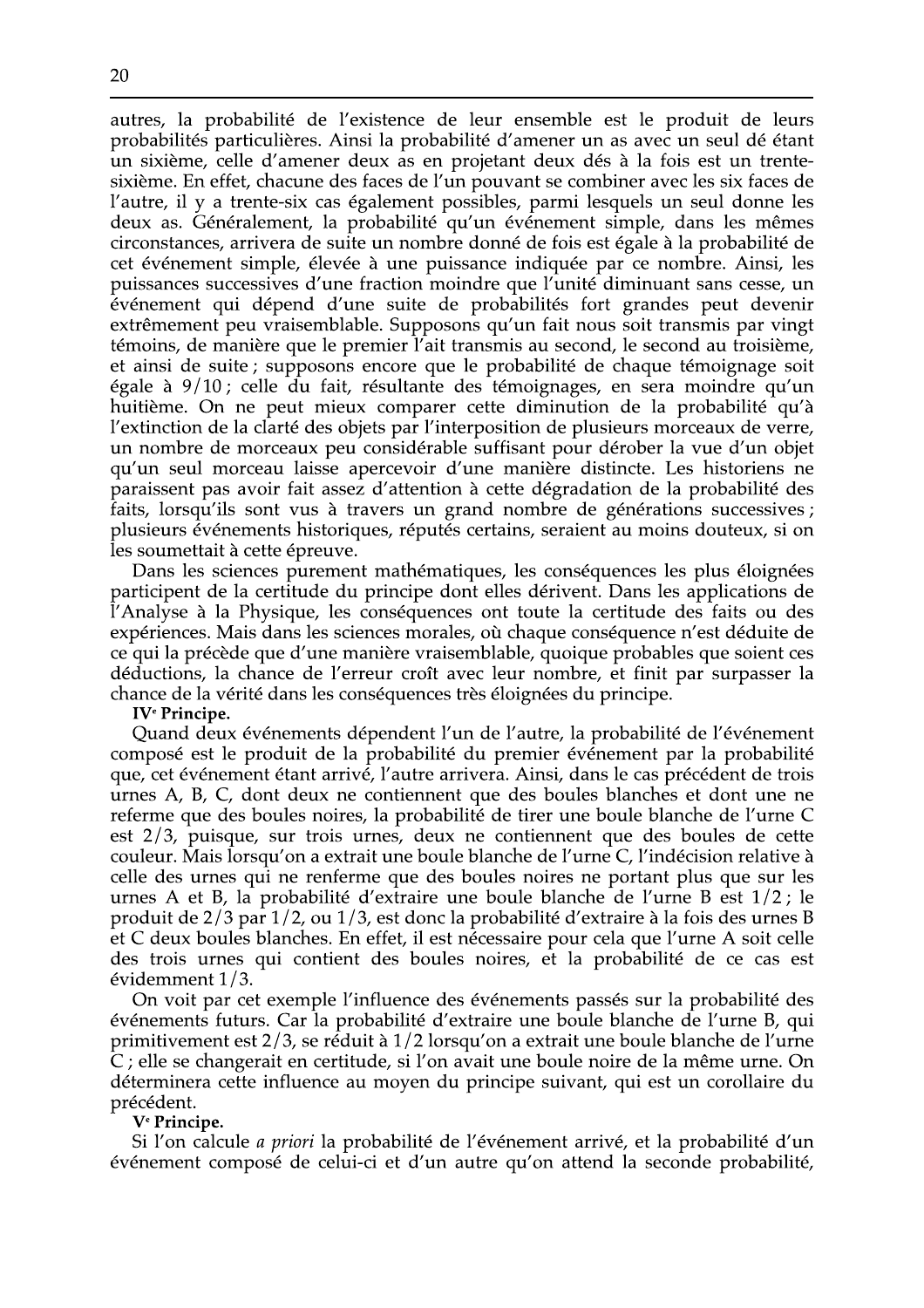divisée par la première, sera la probabilité de l'événement attendu, tirée de l'événement observé.

Ici se présente la question agitée par quelques philosophes, touchant à l'influence du passé sur la probabilité de l'avenir. Supposons qu'au jeu de *croix* ou *pile, croix* soit arrivé plus souvent que *pile* : par cela seul, nous serons portés à croire que, dans la reconstitution de la pièce, il existe une cause constante qui la favorise. Ainsi, dans la conduite de la vie, le bonheur constant est une preuve d'habileté, qui doit faire employer de préférence les personnes heureuses. Mais si, par l'instabilité des circonstances, nous sommes ramenés, nous sommes ramenés sans cesse à l'état d'une indécision absolue ; si, par exemple, on change de pièce à chaque coup, au jeu de croix et pile, le passé ne peut répandre aucune lumière sur l'avenir, et il serait absurde d'en tenir compte.

VI<sup>e</sup> Principe.

Chacune des causes auxquelles un événement observé peut être attribué est indiquée avec autant plus de vraisemblance, qu'il est plus probable que, cette cause était supposée exister, l'événement aura lieu ; la probabilité de l'existence d'une quelconque de ces causes est donc une fraction, dont le numérateur est la probabilité de l'événement résultante de cette cause, et dont le dénominateur est la somme des probabilités semblables relatives à toutes les causes. Si ces diverses causes, considérées *a priori*, sont inégalement probables, il faut, au lieu de la probabilité de l'événement, résultante de chaque cause, employer le produit de cette probabilité par celle de la cause elle-même. C'est le principe fondamental de cette branche de l'Analyse des hasards qui consiste à remonter des événements aux causes.

Ce principe donne la raison pour laquelle on attribue les événements réguliers à une cause particulière. Quelques philosophes ont pensé que ces événements sont moins possibles que les autres, et qu'au jeu de croix ou pile, par exemple, la combinaison dans laquelle *croix* arrive vingt fois de suite est moins facile à la nature que celles où *croix* et *pile* sont entremêlés d'une facon irrégulière. Mais cette opinion suppose que les événements passés influent sur la possibilité des événements futurs, ce qui n'est point admissible. Les combinaisons régulières n'arrivent plus rarement que parce qu'elles sont moins nombreuses. Si nous recherchons une cause là où nous apercevrons de la symétrie, ce n'est pas que nous regardions un événement symétrique comme moins possible que les autres ; mais, cet événement devant être l'effet d'une cause régulière ou celui du hasard, la première de ces suppositions est plus probable que la seconde. Nous voyons sur une table des caractères d'imprimerie, disposés dans cet ordre, Constantinople, et nous jugeons que cet arrangement n'est pas l'effet du hasard, non parce qu'il est moins possible que les autres, puisque si ce mot n'était employé dans aucune langue, nous ne lui soupconnerions point de cause particulière ; mais, ce mot étant en usage parmi nous, il est incomparablement plus probable qu'une personne aura disposé ainsi les caractères précédents qu'il ne l'est que cet arrangement est dû au hasard.

C'est ici le lieu de définir le mot extraordinaire. Nous rangeons, par la pensée, tous les événements possibles en diverses classes, et nous regardons comme extraordinaires ceux des classes qui en comprennent un très petit nombre. Ainsi, au jeu de *croix* ou pile, l'arrivée de croix cent fois de suite nous paraît extraordinaire, parce que le nombre presque infini des combinaisons qui peuvent arriver en cent coups, étant partagé en séries régulières, celles-ci sont incomparablement plus nombreuses. La sortie d'une boule blanche d'une urne qui, sur un million de boules, n'en contient qu'une seule de cette couleur, les autres étant noires, nous paraît encore extraordinaire, parce que nous ne formons que deux classes d'événements, relatives aux deux couleurs. Mais la sortie nº 475 813, par exemple, d'une urne qui renferme un million de numéros nous semble un événement ordinaire, parce que, comparant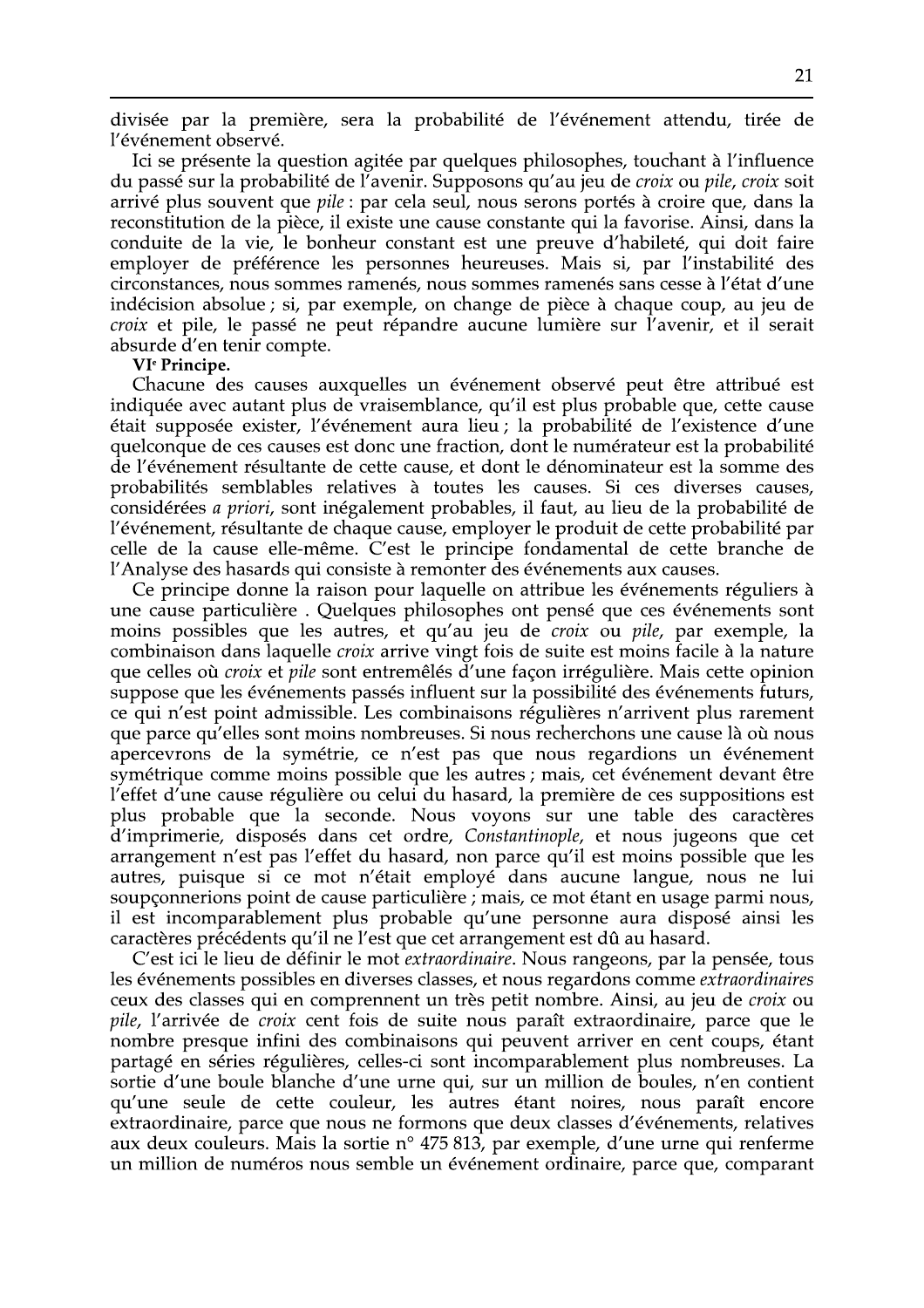individuellement les numéros les uns aux autres, sans les partager en classes, nous n'avons aucune raison de croire que l'un d'eux sortira plutôt que les autres.

De ce qui précède, nous devons généralement conclure que, plus un fait est extraordinaire, plus il a besoin d'être appuyé de fortes preuves; car, ceux qui l'attestent pouvant ou tromper ou avoir été trompés, ces deux causes sont d'autant plus probables que la réalité du fait l'est moins elle-même. C'est ce que l'on verra particulièrement lorsque nous parlerons de la probabilité des témoignages.

VII<sup>e</sup> Principe.

La probabilité d'un événement futur est la somme des produits de la probabilité de chaque cause, tirée de l'événement observé, par la probabilité que, cette cause existant, l'événement futur aura lieu. L'exemple suivant éclaircira ce principe.

Imaginons une urne qui ne renferme que deux boules dont chacune soit ou blanche, ou noire. On extrait une de ces boules, que l'on remet ensuite dans l'urne, pour procéder à un nouveau tirage. Supposons que, dans les deux premiers tirages, on ait amené des boules blanches ; on demande la probabilité d'amener encore une boule blanche au troisième tirage.

On ne peut faire ici que ces deux hypothèses : ou l'une des boules est blanche et l'autre noire, ou toutes deux sont blanches. Dans la première hypothèse, la probabilité de l'événement observé est 1/2 : elle est l'unité ou la certitude dans la seconde. Ainsi, en regardant ces hypothèses comme autant de causes, on aura, par le sixième principe,  $1/5$  et  $1/5$  pour leurs probabilités respectives. Or, si la première hypothèse a lieu, la probabilité d'extraire une boule planche au troisième tirage est 1/2; elle égale l'unité, dans la seconde hypothèse ; en multipliant donc ces dernières probabilités par celles des hypothèses correspondantes, la somme des produits ou  $9/10$  sera la probabilité d'extraire une boule blanche au troisième tirage.

Quand la probabilité d'un événement simple est inconnue, on peut lui supposer également toutes les valeurs depuis zéro jusqu'à l'unité. La probabilité de chacune de ces hypothèses, tirée de l'événement observé, est, par le sixième principe, une fraction dont le numérateur est la probabilité de l'événement dans cette hypothèse, et dont le dénominateur est la somme des probabilités semblables relatives à toutes ces hypothèses. Ainsi la probabilité que la possibilité de l'événement est comprise dans des limites données est la somme des fractions comprises dans ces limites. Maintenant, si l'on multiplie chaque fraction par la probabilité de l'événement futur, déterminée dans l'hypothèse correspondante, la somme des produits relatifs à toutes les hypothèses sera, par le septième principe, la probabilité de l'événement futur, tirée de l'événement observé. On trouve ainsi qu'un événement étant arrivé se suite un nombre quelconque de fois, la probabilité qu'il arrivera encore la fois suivante est égale à ce nombre augmenté de l'unité, divisé par le même nombre augmenté de deux unités. En faisant, par exemple, remonter la plus ancienne époque de l'histoire à cinq mille ans ou à 1 826 213 jours, et le Soleil s'étant levé constamment, dans cet intervalle, à chaque révolution de vingt-quatre heures, il y a 1 826 214 à parier contre un qu'il se lèvera encore demain. Mais ce nombre est incomparablement plus fort pour celui qui, connaissant par l'ensemble des phénomènes le principe régulateur des jours et des saisons, voit que rien dans le moment actuel ne peut en arrêter le cours.

Buffon, dans son Arithmétique politique, calcule différemment la probabilité précédente. Il suppose qu'elle ne diffère de l'unité que d'une fraction dont le numérateur est l'unité, et dont le dénominateur est le nombre 2 élevé à une puissance égale au nombre de jours écoulés depuis l'époque. Mais la vraie manière de remonter des événements passés à la probabilité des causes et des événements futurs était inconnue à cet illustre écrivain.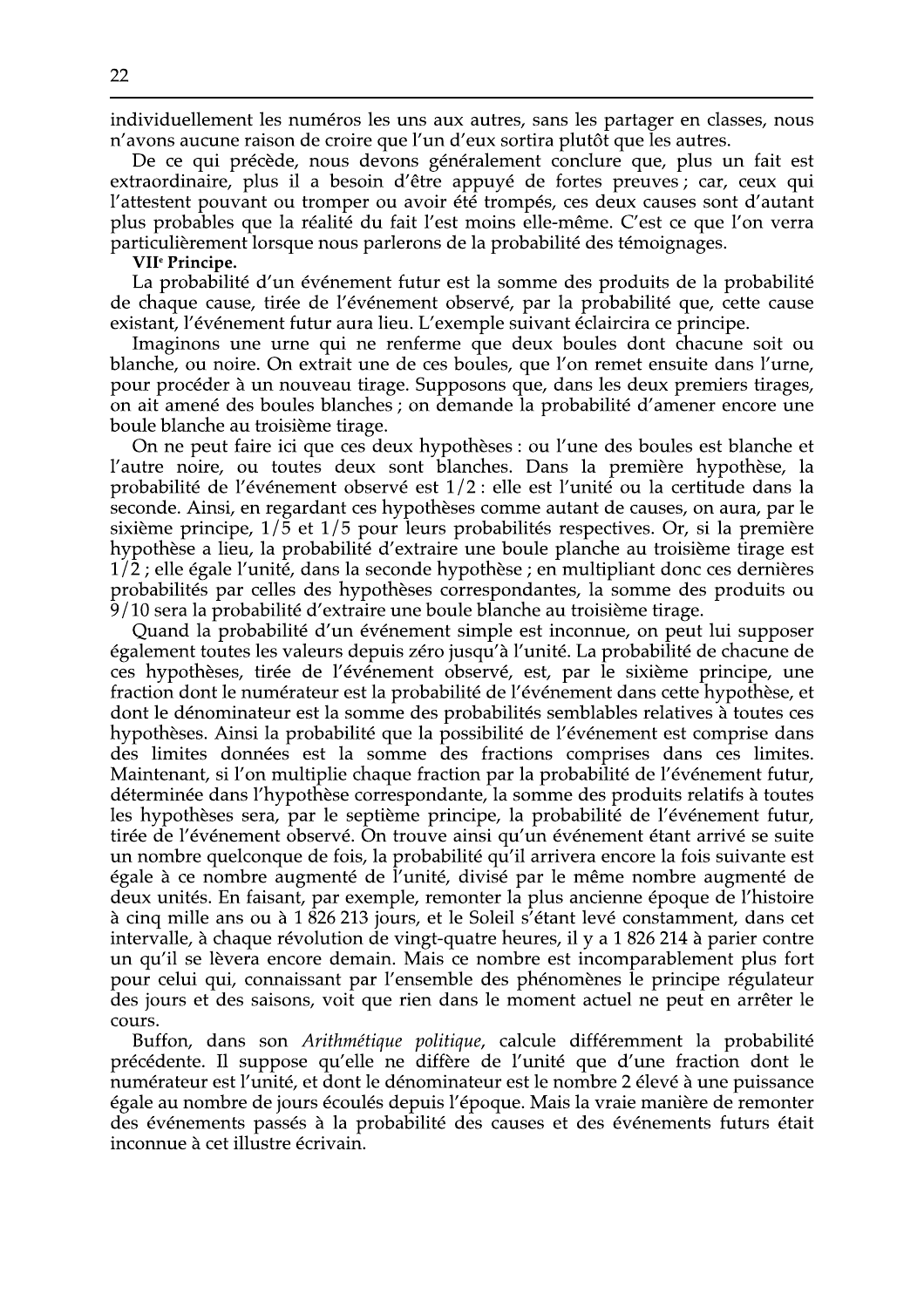#### De l'Espérance.

La probabilité des événements sert à déterminer l'espérance ou la crainte des personnes intéressées à leur existence. Le mot *espérance* a diverses acceptions : il exprime généralement l'avantage de celui qui attend un bien quelconque, dans des suppositions qui ne sont que probables. Cet avantage, dans la théorie des hasards, est le produit de la somme espérée par la probabilité de l'obtenir : c'est la somme partielle qui doit revenir lorsqu'on ne veut pas courir les risques de l'événement, en *supposant* que la répartition se fasse proportionnellement aux probabilités. Cette répartition est la seule équitable, lorsqu'on fait abstraction de toutes circonstances étrangères, parce qu'un égal degré de probabilité donne un droit égal sur la somme espérée. Nous nommerons cet avantage espérance mathématique.

### **VIII<sup>e</sup> Principe.**

Lorsque l'avantage dépend de plusieurs événements, on l'obtient en prenant la somme des produits de la probabilité de chaque événement par le bien attaché à son arrivée.

Appliquons ce principe à des exemples. Supposons qu'au jeu de croix ou pile Paul reçoive 2 fr s'il amène croix au premier coup, et 5 fr s'il ne l'amène qu'au second. En multipliant 2 fr par la probabilité  $\frac{1}{2}$  du premier cas, et 5 fr par la probabilité  $\frac{1}{4}$  du second, la somme des produits, ou 2 fr et un quart, sera l'avantage de Paul. C'est la somme qu'il doit donner d'avance à celui qui lui a fait cet avantage ; car, pour l'égalité du jeu, la mise doit être égale à l'avantage qu'il procure.

Si Paul recoit 2 fr en amenant *croix* au premier coup, et 5 fr en l'amenant au second coup, dans le cas même où il l'aurait amené au premier, alors la probabilité d'amener *croix* au second coup étant  $\frac{1}{2}$ , en multipliant 2 fr et 5 fr par  $\frac{1}{2}$ , la somme de ces produits donnera 3 fr et demi pour l'avantage de Paul et par conséquent pour sa mise au jeu.

### IX<sup>e</sup> Principe.

Dans une série d'événements probables, dont les uns produisent un bien et les autres une perte, on aura l'avantage qui en résulte, en faisant une somme des produits de la probabilité de chaque événement favorable par le bien qu'il procure, et en retranchant de cette somme celle des produits de la probabilité de chaque événement défavorable par la perte qui y est attachée. Si la seconde somme l'emporte sur la première, le bénéfice devient perte, et l'espérance se change en crainte.

On doit toujours, dans la conduite de la vie, faire en sorte d'égaler au moins le produit du bien que l'on espère par sa probabilité, au produit semblable relatif à la perte. Mais il est nécessaire, pour y parvenir, d'apprécier exactement les avantages, les pertes et leurs probabilités respectives. Il faut pour cela une grande justesse d'esprit, un tact délicat et une grande expérience des choses ; il faut savoir se garantir des préjugés, des illusions de la crainte et de l'espérance, et de ces fausses idées de fortune et de bonheur, dont la plupart des hommes bercent leur amour-propre.

L'application des principes précédents à la question suivante a beaucoup exercé les géomètres. Paul joue à *croix* ou *pile*, avec la condition de recevoir 2 fr s'il amène *croix* au premier coup, 4 fr s'il ne l'amène qu'au second ; 8 fr s'il ne l'amène qu'au troisième, et ainsi de suite. Sa mise au jeu doit être, par le huitième principe, égale au nombre des coups : en sorte que si la partie continue à l'infini, la mise doit être infinie. Cependant, aucun homme raisonnable ne voudrait exposer à ce jeu une somme même modique, 50 fr par exemple. D'où vient cette différence entre le résultat du calcul et l'indication du sens commun? On reconnaît bientôt qu'elle tenait à ce que l'avantage moral qu'un bien nous procure n'est pas proportionnel à ce bien, et qu'il dépend de mille circonstances souvent très difficiles à définir, mais dont la plus générale et la plus importante est celle de la fortune. En effet, il est visible que 1 fr a beaucoup plus de prix pour celui qui n'en a que 100 que pour un millionnaire.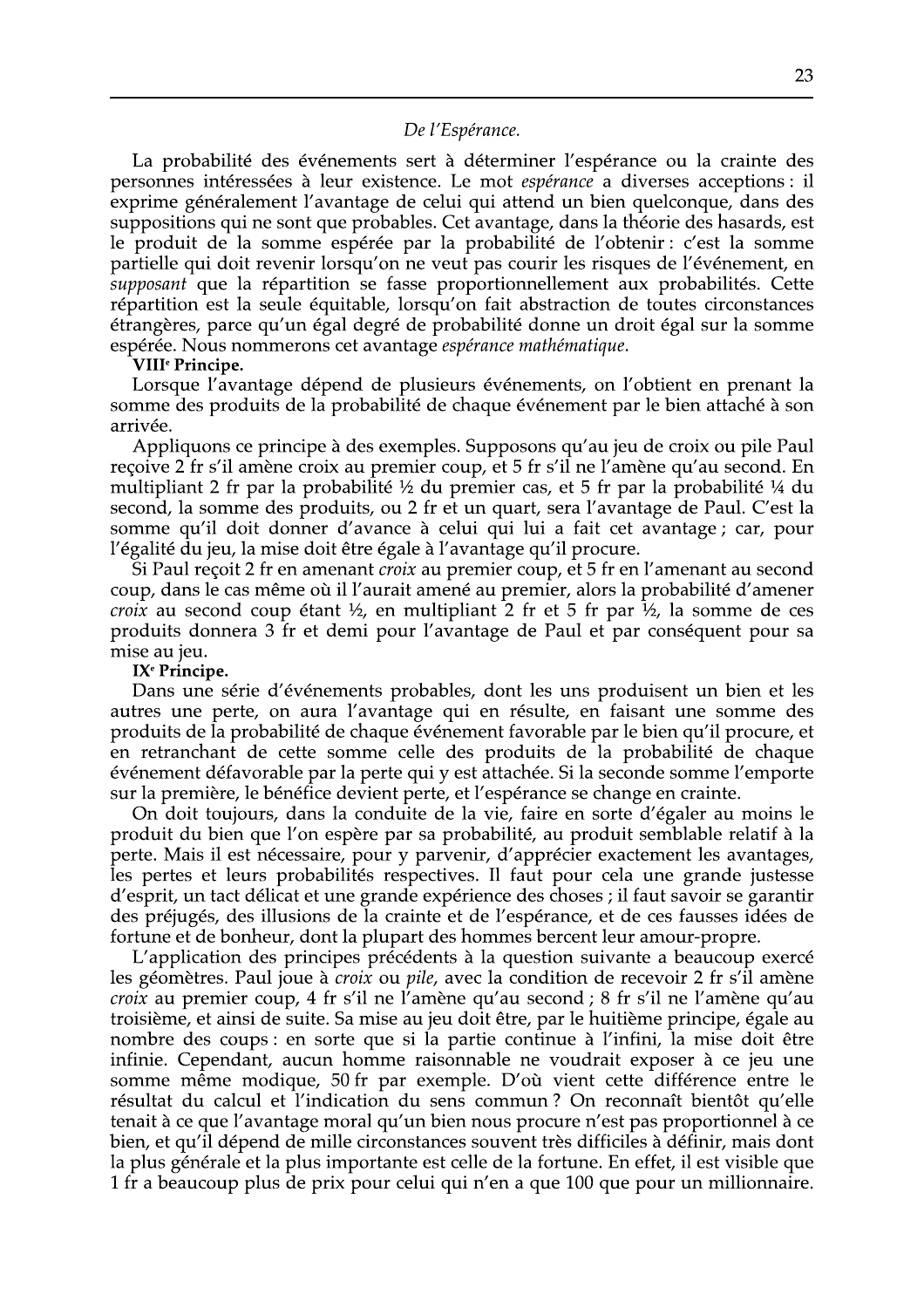On doit donc distinguer, dans le bien espéré, sa valeur absolue de sa valeur relative : celle-ci se règle sur les motifs qui le font désirer, au lieu que la première en est indépendante. On ne peut donner de principe général pour apprécier cette valeur relative. En voici cependant un proposé par Daniel Bernoulli, et qui peut servir dans beaucoup de cas.

### X<sup>e</sup> Principe.

La valeur relative d'une somme infiniment petite est égale à sa valeur absolue divisée par le bien total de la personne intéressée. Cela suppose que tout homme a un bien quelconque dont la valeur ne peut jamais être supposée nulle. En effet, celui même qui ne possède rien donne toujours au produit de son travail et à ses espérances une valeur au moins égale à ce qui lui est rigoureusement nécessaire pour vivre.

Si l'on applique l'analyse au principe que nous venons d'exposer, on obtient la règle suivante :

En désignant par l'unité la partie de la fortune d'un individu indépendante de ses expectatives, si l'on détermine les diverses valeurs que cette fortune peut recevoir en vertu de ces expectatives, et leurs probabilités, le produit de ces valeurs élevés respectivement aux puissances indiquées par ces probabilités sera la fortune physique qui procurerait à l'individu le même avantage moral qu'il reçoit de la partie de sa fortune, prise pour unité, et de ses expectatives ; en retranchant donc l'unité de ce produit, la différence sera l'accroissement de la fortune physique, dû aux expectatives : nous nommerons cet accroissement *espérance morale*. Il est facile de voir qu'elle coïncide avec l'espérance mathématique, lorsque la fortune prise pour unité devient infinie par rapport aux variations qu'elle reçoit des expectatives. Mais, lorsque ces variations sont une partie sensible de cette unité, les deux espérances peuvent différer très sensiblement entre elles.

Cette règle conduit à des résultats conformes aux indications du sens commun, que l'on peut par ce moyen apprécier avec quelque exactitude. Ainsi, dans la question précédente, on trouve que, si la fortune de Paul est de 200 fr, il ne doit pas raisonnablement mettre au jeu plus de 9 fr. La même règle conduit encore à répartir le danger sur plusieurs parties d'un bien que l'on attend, plutôt que d'exposer ce bien tout entier au même danger. Il en résulte pareillement qu'au jeu le plus égal, la perte est toujours relativement plus grande que le gain. En supposant, par exemple, qu'un joueur, ayant une fortune de 100 fr, en expose 50 au jeu de *croix* ou *pile*, sa fortune après mise au jeu sera réduite à 87 fr, c'est-à-dire que cette dernière somme procurerait au joueur le même avantage moral que l'état de sa fortune après sa mise. Le jeu est donc désaventageux, dans le cas même où la mise est égale au produit de la somme espérée par sa probabilité. On peut juger par là de l'immortalité des jeux dans lesquels la somme espérée est au-dessous de ce produit. Ils ne subsistent que par les faux raisonnements et par la cupidité qu'ils fomentent, et qui, portant le peuple à sacrifier son nécessaire à des espérances chimériques dont il est hors d'état d'apprécier l'invraisemblance, sont la source d'une infinité de maux.

[Le paragraphe qui suit est un ajout d'éditions ultérieures en tant que préface.]

Le désavantage des jeux, l'avantage de ne pas exposer au même danger tout le bien qu'on attend, et tous les résultats semblables indiqués par le bon sens subsistent, quelle que soit la fonction de la fortune physique qui, pour chaque individu, exprime sa fortune morale. Il suffit que le rapport de l'accroissement de cette fonction à l'accroissement de la fortune physique diminue à mesure que celle-ci augmente.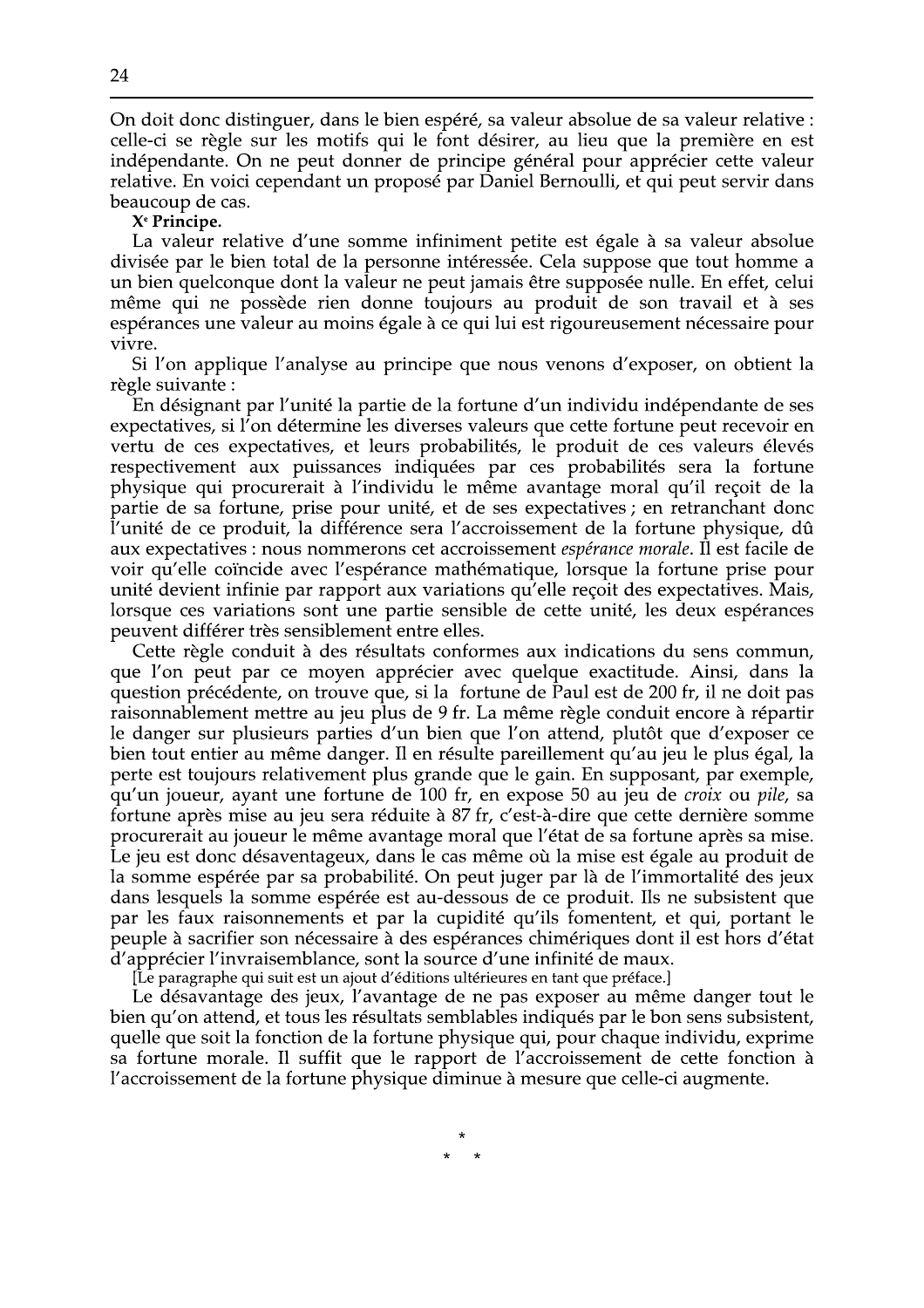# Henri POINCARÉ (Nancy, 1854 – Paris, 1912) & alii: Textes se rapportant à I' « Affaire Dreyfus », 1904.

 $1/p.49911$ 

### EXAMEN CRITIOUE DES DIVERS SYSTÈMES OU ÉTUDES GRAPHOLOGIQUES AUXOUELS A DONNÉ LIEU LE BORDEREAU. (RAPPORT DE MM. DARBOUX, APPELL ET POINCARÉ.)

### **ORDONNANCE**

### LA COUR DE CASSATION, CHAMBRE CRIMINELLE,

Vu son arrêt en date du 5 mars 1904, ordonnant qu'avant dire droit sur la demande en révision du jugement du conseil de guerre de Rennes du 9 septembre 1899, une instruction supplémentaire sera suivie conformément à l'article 445 du Code d'instruction criminelle :

Attendu qu'il importe de procéder à l'examen critique de divers systèmes ou études graphologiques auxquels a donné lieu la pièce dite bordereau – de ceux notamment qui ont été présentés soit officiellement, soit officieusement, par MM. Bertillon, Valerio, Corps, et par « un ancien élève de l'École polytechnique (imprimerie Hardy et Bernard, 80, rue de Bondy, 1904) ».

Ordonne qu'il soit ce fait par MM. Poincaré, Darboux et Appell, serment préalablement prêté, conformément à l'article 44 du code d'instruction criminelle, devant le Président de cette Chambre, de faire leur rapport et de donner leur avis en leur honneur et conscience :

Dit, en conséquence, que - pour l'accomplissement de leur mission - MM. Les Experts pourront, d'une part, se mettre en rapport avec les auteurs (susdésignés et autres s'il y a échet) des systèmes ou études précités, afin de provoquer de leur part toutes précisions ou explications ;  $-$  qu'ils sont admis, d'autre part, à faire appel aux concours techniques qui leur paraîtraient utiles, tels que celui, s'il y a lieu, du Bureau des Longitudes, et à mettre en oeuvre, en // p. 500 // un mot, tous moyens d'ordre scientifique pouvant contribuer à la manifestation pleine et entière de la vérité ;

Dit, en outre, qu'il lui en sera référé au cas où des saisies de pièces ou toutes autres mesures d'information seraient nécessaires aux fins de la présente Ordonnance ;

Ordonne que la pièce dite bordereau, les diverses reproductions qui en ont été faites originairement depuis à différentes époques, les lettres signées Esterhazy, datées l'une de Courbevoie, 17 avril 1894, saisie chez le sieur Schmidt, et l'autre de Rouen, 17 août 1894, saisie chez le sieur Callé, la lettre dite « du buvard » et celles, ensemble, avec lesquelles cette lettre a été saisie, ainsi que toutes autres pièces de comparaison comprises dans les procédures, et toutes celles qui seraient ultérieurement placées sous la main de la justice, seront mises, au Greffe de la Chambre criminelle, à la disposition de MM. Les Experts, qui, après avoir procédé à l'exécution de leur mission, déposeront un rapport dans le plus bref délai possible audit Greffe.

Ainsi délibéré et fait en la Chambre du conseil de la Chambre criminelle, le 18 avril 1904.

> Le Président, Signé : CHAMBAREAUD.

Le Greffier, Signé : TOURNIER.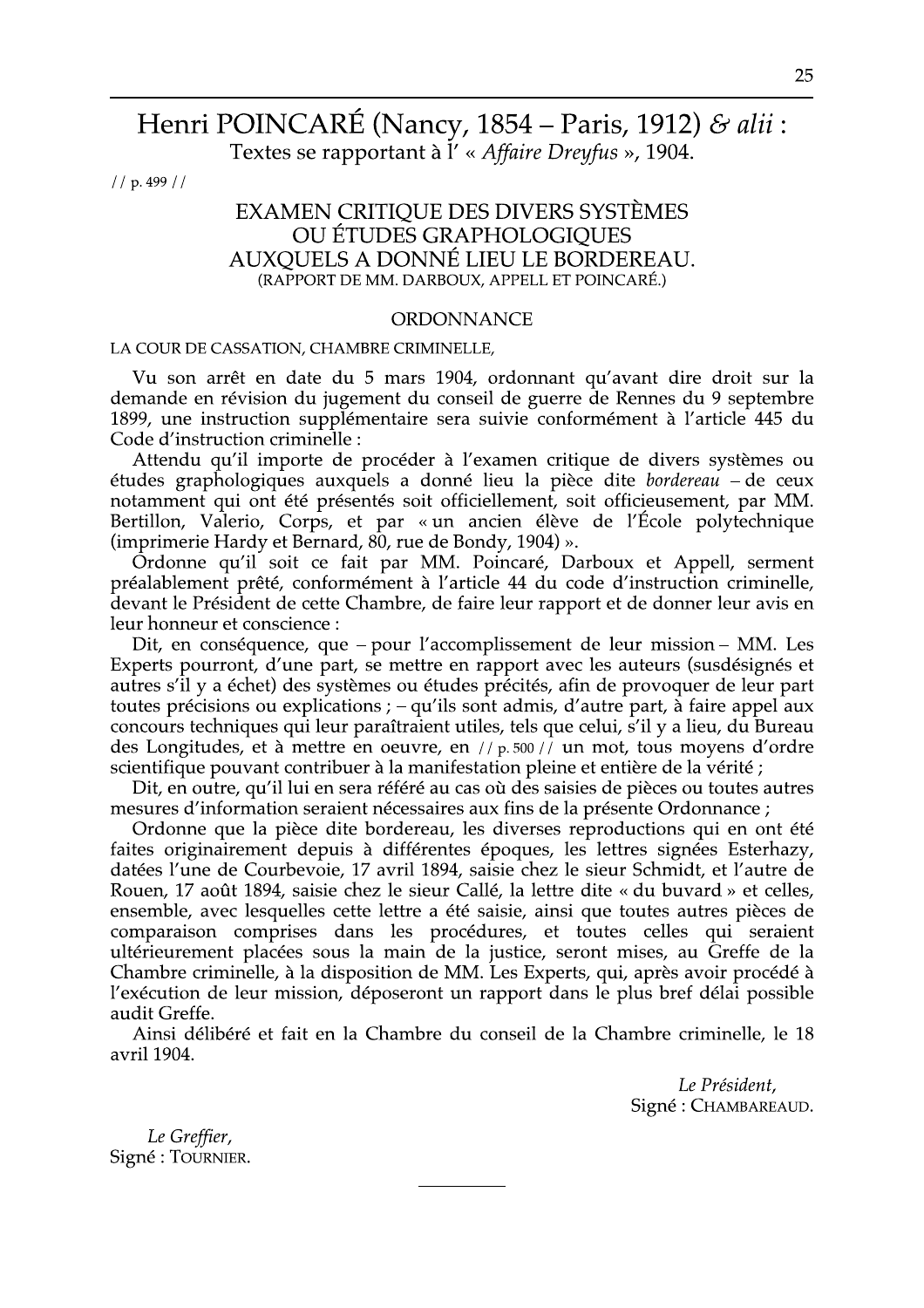### **RAPPORT**

### **DE**

### MM. LES EXPERTS DARBOUX, APPELL ET POINCARÉ

### **INTRODUCTION**

### NOTIONS SUR LA PROBABILITÉ DES CAUSES

Le système de M. Bertillon, ainsi que les autres systèmes soumis à notre examen, ont la prétention d'être une appli- // p. 501 // cation du calcul des probabilités : nous sommes donc conduits, avant d'en commencer l'étude détaillée, à rechercher à quelles conditions, ce calcul peut être légitimement appliqué à des questions de cette nature. Les premières tentatives faites par M. Bertillon pour l'évaluation des probabilités avaient été tout à fait malheureuses.

Dans son mémoire présenté à la Cour de cassation en 1899. Il avait employé un raisonnement entièrement fautif qu'il a répété ensuite devant le conseil de guerre de Rennes.

Ayant constaté quatre coïncidences sur les 26 initiales et finales des polysyllabes redoublés, il se demande quelle conclusion on peut en tirer. Il évalue à 0,2 la probabilité d'une coïncidence isolée et il en conclut que la probabilité de 4 coïncidences est  $(0,2)^4 = 0,0016$ .

Mais l'examen le plus superficiel montre que c'est là la probabilité pour qu'il y ait 4 coïncidences sur 4 : celle de 4 coïncidences sur 26 est de 0,7, c'est-à-dire 400 fois plus grande.

Quand cette erreur a été signalée, on a répondu qu'il y avait, en réalité, plus de 4 coincidences et que la probabilité de chacune d'elles était plus petite que 0,2 ; la raisonnement n'en demeure pas moins faux, puisqu'il conduit l'auteur à un résultat 400 fois plus faible, que celui que donnerait un calcul correct fait avec les mêmes données.

M. Bertillon y a, croyons-nous, renoncé ; mais l'histoire même de son erreur nous montre la nécessité de bien établir les principes fondamentaux à appliquer.

Si l'on met en évidence certaines coïncidences, et qu'on montre qu'il y avait *a priori* peu de chances pour qu'elles se produisissent, avons-nous le droit d'en conclure qu'elles ne peuvent être l'effet du hasard?

Si le n° 25 sort à la loterie, ce sera un événement dont la probabilité *a priori* était faible, puisque les billets étaient fort nombreux ; mais cela ne veut pas dire que le tirage n'a pas été loyal, car il fallait bien qu'un numéro sortît ou un autre.

Ce n'est donc pas ainsi qu'il faut raisonner ; il ne s'agit pas de calculer la probabilité de telle ou telle coïncidence que vous choisissez précisément parce que vous  $\bar{l}'$ avez constatée; ce qu'il faut introduire, c'est la probabilité d'une //p.502// coincidence *quelconque* parmi celles que vous compteriez à votre actif si elles se produisaient.

Supposons qu'il y ait 1.000 lettres dans le bordereau, avec les différences des abscisses et des ordonnées, cela fait 999.000 nombres : qu'on trouve ensuite 10.000 coïncidences, y aurait-il lieu de s'étonner ? La probabilité qu'il faudrait chercher, ce serait celle pour que sur 999.000 nombres, il y en eût 10.000 qui, après 10 ans de recherches, paraissent remarquables à un esprit aussi attentif que M. Bertillon; c'est presque la certitude.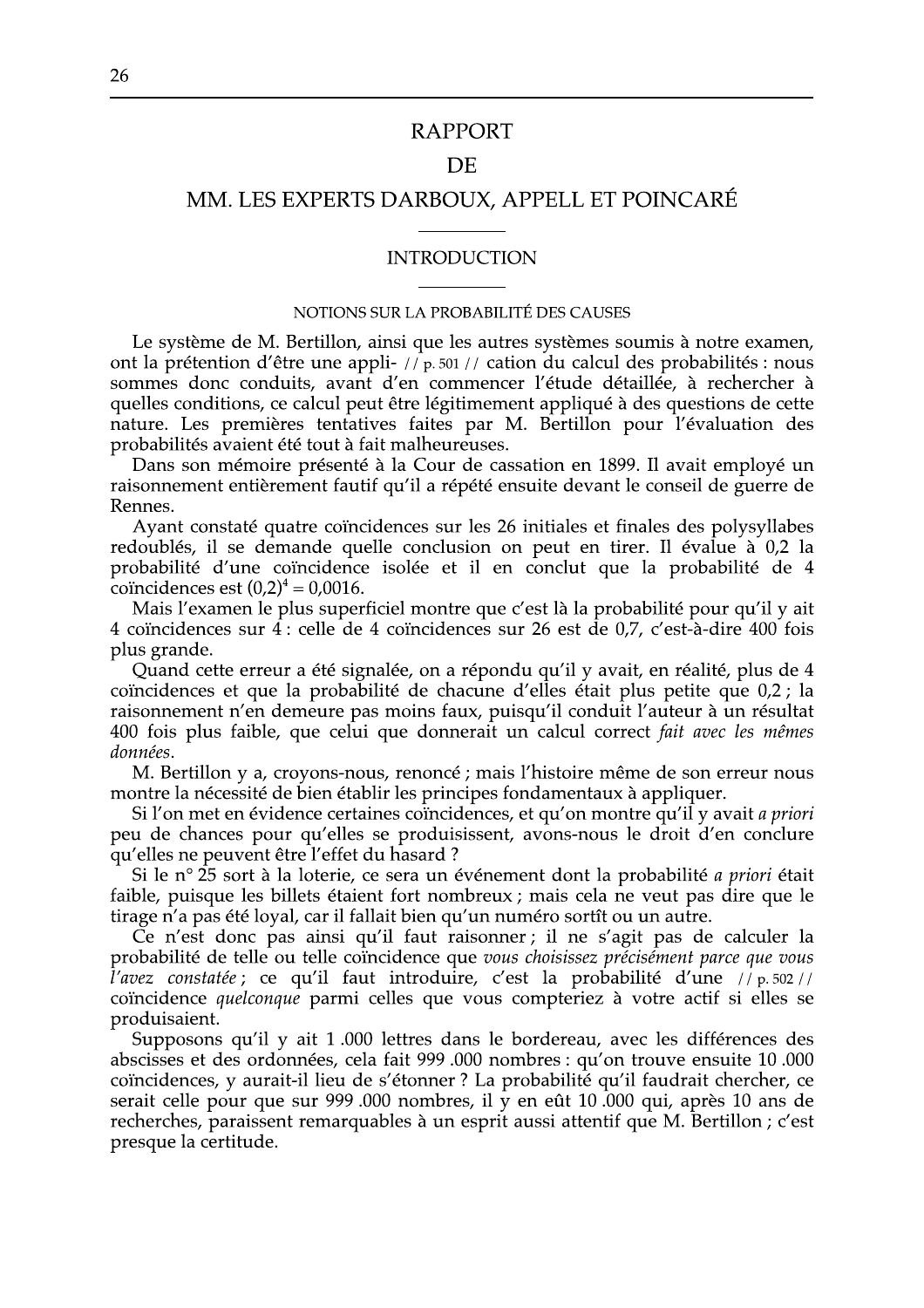Si on reproduisait un million de documents, il n'y en aurait pas un où l'on retrouverait les mêmes particularités, cela est vrai, mais il y en aurait 900 .000 où l'on retrouverait d'autres particularités que vous ne jugeriez pas moins remarquables.

Nous en avons dit assez pour faire comprendre la nécessité d'une base de raisonnements plus solide. C'est ce que les fondateurs du calcul des probabilités ont cherché pour les questions de ce genre, mais nous ne pouvons l'expliquer sans entrer dans quelques détails techniques.

Ils ont distingué la probabilité des effets et la probabilité des causes. Comme exemple de probabilité des effets, on choisit d'ordinaire une urne contenant 90 boules blanches et 10 boules noires. Si l'on tire au hasard une boule de cette urne, quelle est la probabilité pour que cette boule soit noire ? C'est évidemment  $1/10$ .

Les problèmes de probabilité des causes sont beaucoup plus compliqués, mais beaucoup plus intéressants.

Supposons par exemple deux urnes d'aspect extérieur identique ; nous savons que l'une contient 90 boules blanches et 10 boules noires, et l'autre au contraire 90 boules noires et 10 boules blanches. Nous tirons au hasard une boule de l'une des urnes, sans savoir de laquelle, et nous constatons qu'elle est blanche. Quelle est la probabilité pour que ce soit dans la première urne que nous ayons puisé ?

Dans ce nouveau problème, l'effet est connu, on a constaté que la boule tirée était blanche; mais la *cause* est inconnue, on ne sait pas dans quelle urne on a fait le tirage.

Le problème qui nous occupe ici est de même nature : l'effet est connu, ce sont les coïncidences signalées sur le  $//p.503//$  bordereau, et c'est la cause (forgerie ou écriture naturelle) qu'il s'agit de déterminer.

Ce sont donc les formules dites de probabilité des causes qu'il convient d'appliquer. Mais l'application de ces formules exige quelques précautions.

Dans l'exemple cité plus haut, la probabilité cherchée est de 9/10. Mais c'est parce que nous supposons qu'il n'y a *a priori* aucune raison pour qu'on soit tombé sur l'une des urnes, plutôt que sur l'autre. Mais les choses auraient été bien différentes si nous avions eu 11 urnes, dont 10 composées comme la première et une seulement comme la seconde. A priori, la probabilité pour qu'on tombe sur une urne où les blanches dominent aurait été déjà grande, et les résultats auraient dû être notablement modifiés.

Pour pouvoir calculer, d'après un événement constaté, la probabilité d'une cause, il nous faut donc plusieurs données :

1° Il faut savoir quelle était *a priori*, avant l'événement, la probabilité de cette cause.

2° Il faut savoir ensuite quelle serait, pour chacune des causes possibles, la probabilité de l'événement constaté. (C'est ainsi que, dans l'exemple cité, il faut connaître la composition des urnes.)

Or, cette probabilité *a priori*, dans des questions comme celle qui nous occupe, est uniquement formée d'éléments moraux qui échappent absolument au calcul, et si, comme nous venons de le voir, nous ne pouvons rien calculer sans la connaître, tout calcul devient impossible.

Aussi Auguste Comte a-t-il dit avec juste raison que l'application du calcul des probabilités aux sciences morales était le scandale des mathématiques.

Vouloir éliminer les éléments moraux et y substituer des chiffres, cela est aussi dangereux que vain.

En un mot, le calcul des probabilités n'est pas, comme on paraît le croire, une science merveilleuse qui dispense le savant d'avoir du bon sens.

C'est pourquoi il faudrait s'abstenir absolument d'appliquer le calcul aux choses *morales*; si nous le faisons ici, c'est que nous y sommes contraints.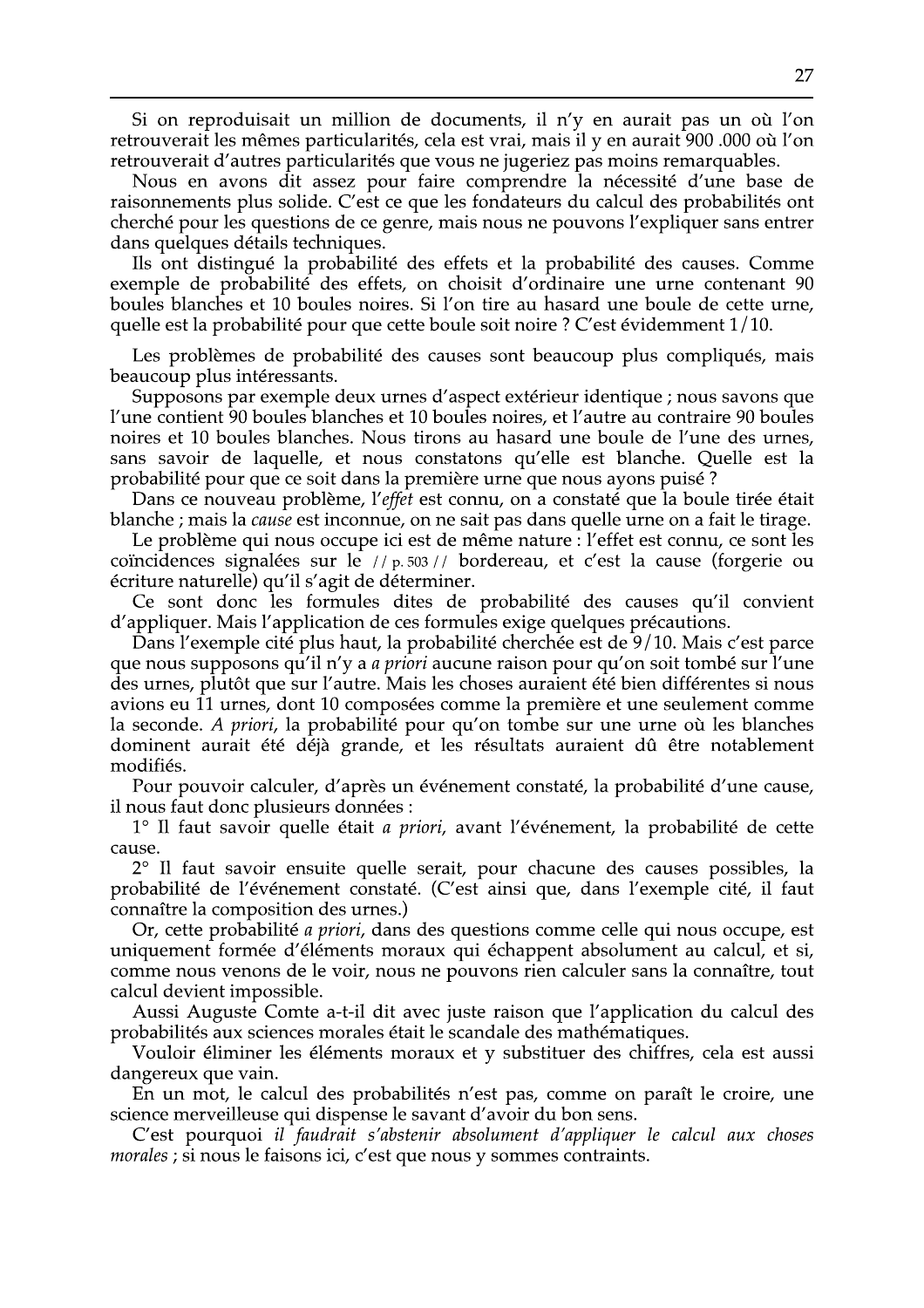C'est des éléments moraux que doit dépendre le jugement, nous n'avons pas à en parler ici ; mais il est évident que si l'auteur du bordereau avait voulu faire croire à une // p. 504 // simulation, il aurait choisi un système simple qui ne pût manquer d'être remarqué par des experts et sur lequel aucune contestation n'aurait été possible.

Il suffit, pour condamner le système Bertillon, d'observer qu'il ne satisfait pas à cette condition.

On nous dira que ce n'est pas notre rôle d'examiner la question à ce point de vue.

 $\left[\ldots\right]$ 

// p. 505 //  $[\dots]$ 

### RECONSTITUTION DU BORDEREAU

Nous devons observer d'abord que les mesures qui ont servi de base au système n'ont pas été prises sur le bordereau original, mais sur un document artificiel, que l'on // p. 506 // désignera sous le nom de bordereau reconstitué et dont nous allons expliquer l'origine.

Tout de suite après la saisie du bordereau, M. Tomps en a fait exécuter deux clichés que nous désignerons sous le nom de *clichés Tomps*; c'étaient les documents qui, après l'original lui-même, offraient le plus de garanties puisqu'ils étaient les plus anciens; mais ils ne pouvaient servir à M. Bertillon parce que les filigranes du papier n'y apparaissaient pas.

M. Bertillon fit donc faire de nouveaux clichés par contatcts, et ce sont ces clichés qui sont reproduits sur les planches 1 et 2 de la *brochure verte* et qui sont l'origine de la reconstitution.

Ces clichés ont été agrandis 10 fois et on a tiré des épreuves de cet agrandissement. M. Bertillon n'a pas cru devoir prendre de précautions méticuleuses pour assurer la régularité de cet agrandissement : il comptait en effet, pour l'exactitude finale de sa reconstitution, sur les opérations qu'il nous reste à décrire.

Le bordereau entier entier ainsi agrandi formait plusieurs feuilles qui furent découpées à leur tour en suivant autant que possible les déchirures et les plis du papier original. Sur ces épreuves, on voyait apparaître les filigranes du papier sous la forme de larges traits de 4 à 5 millimètres d'épaisseur. Sur trois grandes planches à dessin furent ensuite tracées au crayon une série de droites rectangulaires qui découpaient la surface aussi exactement que possible en carrés de 4 centimètres de côté.

Si les filigranes du papier original avaient eu exactement 4 millimètres, si l'agrandissement s'était fait sans déformation et avait été exactement de 10 fois, si enfin le bordereau n'avait été ni déchiré ni plissé, les carrés du filigrane sur l'agrandissement auraient eu rigoureusement 4 centimètres et se seraient appliqués sans peine sur les carrés tracés sur la planche à dessin.

Il n'en était pas ainsi ; on a donc collé les épreuves ou les morceaux d'épreuves sur la planche, en s'efforçant de faire coïncider les carrés du filigrane avec les carrés tracés d'avance sur la planche. Quand un morceau ne se prêtait pas facilement à cette superposition, on y faisait une nouvelle coupure, et généralement on arrivait à placer chacune // p. 507 // des deux parties d'une façon satisfaisante. Toutes ces opérations de collage n'ont pas été faites par M. Bertillon lui-même, mais par ses aides.

M. Bertillon, admettant que les filigranes du bordereau original avaient exactement 4 millimètres, espérait par ce procédé corriger à la fois l'effet des plis et des déchirures, et les déformations dues à l'agrandissement.

Quoi qu'il en soit, le document ainsi obtenu lui parut peu lisible, parce que le recto et le verso se voyaient par transparence, parce que le halo photographique avait épaissi les traits, parce que le large trait des filigranes était très apparent.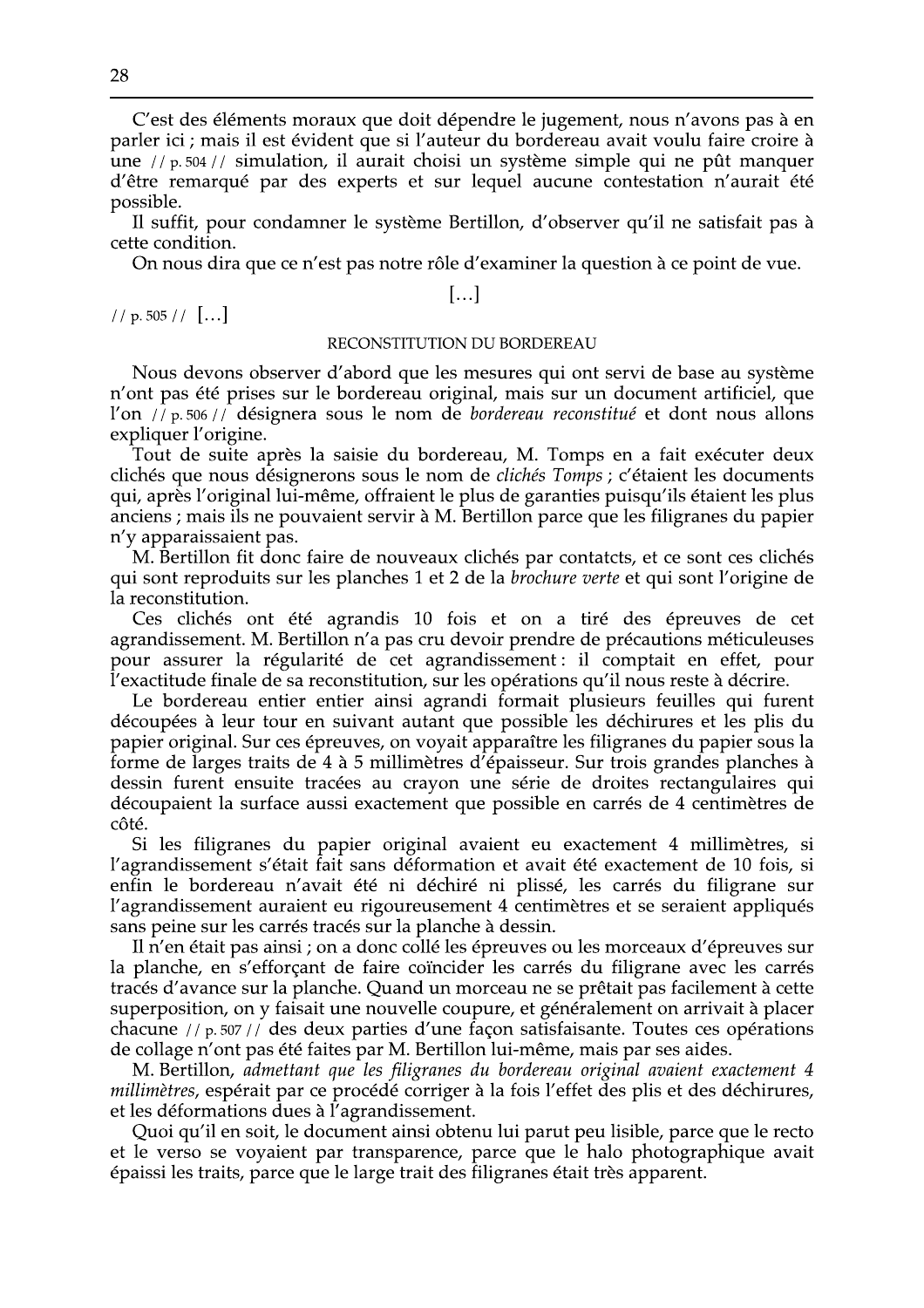M. Bertillon lui fit donc subir une nouvelle transformation. Afin de rétrécir les traits, il fit agrandir à 10 une photographie, « par réflexion » dit-il, où l'on ne voyait ni le verso ni les filigranes, il calqua les grandes planches et remit les calques sur l'épreuve agrandie « par réflexion » de façon à pouvoir réamincir les traits et à donner l'écriture la forme naturelle. Il fit passer sur les grandes planches une couche de gouache, en réservant seulement les traits ainsi reconstitués; cette gouache fit disparaître les filigranes et l'écriture du verso.

D'autre part, par suite des découpures dont nous venons de parler, beaucoup de traits étaient interrompus, et il lui fallut faire des retouches pour les raccorder ; ces retouches se voient aisément sur la planche 9 de la brochure verte, où, pour la plupart, on n'a pas cherché à les dissimuler, car elles sont marquées par deux traits formant le contour du jambage dont l'intérieur n'est pas rempli.

M.Bertillon a ensuite marqué, sur ces grandes planches, une série de traits équidistants parallèles à une droite qu'il considère comme représentant le bord libre. Plus exactement, ces traits ne sont figurés sur les planches que par une série d'amorces. Ces traits ne sont autre chose que les réticules dont nous aurons longuement l'occasion de parler plus loin.

Les dessins ainsi obtenus sur ces grandes planches ont été ensuite réduits à 2,5, c'est-à-dire à quatre fois l'original et on a eu ainsi (en y ajoutant quelques signes qui ne nous intéressent pas pour le moment) les clichés qui ont servi à faire la planche 9 de la brochure verte. Toutes les mesures //  $p.508$  // ont été prises sur ces clichés ou sur d'autres documents encore plus indirects, qui en ont été déduits par des opérations plus ou moins compliquées que nous décrirons plus loin.

Quelle garantie offre une telle reconstitution?

Au point de vue métrique, elle serait exacte :

1° Si les filigranes du papier pelure étaient rigoureusement rectilignes ;

2° S'ils étaient rigoureusement parallèles et perpendiculaires entre eux ;

3° S'ils étaient rigoureusement équidistants ;

4° Si l'équidistance était rigoureusement de 4 millimètres.

En d'autres termes, tout se passe comme si M. Bertillon avait pris comme instrument de mesure, non pas un appareil de précision, non pas même un de ces mètres du commerce qui ont du moins subi le contrôle du vérificateur, mais tout simplement le filigrane du papier.

Nous verrons plus loin quelle confiance méritait ce singulier instrument.

Au point de vue graphique, ces calquages et ces décalquages, ces passages à la gouache, ces retouches nous inspirent pas moins de défiance.

M.Bertillon s'en rendait bien compte d'ailleurs. Il alla voir le général Mercier pour lui demander l'autorisation de décoller le bordereau, de le mettre entre les mains de gens très adroits pour rapprocher les morceaux et faire des photographies par transparence, mais il ne put l'obtenir.

### ÉTUDE DU FILIGRANE

De là la nécessité de nous rendre compte de ce que valait l'instrument de mesure dont M. Bertillon s'était servi, c'est-à-dire le filigrane.

A cet effet, un morceau de papier détaché du bordereau ne portant aucune trace de pli ou de déchirure, fut confié à M. Lœvy, directeur de l'Observatoire, qui, aidé de M. Puiseux, astronome titulaire, et de M. Morvan, et se servant de l'appareil de précision construit pour l'étude des photogra-  $/$   $p.509$   $/$  phies de la lune, a mesuré la largeur et l'équidistance des traits.

Il a obtenu les résultats qui sont consignés dans le tableau annexe, et que nous pouvons résumer ainsi qu'il suit :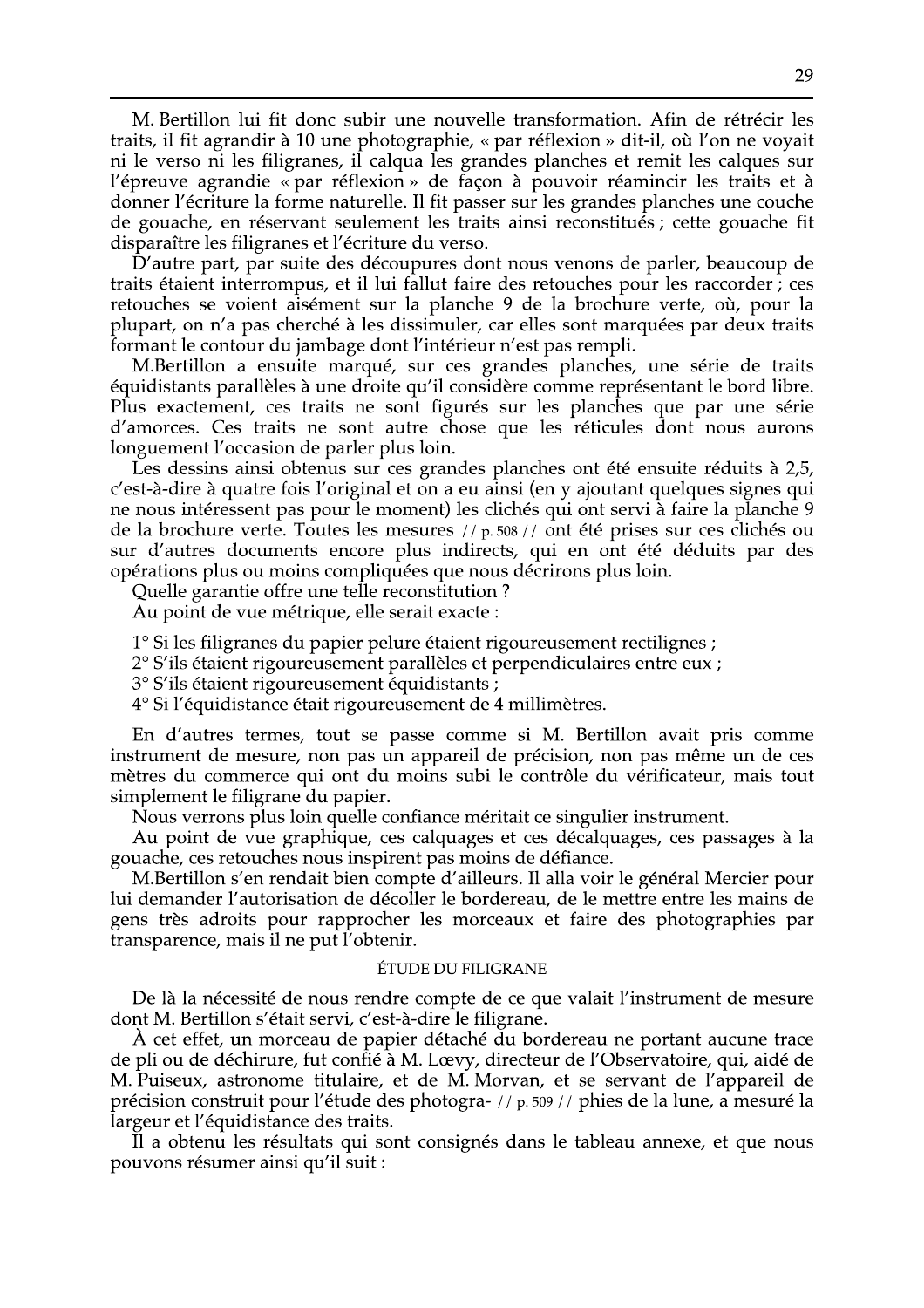Valeur probable de l'erreur commise sur l'équidistance, en adoptant l'équidistance moyenne  $0,1$ .

Veut-on maintenant apprécier la rectilignité et le parallélisme des traits, on verra sur le même tableau que, dans une même rangée rectiligne, la dimension des carrés varie de 3,783 à 3,938 ou de 3,811 à 3,916, ou de 3,875 à 4,103, ou de 3,991 à 4,269.

Ainsi, M. Bertillon a pris toutes ses mesures avec un mètre faux, parce que les divisions étaient trop petites, parce qu'elles étaient irrégulières, parce qu'elles étaient mal définies par suite de l'épaisseur des traits de division.

Des mesures analogues ont été prises ensuite sur la partie écrite du bordereau ; les résultats sont consignés dans le tableau annexe ci-joint<sup>(1)</sup>. Ces mesures ont été conduites avec le plus grand soin, le plus souvent par plusieurs observateurs, quelques unes six fois sur le bordereau lui-même et neuf fois sur un cliché.

L'erreur probable sur une détermination individuelle était de 4 centièmes de millimètre, à cause de l'épaisseur et de l'indécision du trait ; naturellement, quand on prenait la moyenne de plusieurs déterminations, l'erreur probable diminuait et s'abaissait à 2 ou 1 centième de millimètre.

On voit ainsi que la moyenne d'un quadrillage est de 3,97 dans la région C, de 3,95 dans la région B, de 3,95 dans la région A. De très grandes irrégularités apparaissent ; les dimensions d'un carré peuvent varier de 3,66 à 4,36, la somme de deux carrés consécutifs de 7,51 à 8,42 ; la somme // p. 510 // de trois carrés consécutifs de 11,36 à 12,32 ; celle de quatre carrés consécutifs de 39,90 à 40,12.

Ajoutons que l'erreur probable sur l'équidistance moyenne des filigranes est seulement de 0,04 : 30 ou de 0,001.

Une objection resterait possible : on pourrait supposer que depuis dix ans le papier s'est altéré et a subi un léger retrait, de sorte que les carrés primitivement de 4 millimètres se seraient abaissés à 3,95. Cela ne suffirait pas pour que la reconstitution de M. Bertillon pût être regardée comme exacte ; pour cela il ne suffit pas que la moyenne des carrés soit de 4 millimètres, mais qu'aucun de ces carrés ne s'écarte beaucoup de 4 millimètres. Le retrait du papier aurait été à peu près uniforme, c'està-dire que les carrés, qui seront irréguliers aujourd'hui l'étaient déjà en 1894, et par conséquent que la reconstitution est fautive.

Mais heureusement cette discussion est inutile; nous possédons, en effet, des clichés qui ont été pris par contact par M. Bertillon, en 1894, et où les filigranes sont apparents.

On a mesuré alors les dimensions du filigrane sur ces clichés toujours par les mêmes procédés et avec les mêmes instruments. On et arrivé ainsi aux résultats suivants:

Ainsi, à l'encontre de ce que l'on aurait pu craindre, le papier du bordereau n'a pas subi de retrait depuis 1894.

 $(1)$ Chemise 8 du dossier joint au rapport.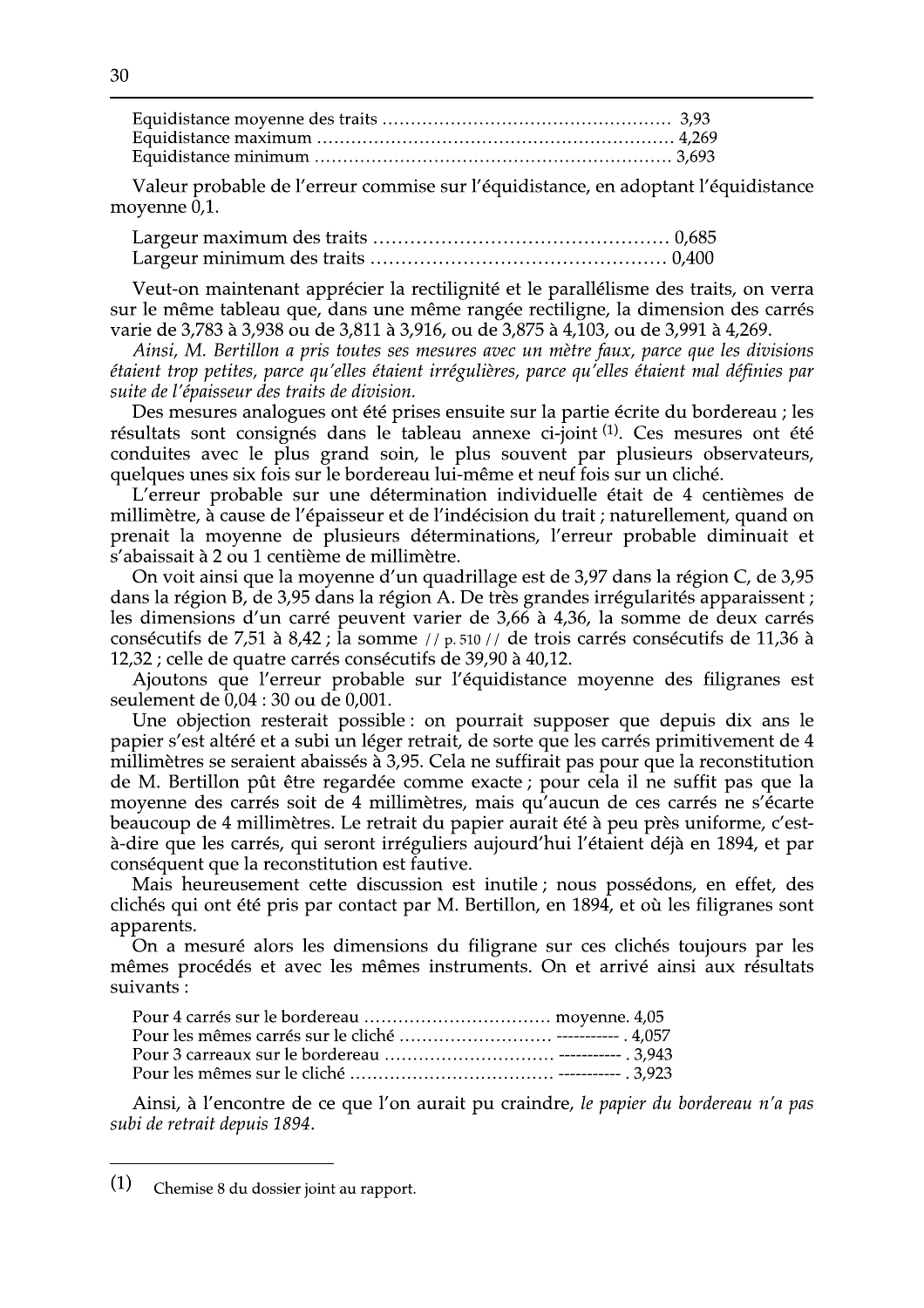Donc le quadrillage était, dès 1894, trop irrégulier pour servir de base à une reconstitution.

Donc la reconstitution du bordereau est fausse.

Il reste donc à voir quelle est l'importance de l'erreur commise.

Pour s'en rendre compte, on a déterminé les abscisses de 31 filigranes verticaux et l'erreur commise sur chacune de ces abscisses dans la reconstitution Bertillon. Les mesures ont toujours été prises, bien entendu, sur des carrés qui n'étaient traversées ni par un pli ni par une déchirure.

Les erreurs de ces abscisses varient de  $+36$  à  $-90$  centièmes de millimètre. L'erreur sur la distance horizontale de deux points, c'est-à-dire sur la différence de deux abscisses // p. 511 // peut donc atteindre  $1^{mm}26$ , l'erreur moyenne est  $\pm 0.404$ . Naturellement, on retrouve des erreurs analogues sur les distances verticales; comme elles n'ont pas la même importance pour ce qui va suivre, nous nous contenterons de signaler que la hauteur totale du bordereau est de 207 millimètres sur la reconstitution et de 205 en réalité.

Autre cause d'erreur : les filigranes ne sont pas parallèles.

On peut trouver des traits verticaux dont la distance varie du bas en haut du bordereau de 4,11 à 4,36 ou de 4,22 à 3,61 ou de 3,84 à 4,07 ou de 3,87 à 4,00.

Pour toutes ces raisons, la reconstitution est inexacte; ici encore nous devrions arrêter notre travail et considérer la question comme tranchée ; mais nous croyons devoir pousser notre examen jusqu'au bout.

 $\left[\ldots\right]$ 

// p. 516 //  $[\ldots]$ 

### REPÉRAGE DES POLYSYLLABES

M. Bertillon a cru remarquer que les polysyllabes redoublés sont repérés semblablement par rapport aux réticules et il en conclut que le bordereau est truqué.

Il veut dire par là que, quand un même polysyllabe est répété deux fois dans la pièce, les distances au bord libre des initiales de ces deux mots semblables diffèrent entre elles d'un multiple de 5 millimètres. Il s'agit, soit du bord libre idéal, si l'on adopte le réticulage de la planche 9, soit du bord libre réel, si l'on adopte celui de la planche 6.

M. Bertillon justifie ce choix de polysyllabes redoublés par des arguments que nous ne voulons pas discuter. Mais si l'on adopte les polysyllabes redoublés, il faut les prendre tous. Pourquoi exclure *une* par exemple et admettre *note*?

M. Bertillon dit qu'il se borne aux polysyllabes de plus de trois lettres. On ne voit pas bien pourquoi il s'arrête à trois plutôt qu'à quatre.

Tout cela est purement arbitraire; il semble qu'il exclut les polysyllabes pour lesquels il a constaté le défaut de coïncidence et qu'il cherche ensuite les raisons qui devraient les faire exclure. De telles raisons, il est clair qu'on en trouve toujours. L'arbitraire est d'autant plus grand que M. Bertillon admet certains polysyllabes presque redoublés comme nouveaux et nouvelles et en rejette d'autres.

Les coïncidences peuvent-elles être attribuées au hasard ou sont-elles une preuve de forgerie?

Pour le savoir, il faut chercher quelle est la probabilité des coïncidences constatées, à supposer qu'elles soient dues au seul hasard, et pour cela il faut d'abord chercher quelle est la probabilité d'une coïncidence isolée.

### PROBABILITÉ D'UNE COÏNCIDENCE ISOLÉE

Pour bien faire, il faudrait reprendre chacune des coïncidences signalées et déterminer par des mesures exactes avec quelle précision elle est réalisée. Il faudrait donc faire une nouvelle reconstitution du bordereau plus exacte que celle de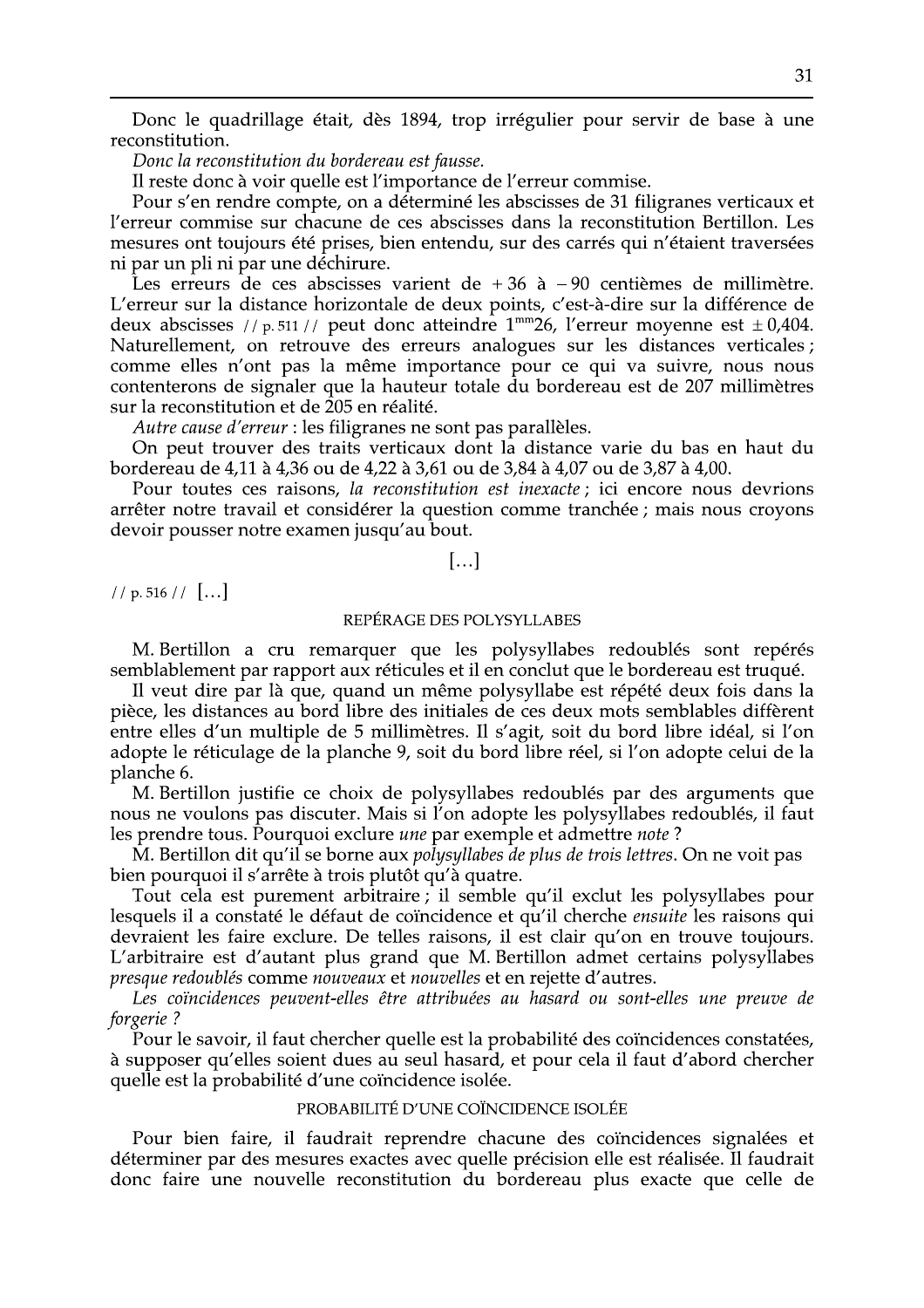M. Bertillon. Nous y avions d'abord songé, cela eût // p. 517 // été possible, bien que les filigranes ne fussent pas équidistants, s'ils avaient été rectilignes et parallèles, mais ayant constaté que cette condition n'était pas remplie, nous dûmes renoncer à cette idée.

Nous devons donc procéder autrement. Nous avons vu que l'erreur moyenne commise par M. Bertillon sur la différence de deux abscisses est de 0<sup>mm</sup>404 ; cela veut dire, d'après la loi des erreurs que, sur *n* coïncidences réalisées exactement, sur la reconstitution erronée de M. Bertillon, il y en a, sur le bordereau véritable n. 0,520 qui sont réalisées à  $\pm 0.404$  près, n. 0.842 qui sont réalisées à  $\pm 0.808$  près, ou plus généralement n. J qui sont réalisées à plus ou moins 0,808 t près en posant :

$$
J = \frac{2}{\sqrt{\pi} \int_0^t e^{-t^2} dt}
$$

En résumé la précision est de l'ordre de 0<sup>mm</sup>4, et ce n'est pas cela du tout qu'on nous dit dans la brochure verte ; on nous parle d'une précision de K/8 ou de K/16 c'est-à-dire de  $0^{mm}$ 15 ou de  $0^{mm}$ 07! Et cependant si la coïncidence a lieu à  $0^{mm}$ 1 près sur la reconstitution, elle ne peut pas avoir lieu avec la même précision sur le bordereau véritable qui en diffère de 0,4. Ainsi, les coincidences sont plus précises sur la reconstitution qui est fausse que sur le bordereau véritable.

Voilà qui est bien paradoxal.

Comment cela se fait-il? Est-ce que cela est dû au hasard? Ou bien devons-nous conclure que ce n'est pas le bordereau, mais la reconstitution qui est truquée ?

Fort heureusement nous ne sommes pas acculés à une conclusion aussi sévère.

Une initiale n'est pas un point mathématique ; deux lettres semblables, deux *d* par exemple, peuvent différer beaucoup. Il faut donc choisir sur ces deux *d* les points que l'on compare et cela comporte beaucoup d'arbitraire. Au moment où nous songions à faire des mesures avec une nouvelle reconstitution, nous avions demandé à M. Bertillon de vouloir bien indiquer par des traits rouges, sur des exemples de la planche 9, les points qu'il jugeait devoir être comparés. Ces exemplaires sont annexés au rapport. // p. 518 //

On verra par exemple que les deux *d* de *disposition* sont dissemblables ; l'un d'eux est précédé d'un petit crochet qui manque sur l'autre, et c'est cependant sur ce petit crochet que l'on prend le point de comparaison.

Qu'est-ce à dire ? M. Bertillon a d'abord annoncé que la probabilité était de 0,2, ce qui correspond à une précision de  $\pm 0.5$ ; c'est le chiffre qui sert de base à un raisonnement erroné présenté devant la Cour de cassation et reproduit à Rennes. Puis il a profité de la latitude dont il disposait pour déplacer inconsciemment les points de comparaison et *améliorer* peu à peu ses coïncidences.

On peut donc expliquer l'apparent paradoxe sans mettre sa bonne foi en doute.

Il faut maintenant adopter un chiffre pour évaluer numériquement cette précision. Si nous prenions 0,404 cela serait trop peu, puisque nous venons de voir qu'on ne peut pas compter atteindre cette précision pour plus de 52 % des coïncidences signalées par M. Bertillon, à supposer même que ces coïncidences soient *rigoureusement* réalisées sur la reconstitution.

On pourrait être tenté de prendre 0,808, puisque nous venons de voir que cette précision serait atteinte 84 fois sur 100. Mais cette fois ce chiffre serait trop fort, car le hasard peut faire qu'en dehors des coïncidences signalées, il y en ait d'autres qui n'aient pas lieu sur la reconstitution fautive, et qui se produisent avec cette approximation sur le bordereau véritable.

Nous adopterons donc un chiffre intermédiaire. Il serait naturel de prendre la moyenne, soit 0,6, mais pour adopter une hypothèse plus favorable à M. Bertillon, nous prendrons 0,5. À quelle probabilité cela correspond-il? c'est celle pour qu'une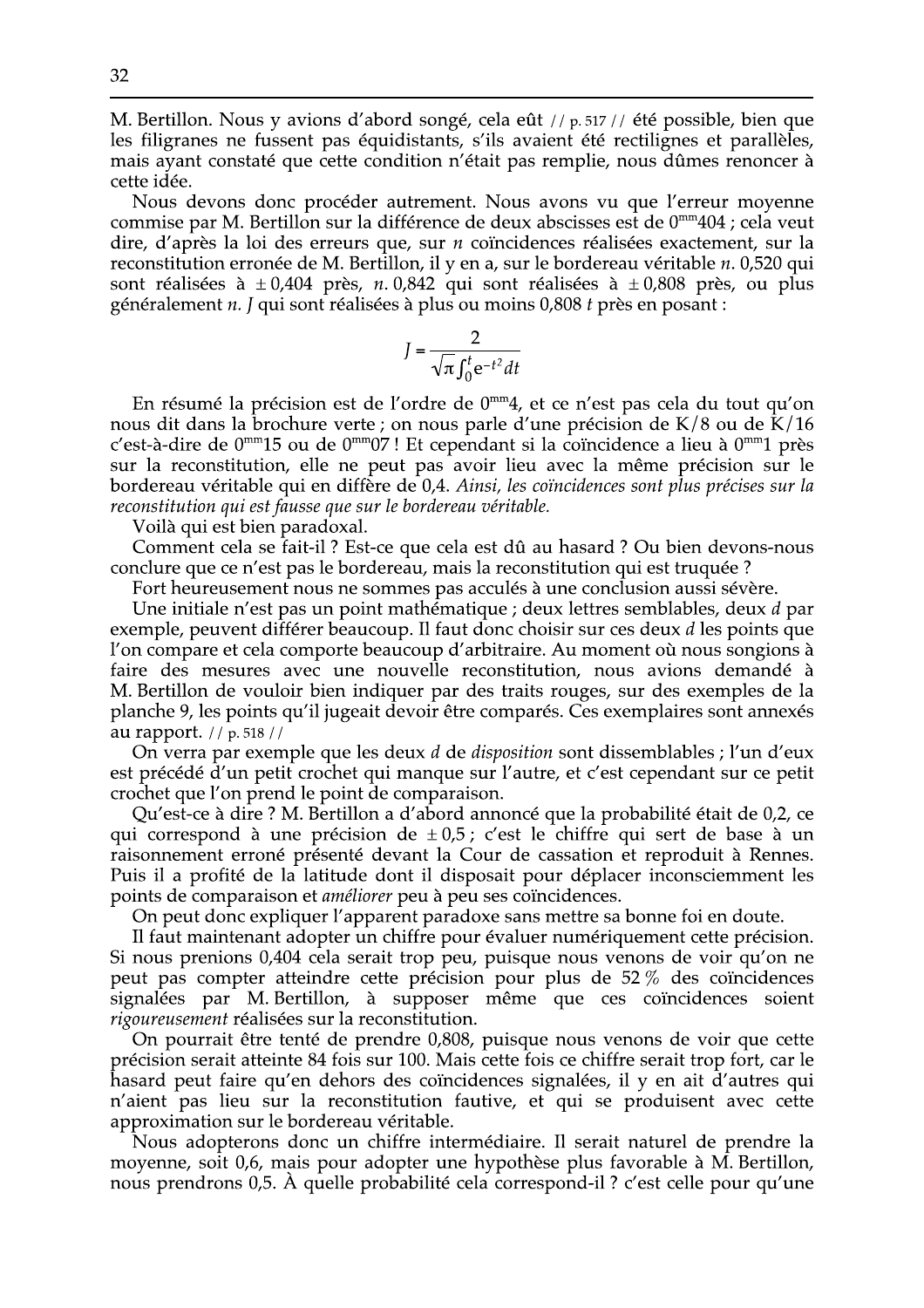longueur soit un multiple de 5 à 0.5 près *en plus ou moins*, par exemple pour qu'elle soit comprise

lleurs le chiffre qu'avait adopté M. Bertillon avant  $d'$ avoir <sup>'</sup>amélioré ses coïncidences. Remarauons que ce chiffre est un minimum. [...]  $1/$  p. 519  $1/$ 

### CAS DES RÉPÉTITIONS MULTIPLES

Mongueur soit un multiple de 5 à 0,5 près *en plus ou moinsoit comprise entre 4,5 et 5,5 ou entre 9,5 ou 10,5 etc...*<br>
Cette probabilité est 0,2, c'est d'ailleurs le chiffre qu'ava<br>
d'avoir *amélioré* ses coïncidences. *R* Observons maintenant que certains polysyllabes sont répétés plusieurs fois, par exemple *note* est répété 4 fois, et *une* 5 fois. Comment devons-nous opérer en pareil cas?

Pour un polysyllabe répété *n* fois, la probabilité pour qu'il y ait une coïncidence devient

$$
1-(1-n/10)^{n-1}
$$

Elle est donc :

|      | 0,2 pour un polysyllabe répété | 2 fois. |
|------|--------------------------------|---------|
| 0.51 |                                | 3 fois. |
| 0.78 |                                | 4 fois. |

Elle est presque la certitude pour un polysyllabe répété plus de 4 fois, elle est la  $\frac{1}{2}$  certitude pour un polysyllabe répété 10 fois.

Mais allons plus loin et cherchons le nombre probable de coïncidences entre des polysyllabes répétés *n* fois, ou si on veut. l'espérance mathématique d'un ioueur qui devrait recevoir un franc chaque fois qu'une coïncidence est réalisée.

Il y a  $n(n-1)/2$  coïncidences possibles, de sorte que cette espérance semble être  $(0.2 n(n-1)/2)$  c'est en effet ce que confirme un calcul complet.

Voici comment nous opérerons : supposons un polysyllabe répété *n* fois et imaginons que parmi ces n polysyllabes identiques, il y en ait p qui coïncident entre eux et *a* autres qui coïncident entre eux, sans coïncider avec les premiers.

Nous compterons alors

$$
0, 2 n(n-1)/2
$$

coïncidences probables et

$$
p(n-1)/2+q(q-1)/2
$$

coïncidences réalisées. Il y a lieu de supposer en effet que, si M. Bertillon avait constaté par exemple une coïncidence entre le premier et le second mot *note*, et une autre entre le troisième et le quatrième, il les aurait comptées toutes les deux à son actif. // p. 520 //

Appliquons donc les principes précédents et prenons d'abord les polysyllabes : il y en a 12 répétés 2 fois :

 $\frac{1}{1}$  répété 4 fois (note) : 1 répété 5 fois  $(une)$ :

ce qui fait d'après notre règle :

 $0.2$  ( $12 + 6 + 10$ ) = 5.6 corncidences probables.

Combien y en a-t-il de réalisées ? La brochure verte en compte 8.  $\lbrack ... \rbrack$ 

 $\star$  $\star$   $\star$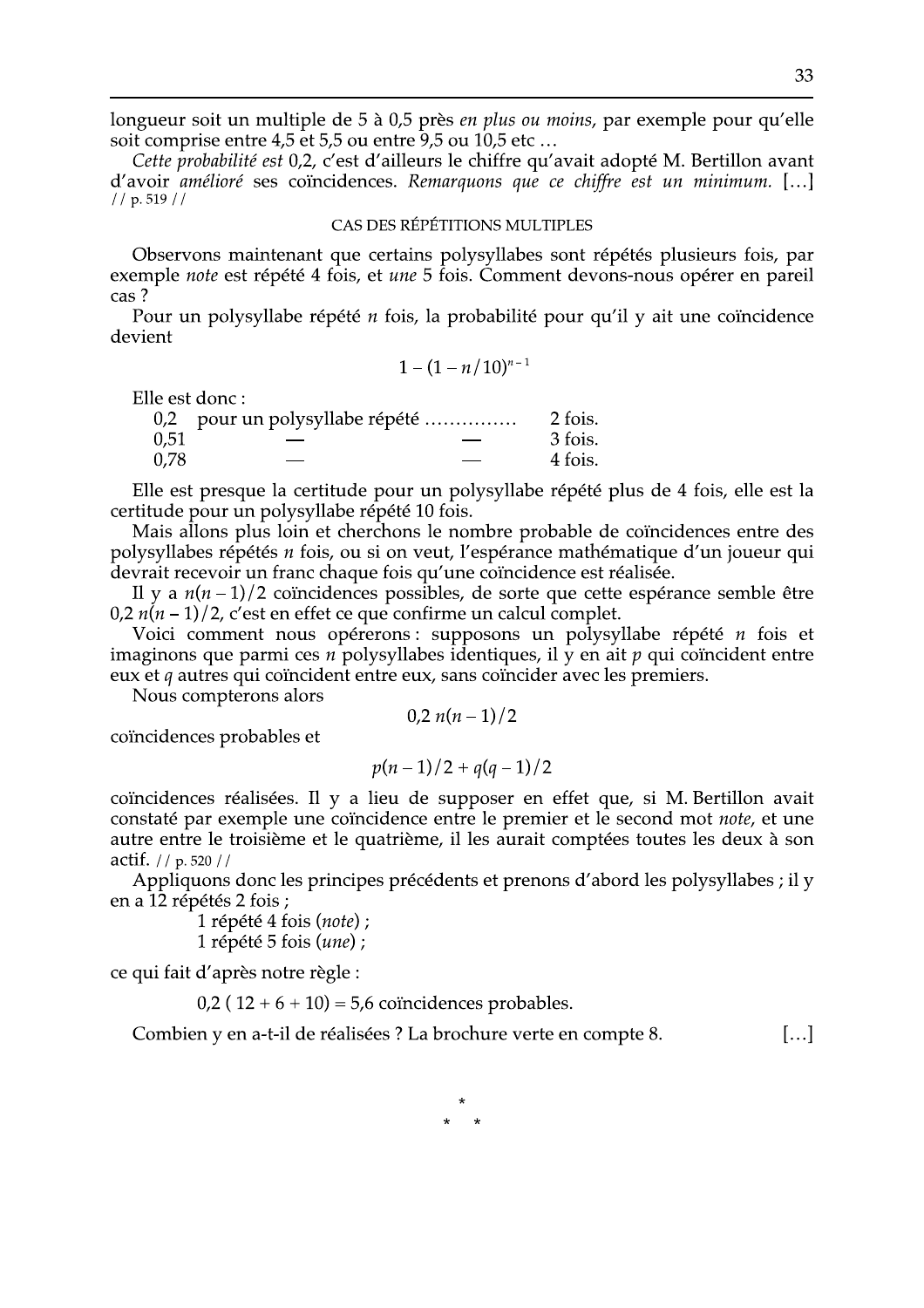# Laurent ROLLET:

### Un mathématicien dans l'affaire Dreyfus : Henri Poincaré Communication pour le Séminaire d'Histoire des Mathématiques de l'Institut Henri Poincaré, 13 février 2002

On connaît le rôle fondateur que joua l'affaire Drevfus pour l'émergence de la catégorie de l'intellectuel engagé. Dans son édition du 14 décembre 1898, l'Est républicain, journal profondément antidreyfusiste, publia un article non signé proposant une définition de l'intellectuel : « L'intellectuel, genre vertébré, espèce des mammifères – bipède comme vous et moi – a fait son apparition sur notre planète vers la fin de l'an de grâce 1897. Cet animal se nourrit généralement de chair humaine – mange du général à tous les repas, comme d'aucuns mangent du curé. D'une voracité étonnante, en échange du garance, qui lui est devenu fade, il va s'offrir quelques biftecks de magistrature, un suprême à la Picquart, quoi ! Sa religion : juif ou huguenot, rarement catholique. Son idole : un juif à trois pieds qu'on a envoyé au diable. Ce parasite nous vient le plus souvent de l'Université, il affectionne particulièrement les lettres, les sciences, voire la médecine. Se développe par génération spontanée, s'abat sur la France comme une nuée de sauterelles, n'attaque pas les récoltes, s'en prend aux Institutions ».

En quelques mots une forme de clivage entre dreyfusisme et antidreyfusisme se trouvait ainsi énoncée : l'intellectuel entretient des affinités privilégiées avec le dreyfusisme et il est le plus souvent issu des milieux universitaires, littéraires et scientifiques. Une telle définition traduit assez bien, me semble-t-il, une réalité de l'antidreyfusisme, à savoir ses difficultés pour recruter dans ses rangs un nombre représentatif de personnalités issus de l'intelligentsia universitaire. Pour ne mentionner que la sphère scientifique, il est avéré qu'il y eut plus de scientifiques du côté dreyfusiste que de l'autre ; en effet, si Camille Jordan, Georges Humbert et Pierre Duhem se rallièrent à l'antidrevfusisme, la majorité des mathématiciens français œuvrèrent en faveur de Dreyfus. Paul Appell, Gaston Darboux, Jules Tannery, Paul Painlevé, Jacques Hadamard, Émile Borel ou Henri Poincaré eurent ainsi une influence non négligeable sur le déroulement de cet événement et sur l'éclatement de la vérité.

Bien évidemment, il faut distinguer différents degrés dans l'engagement des mathématiciens que je viens de citer : l'engagement de Paul Painlevé, acteur très actif dans l'affaire, est à distinguer de celui d'Henri Poincaré. Je n'aurais cependant pas la prétention d'explorer le parcours de tous ces mathématiciens. À travers cette intervention j'aimerais simplement proposer une caractérisation du rôle joué par Henri Poincaré durant l'affaire Dreyfus.

Il est difficile de placer Poincaré dans une catégorie prédéfinie d'engagement. En effet, malgré la forte charge passionnelle et la forte résonance idéologique de l'affaire Dreyfus, Poincaré se cantonna toujours dans un rôle d'expert scientifique, se gardant bien d'entrer dans l'engrenage des luttes entre dreyfusisme et antidreyfusisme; aucun communiqué officiel, aucun article dans la presse, mais une modération clairement revendiquée dans un seul et unique acte : la signature de l'Appel à l'Union d'Ernest Lavisse, enjoignant à la réconciliation nationale et à l'acceptation du jugement de la Cour d'Appel, quel qu'il soit. Alors que pour bon nombre d'intellectuels, l'Affaire constitua le point de départ de leur engagement militant, Poincaré ne fut jamais à proprement parler un dreyfusard : il n'adhéra pas à la Ligue des Droits de l'Homme et, vers la fin de sa vie, il afficha même des affinités très claires avec les milieux conservateurs, représentés par d'anciens membres de l'élite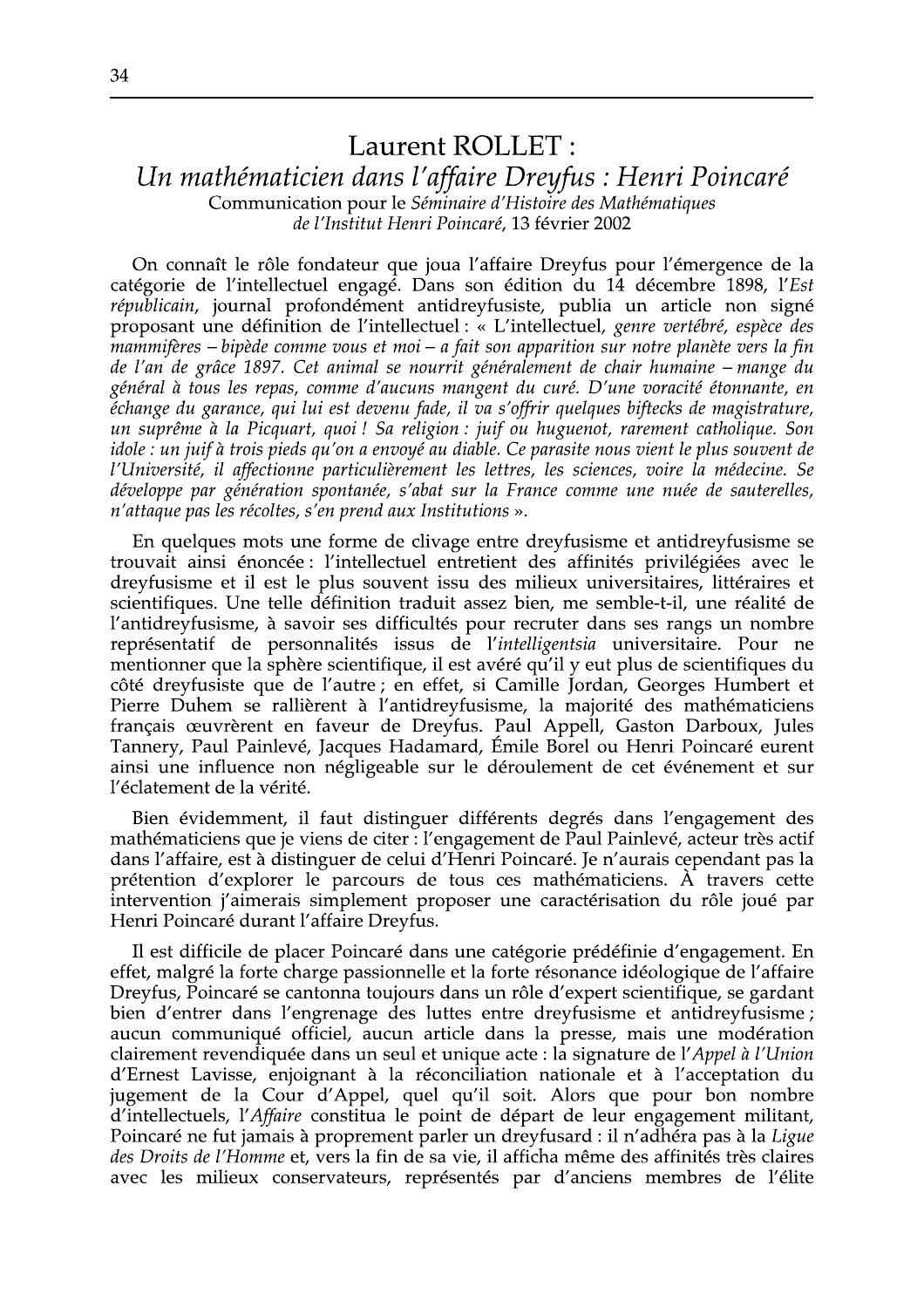antidreyfusarde (Maurice Barrès, le Comte d'Haussonville).

Hormis quelques interventions très ciblées, Poincaré ne s'exprima pas publiquement sur le fond de l'affaire et à aucun moment dans ses écrits il n'est question de l'innocence réelle ou supposée de Dreyfus. Tout au plus trouve-t-on une allusion explicite à l'affaire Dreyfus dans un discours qu'il prononça en 1903 lors du Banquet annuel de l'Association Générale des Étudiants de Paris. Abordant la question des rapports et des conflits éventuels entre la vérité scientifique et la vérité morale – en d'autres termes la justice – Poincaré déclarait ainsi : « Mais il y a des moments où le conflit devient aigu et où l'on désespère de trouver une solution. De là les violences des passions déchaînées par une affaire récente. Des deux côtés, la plupart étaient animés de nobles intentions ; des deux côtés on défendait un idéal digne de respect et on avait des raisons sérieuses de le croire menacé. Mais c'est justement pour cela que chacun jugeait ses adversaires criminels ; aussi que de haines et que d'injures ! Si jamais devait éclater un autre conflit du même genre, souhaitons que nous soyons plus justes les uns pour les autres ».

Cette conférence se concluait sur l'idée que vérité morale et vérité scientifique ne peuvent en aucun cas se chevaucher. La morale et la science ont leurs domaines propres qui se touchent mais ne se pénètrent pas. L'une nous montre à quel but nous devons viser, l'autre, le but étant donné, nous fait connaître les moyens de l'atteindre. Elles ne peuvent donc jamais se contrarier puisqu'elles ne peuvent se rencontrer. Il ne peut y avoir de science immorale pas plus qu'il ne peut y avoir de morale scientifique.

Une telle conclusion illustre assez bien la position adoptée par Poincaré : celle d'un refus de juger l'affaire d'un point de vue moral. Afin de détailler le parcours de Poincaré durant l'affaire, je procéderai en plusieurs étapes. Dans un premier temps, je donnerai quelques indications sur le positionnement politique de Poincaré avant l'affaire Dreyfus. Dans un second temps, je tenterai d'expliquer en quelques mots le rôle joué par Alphonse Bertillon dans l'affaire. J'exposerai ensuite les grands moments de l'intervention de Poincaré et je conclurai par quelques réflexions générales sur son positionnement en tant qu'expert.

### I. – Un savant modéré

Dans son ouvrage *Souvenirs d'un alsacien*, Paul Appell évoquait ses études en classe préparatoire au lycée de Nancy après la défaite de 1870. Très lié d'amitié avec Poincaré, il passait de longues heures à discuter de politique avec lui : la guerre, la Commune, la libération du territoire d'Alsace-Moselle, les débats de l'Assemblée Nationale, les partis politiques constituent quelques-uns des sujets abordés. Tous deux désiraient que Thiers puisse fonder une République ordonnée et active et ils signèrent même une protestation contre le renversement de Thiers en mai 1873. Poincaré avait été profondément marqué par le siège de Nancy en 1870 et il afficha toute sa vie un patriotisme profond mais ouvert.

Les lettres que Poincaré envoya à sa mère durant ses études à l'École Polytechnique et à l'École des Mines ne contiennent que très peu de commentaires politiques : le choc de l'évasion de Bazaine en 1873 est bien-sûr mentionné, tout comme les risques de nouvelles prétentions allemandes sur le territoire français. Partant en voyage d'études en Autriche-Hongrie en 1877, c'est d'ailleurs un Poincaré triomphant et pince-sans-rire qui vanta les mérites de son expédition, dans un de ces poèmes dont il avait le secret.

Après la période des études viendra celle de la recherche scientifique, et les multiples échanges de lettres qui l'accompagnent. Pourtant, malgré la complicité ou l'amitié qui unissent Poincaré avec certains de ses correspondants (Paul Appell ou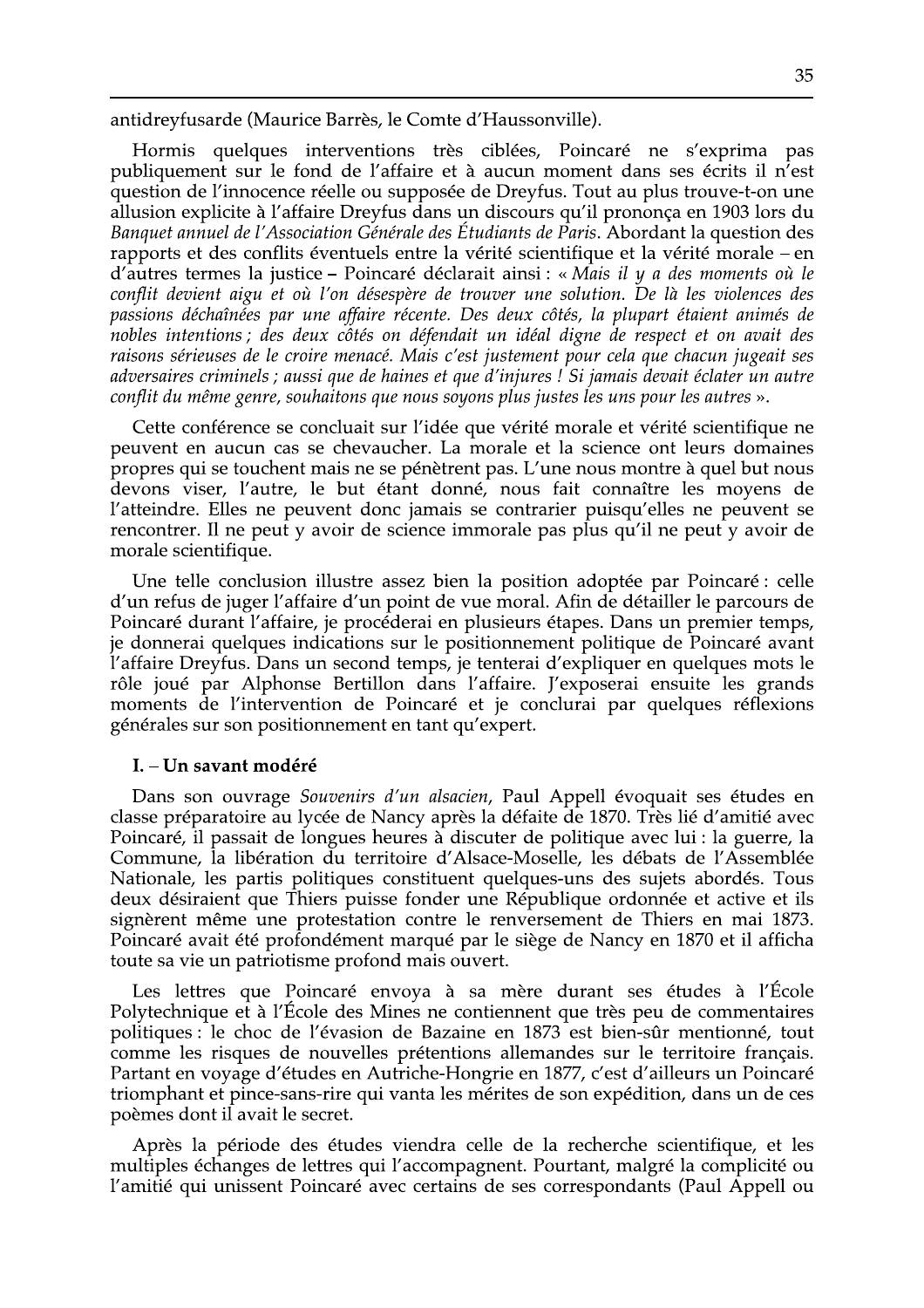Mittag-Leffler par exemple), il n'y sera quasiment jamais question d'événements politiques : les lois de Jules Ferry sur la gratuité de l'enseignement primaire (1881), la mort de Gambetta (1882), la démission de Jules Grévy après le scandale des décorations (1887), la loi militaire des trois ans (1889) ou le scandale de Panama ne susciteront aucun commentaires de la part de Poincaré et un court poème sur le général Boulanger paraît bien isolé dans les écrits de Poincaré. Jusqu'en 1899, Poincaré sera beaucoup plus préoccupé par ses recherches scientifiques et<br>philosophiques que par les événements politiques et sa correspondance ne contiendra guère que quelques passages laconiques attestant d'un intérêt détaché à leur égard.

Notons cependant que Poincaré s'impliqua dans l'affaire Charles Appell. En 1888, le frère de Paul Appell avait été arrêté à Strasbourg ; la police allemande le soupçonnait d'être responsable d'un réseau d'espionnage en contact avec le chef du bureau de renseignements au ministère de la guerre français. De fait, pendant quelques années, Paul Appell avait été chargé par son frère de poster en France de mystérieuses lettres. Traduit devant la Cour de justice de Leipzig, pour haute trahison envers l'Empire, Charles Appell fut condamné à un an de prison et neuf ans de forteresse. Malgré de nombreuses tentatives, Appell ne parvint pas à le faire libérer. En désespoir de cause et à l'insu de son frère, il envoya donc à l'empereur d'Allemagne, en 1892, une demande officielle de recours en grâce. Cette demande était signée par quelques-uns uns des plus grands noms de la science française : Louis Pasteur, Charles Hermite, Joseph Bertrand et Henri Poincaré. L'empereur ne daigna pas répondre à cette lettre.

D'une manière générale, durant toute sa vie Poincaré demeura assez proche des républicains modérés. Loin de tout militantisme syndical ou politique, loin des passions idéologiques, Poincaré affichait, semble-t-il, un certain scepticisme quant à l'efficacité de l'engagement public. Répondant, en juin 1904, à une enquête de la Revue bleue sur « L'élite intellectuelle et la démocratie », Poincaré affirmait que l'accomplissement des devoirs des savants vis-à-vis de la chose publique se heurte très souvent à l'incompréhension d'un public enclin à céder aux sirènes de l'irrationalisme. Sur ce point, il savait bien de quoi il parlait puisque, au moment où il répondait à cette enquête, il menait une expertise scientifique dans le cadre de l'affaire Dreyfus et il s'intéressait tout particulièrement au système de Bertillon.

### II - Bertillon et l'autoforgerie

La culpabilité de Dreyfus reposait sur un bordereau annonçant l'envoi de documents secrets à l'ambassade d'Allemagne et durant toute l'affaire, l'accusation comme la défense n'eurent de cesse de désigner des experts en écriture afin de déterminer si – oui ou non – l'écriture du bordereau était identique à celle des lettres saisies au domicile de Dreyfus. S'ensuivit une bataille d'experts sur fond d'antisémitisme, de manipulations militaires ou gouvernementales, et de démonstrations "scientifiques".

Cette querelle d'experts est très intéressante dans la mesure où les théoriciens des différents systèmes accusant Dreyfus se placèrent toujours sous la tutelle protectrice de la Science, en affirmant par exemple que les reconstitutions photographiques du bordereau s'apparentaient à de parfaites épures géométriques, en se réclamant du calcul des probabilités ou en mettant en avant la forme purement logique (donc désintéressée) de leurs allégations. Elle pose le problème général de l'expertise scientifique : le critère de scientificité est-il le seul à être pris en compte dans le cadre d'une expertise, ou bien faut-il admettre que des facteurs plus personnels – institutionnels, psychologiques ou sociologiques – entrent en action? Dans quelle mesure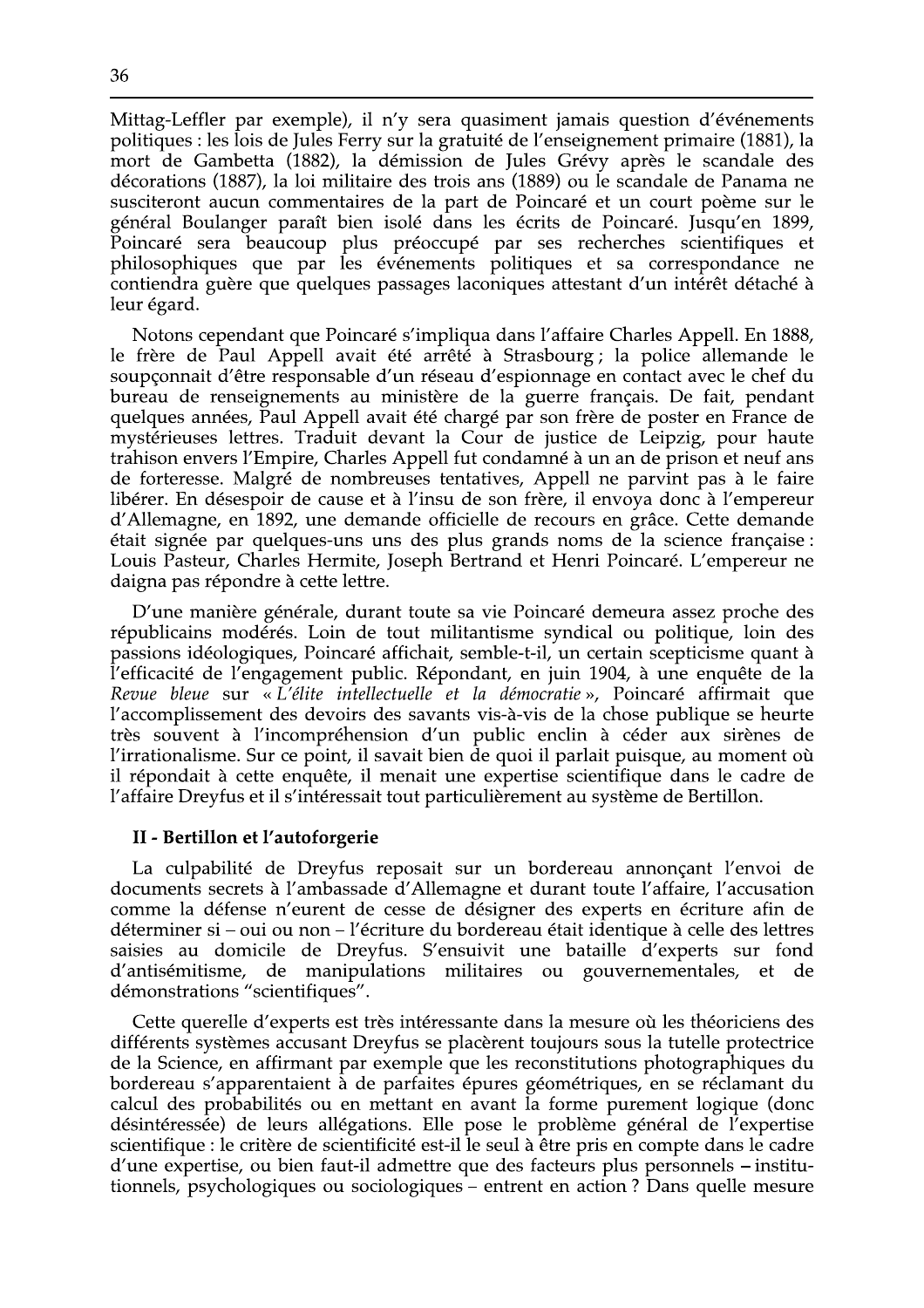des stratégies de communication peuvent-elles être mises en oeuvre et déterminer la "victoire" d'une expertise sur l'autre ? Cette querelle d'experts est également lourde d'implications épistémologiques dans la mesure où les différents systèmes d'analyse du bordereau qui furent produits véhiculent des représentations particulières de la science.

De 1884 à 1906, pas moins de quarante experts furent officiellement désignés par la justice et ce chiffre est largement en dessous de la réalité puisque certaines expertises se firent en dehors de tout cadre juridique. Le système le plus significatif fut celui forgé par Alphonse Bertillon et c'est par rapport à ce système que Poincaré fut amené à intervenir dans l'Affaire.

Alphonse Bertillon était le fils de Louis Adolphe Bertillon (1821-1883) l'un des premiers membres de la Société de Statistiques et de la Société d'Anthropologie, et l'auteur d'importants travaux en démographie. Cependant, bien qu'issu d'un milieu culturellement privilégié, Alphonse Bertillon était loin d'être un élève brillant ; son père l'envoya donc étudier en Écosse, pays où il fut un temps précepteur. En 1879, il entra à la Préfecture de Police de Paris ; son travail consistait à recopier sur des fiches les signalements des détenus arrêtés dans la journée. Trouvant le système défectueux, il conçut très vite une méthode de signalement des individus reposant sur leurs mensurations osseuses. Son système anthropométrique s'avérant très efficace, il fut rapidement adopté en France et sa propagation fut très rapide puisqu'en 1888 les États-Unis adoptaient définitivement le bertillonnage.

Bertillon aurait pu poursuivre sa brillante carrière et entrer dans l'histoire comme l'un des inventeurs de la police scientifique. Beaucoup de dictionnaires ne mentionnent d'ailleurs que cet aspect de sa vie. Malheureusement, il joua également un rôle désastreux durant l'affaire Dreyfus en échafaudant la thèse de l'autoforgerie, théorie qui devint la pièce maîtresse de l'accusation et des antidreyfusards.

Bertillon n'était en aucun cas spécialiste en graphologie ni même en mathématiques, et il ne fut d'ailleurs jamais officiellement désigné comme expert judiciaire. Il fut pourtant amené à intervenir très tôt dans l'affaire. En effet, le 13 octobre 1894, le préfet Lépine lui demanda d'étudier en détail le bordereau et de comparer son écriture avec celle de Dreyfus. Ayant été chargé quelques jours auparavant de procéder à des agrandissements photographiques du bordereau dans les services de l'identité judiciaire, il se mit au travail rapidement et rendit son rapport le lendemain. Ses conclusions étaient relativement prudentes mais envisageaient déjà une piste particulièrement orientée : « Si l'on écarte l'hypothèse d'un document forgé avec le plus grand soin, il appert manifestement pour nous que c'est la même personne qui a écrit les pièces communiquées et le document incriminé ».

Une semaine plus tard Bertillon remettait un nouveau rapport qui insistait largement sur l'hypothèse de l'autoforgerie. Il affirmait en effet que l'officier avait, à l'aide d'un procédé millimétrique d'une complexité toute germanique, écrit le bordereau en imitant imparfaitement sa propre écriture et en la mélangeant avec celle de son frère ; son objectif aurait été d'éloigner tout soupçon à son encontre en faisant croire que quelqu'un d'autre avait imité son écriture pour le perdre. En d'autres termes, la thèse de l'autoforgerie postulait que Dreyfus s'était approprié l'arsenal de l'espion et du faussaire en écriture bancaire : son stratagème lui permettait, selon les circonstances, soit de prétendre que la pièce avait été fabriquée, soit de dénier toute ressemblance avec son écriture.

Bertillon fondait sa thèse sur deux constatations essentielles. D'une part, le bordereau était constitué d'un papier pelure presque transparent ; étant donné qu'il n'est guère courant de correspondre sur un tel papier à lettre, il supposait que le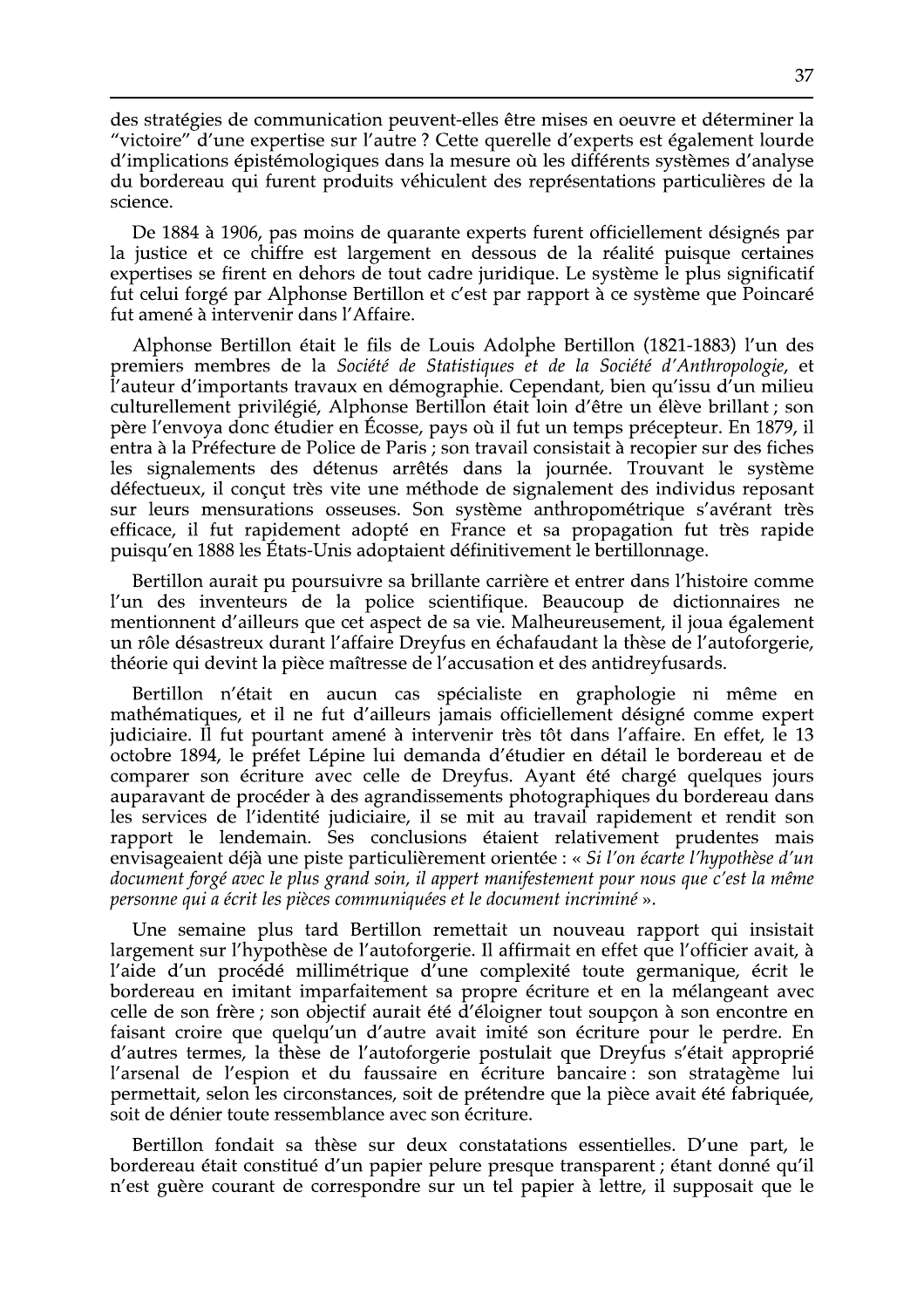choix d'un tel support était motive par la volonte de s'en servir comme d'un calque.<br>Pr  $D$  autre part, certains mots ou certaines syllabes repètées dans le texte du bordereau  $\overline{D}$ semblaient identiques entre eux et pouvaient pratiquement etre superposes ; ils paraissaient s'aligner sur une sorte de quadrillage invisible et semblaient obeir à une curieuse Ioi : Ieur superposition se faisait toujours avec un recul de 1,25 millimetres ou avec un multiple de cette valeur. Une telle valeur était particulièrement familière support était motivé par la volonté de s'en sertains mots ou certaines syllabes répétées dantiques entre eux et pouvaient pratiquem<br>aligner sur une sorte de quadrillage invisible eur superposition se faisait toujours avec des militaires puisqu'elle correspondait au "kutch", une constante permettant de convertir les distances sur des cartes d'Etat-Major d'echelles differentes.

<u>- Andrea Andrea Andrea Andrea Andrea Andrea Andrea Andrea Andrea Andrea Andrea Andrea Andrea Andrea Andrea An</u>

-

-Poursuivant ses analyses, Bertillon crut pouvoir affirmer que le mot redouble « interet » obeissait presque partaitement à cette loi "kutchique" : les traits, les espacements ou les courbes avaient tous un rayon mesurable en "kutchs". En consequence, ce mot devait être le gabarit sur lequel le bordereau avait été calque.<br>— Dreyfus avait selon lui constitue une chaîne formee du mot «interêt» (interetinteretinteret) répèté plusieurs fois et avait ensuite rédigé le bordereau sur du papier pelure en calant chaque mot sur celle -ci. Toutes les similitudes et superpositions se trouvaient donc expliquees dans ce vaste systeme qui melait des mesures tres fines effectuees sur des reproductions photographiques bricolees, des calculs de probabilités erronés et des analyses psychologiques puériles.

-Bertillon fut amene à intervenir dans la plupart des proces lies à l'*Affaire* : on l'entendit donc à différentes occasions : lors du premier procés de Dreyfus en decembre 1894 ; lors du proces Zola en fevrier 1898 ; lors du proces de Rennes, en aout 1899.

Autodidacte de formation, Bertillon n'avait pas fait d'études superieures mais certaines disciplines scientifiques, comme le calcul des probabilites, exerçaient sur lui une sombre attraction. Probablement en raison des multiples appels aux mesures et aux calculs, le système de Bertillon exerça une attraction incompréhensible sur un grand nombre d'acteurs de l'affaire : l'État-Major militaire salua sa théorie comme<br>. l'un des chefs-d'oeuvre de la science moderne ; les juges militaires de Dreyfus, issus pour la plupart de l'olytechnique, preterent une oreille plus qu'attentive a un discours utilisant des concepts scientifiques dans lesquels ils avaient ete baignes ; entin, les antidreyfusards virent dans cette théorie l'occasion de donner un contenu "scientifique" à leur discours, non sans une certaine mauvaise foi. La culpabilité de Dreyfus decoulait ainsi d'une analyse scientifique menee par un specialiste incontestable des affaires criminelles. Dans une societe en profonde mutation, fortement marquee par la croissance des connaissances scientifiques et facilement tentée par les sirènes du scientisme, on comprend le pouvoir de séduction que parvint a exercer la theorie de Bertillon sur certains".

 $\lfloor$  " Au final, ces initiatives malheureuses contribuerent a etablir l'image d'un Bertillon prisonnier de ses propres delires mais parvenant à capter l'attention de certaines oreilles complices. En temoignent ces propos de Maurice Paleologue, a propos de sa deposition au proces de Rennes : « I*ngenieux, savant* et d'une probité parfaite, Bertillon ne jouit assurément pas de sa pleine raison. Toute son argumentation n'est qu'un long tissu d'absurdités qui se déduisent les unes des autres, s'enchevêtrent les unes dans les autres, se consolident et se vérifient les unes par les autres. Son vocabulaire semble d'ailleurs extrait d'un grimoire thaumaturgique. Enfin, ses yeux hallucinés, sa voix caverneuse, le sombre magnétisme qui s'exhale de toute sa personne, lui donnent l'air d'un nécromant. Captivés sinon même fascinés par le grand appareil scientifique de sa démonstration, les juges, qui ont tous gardé l'empreinte cérébrale de l'École Polytechnique, l'écoutent dans un recueillement religieux. Des officiers, sortis de Saint-Cyr ou de la troupe, lui prêtent une oreille moins docile. Tandis que Bertillon se démène sur l'estrade comme un exorciste, en déployant devant nous ses dessins fantasmagoriques, je me demande si ce demi-fou n'aurait pas découvert inconsciemment une des lois générales <sup>7</sup>auxquelles obéissent toutes les écritures, par exemple l'automatisme de certains rythmes : sur ce fond de vérité positive, son imagination aberrante se donne libre cours. Tel, un astrologue du XVe siècle qui, dans ses  $\overline{C}$ <sup>2</sup> méditations apocalyptiques, aurait vaguement pressenti les lois de Kepler et qui en ferait la base de ses noroscopes ».]

-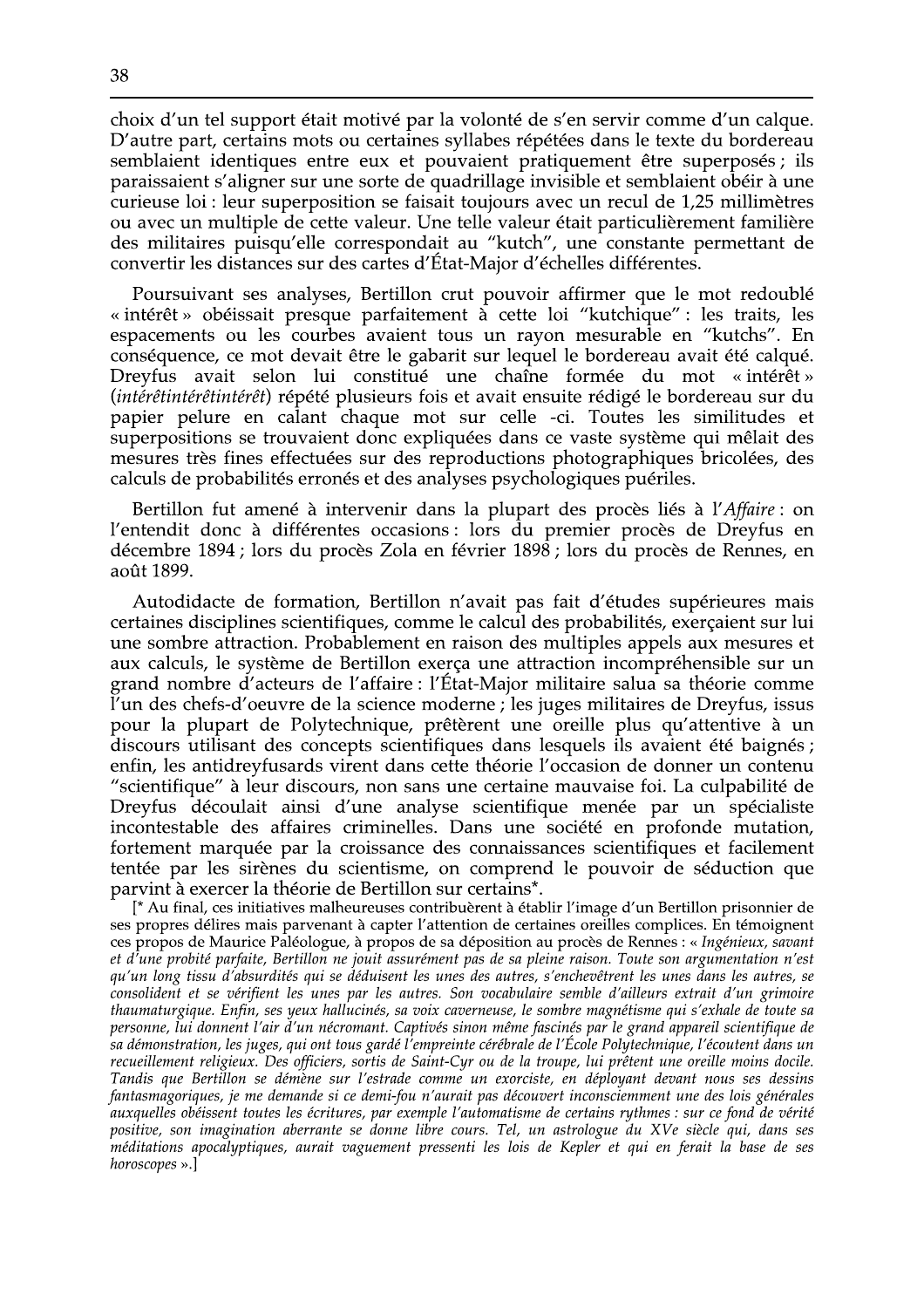Malgre les sourires du public et les comptes-rendus amuses de la presse, ces multiples interventions exercerent une influence non negligeable. Sans-cesse remaniée et remodèlee par son auteur au gre de ses dépositions, la théorie de l'autoforgerie fut ainsi reprise et adaptee jusqu'en 1904 par quelques "disciples" plus ou moins fideles, comme le capitaine Valerio, le commandant Corps ou "un ancien 39<br>
urires du public et les comptes-rendus amusés de la presse, ces<br>
ventions exercèrent une influence non négligeable. Sans-cesse<br>
oodelée par son auteur au gré de ses dépositions, la théorie de<br> *i* ainsi reprise et adap ( 

 %    )\*+,-./+.+012/+2342,+.5677-82+52 *du Capitaine Valerio,* 1904). Cependant la communauté intellectuelle et scientifique algré les sourires du public et les comptes-rendus amusés de la p<br>ples interventions exercèrent une influence non négligeable. S<br>uie et renodelée par son auteur au gré de ses dépositions, la th<br>forgerie fut ainsi reprise e tenta de mettre un terme definitif à la thèse de l'autoforgèrie en demontant ses innombrables defauts et en mettant en evidence le caractère plus que problematique<br>. de son utilisation du calcul des probabilites.

### III - Poincaré dans l'Affaire

Dans son petit livre sur Henri Poincare, Paul Appell s'exprima sur le positionnement politique de Poincaré : « H. Poincare ne s'est jamais preoccupe des  $\cos$ 2 conséquences de ses idées : il avait foi dans la puissance de la vérité ; il avait horreur de la politique et de ses préjugés. Il trouvait absurde le système commode qui consiste à regarder<br>comme bon et juste tout ce que fait un parti, mauvais et injuste tout ce que fait le parti de son utilisation du calcul des probabilités.<br>
III - Poincaré dans l'Affaire<br>
Dans son petit livre sur Henri Poincaré, Paul Appell s'exprima sur le<br>
positionnement politique de Poincaré : « H. Poincaré ne s'est jamais pré quelques mots illustrent de manière claire la nature des interventions de l'oincare dans l'affaire.<br>-

La mobilisation des mathématiciens se fit globalement sous l'impulsion de personnalites tres engagees comme Paul Appell, Paul Painleve, Jacques Hadamard ou Jules Tannery (dans ses souvenirs, Paul Appell raconte ainsi qu'il fut convaincu de l'innocence de Dreyfus des 1897 – Picquart etait d'ailleurs un ami d'enfance d'Appell). L'intervention de l'oincaré fut quant à elle beaucoup plus tardive et<br>. beaucoup plus modérée.

Son arrivee dans l'affaire Dreyfus se fit par le biais de l'Appel a l'Union, une petition neutraliste et moderee lancée le 24 janvier 1899 dans l La mobilisation des mathématiciens se fit globalement sous l'impulsion de<br>
Les mobilisation des mathématiciens se fit globalement sous l'impulsion de<br>
personnalités très engagées comme Paul Appell, Paul Painlevé, Jacques parti sur le fond de l'affaire mais enjoignait simplement les Français a se soumettre au jugement de la Cour de Cassation : « Les soussignes, deplorant les ionnalités très engagées comme Paul Appell, Paul Painlevé, J<br>
ules Tannery (dans ses souvenirs, Paul Appell raconte ainsi c<br>
l'innocence de Dreyfus dès 1897 – Picquart était d'ailleurs<br>
popell). L'intervention de Poincaré appels répétés à l'illégalité, à la violence et à la haine, persuadés qu'à l'heure présente le devoir de tous les Français est de travailler à la conciliation et à l'apaisement. Egalement respectueux de la magistrature, gardienne de la justice, sans laquelle aucune société ne saurait subsister, et de l'armée, école de dévouement et de sacrifice, nécessaire à la nation pour la défense de son territoire et de ses droits. Affirmant l'égalité de tous les Français devant la loi, s'accordent pour déclarer que l'agitation actuelle, funeste aux intérêts vitaux de la patrie, ne peut prendre fin que si tous les bons citoyens s'inclinent par avance devant la décision, quelle qu'elle soit, de la Cour de cassation, tribunal suprême du pays ».

Un tel appel était à cent lieux des pétitions des intellectuels qui avaient fleuri en janvier 1898. La signature de l'oincare se retrouvait aux cotes de celles ( Carnot, d'Émile Boutroux, de Jules Clarétie, de Gaston Darboux, de Paul Janet, d'Ernest Lavisse, de Sully Prudhomme, de Raymond Poincare, de Louis (

respectiveux de la magistrature, gardienne de la justice, sans laquelle aucune société ne<br>
saurait subsister, et de l'armée, école de dévouement et de sacrifice, récessaire à la nation pour<br>
la défense de son territoire et a magistrature, gardienne de la justice, sans l<br>et de l'armée, école de dévouement et de sacrifice,<br>territoire et de ses droits. Affirmant l'égalité de i<br>our déclarer que l'agitation actuelle, funeste aux i<br>fin que si tou saurait subsister, et de l'armée, école de dévouement et de sacrifice, nécessaire à la nation pour<br>la défense de son territoire et de ses droits. Affirmant l'égalité de tous les Français devant la<br>loi, s'accordent pour déc En fait, selon les souvenirs d'Appell, quand on sut que Dreyfus avait eté condamne sur des documents inconnus de la défense, l'oincare lui avait déclare à<br>Vienne des documents inconnus de la défense, l'oincare lui avait déclare à l'Acadèmie des sciences : « L'*enormite de l'accusation a probablement detruit tout sens critique chez les juges* ». Apres quoi, il se cantonna dans une reserve absolue, jusq *critique chez les juges* ». Apres quoi, il se cantonna dans une reserve absolue, jusqu'a ce<br>que Bertillon en vienne à invoquer quelques mois plus tard le calcul des probabilités. A ce moment, repondant aux sollicitations de Paul Painleve, il accepta de rediger une<br>. longue lettre critiquant l'utilisation du calcul des probabilités dans le système de Bertillon ainsi que dans celui de son disci pell, quand on sut que Dreyfus avait été<br>s de la défense, Poincaré lui avait déclaré à<br>le l'accusation a probablement détruit tout sens<br>antonna dans une réserve absolue, jusqu'à ce<br>ques mois plus tard le calcul des probabi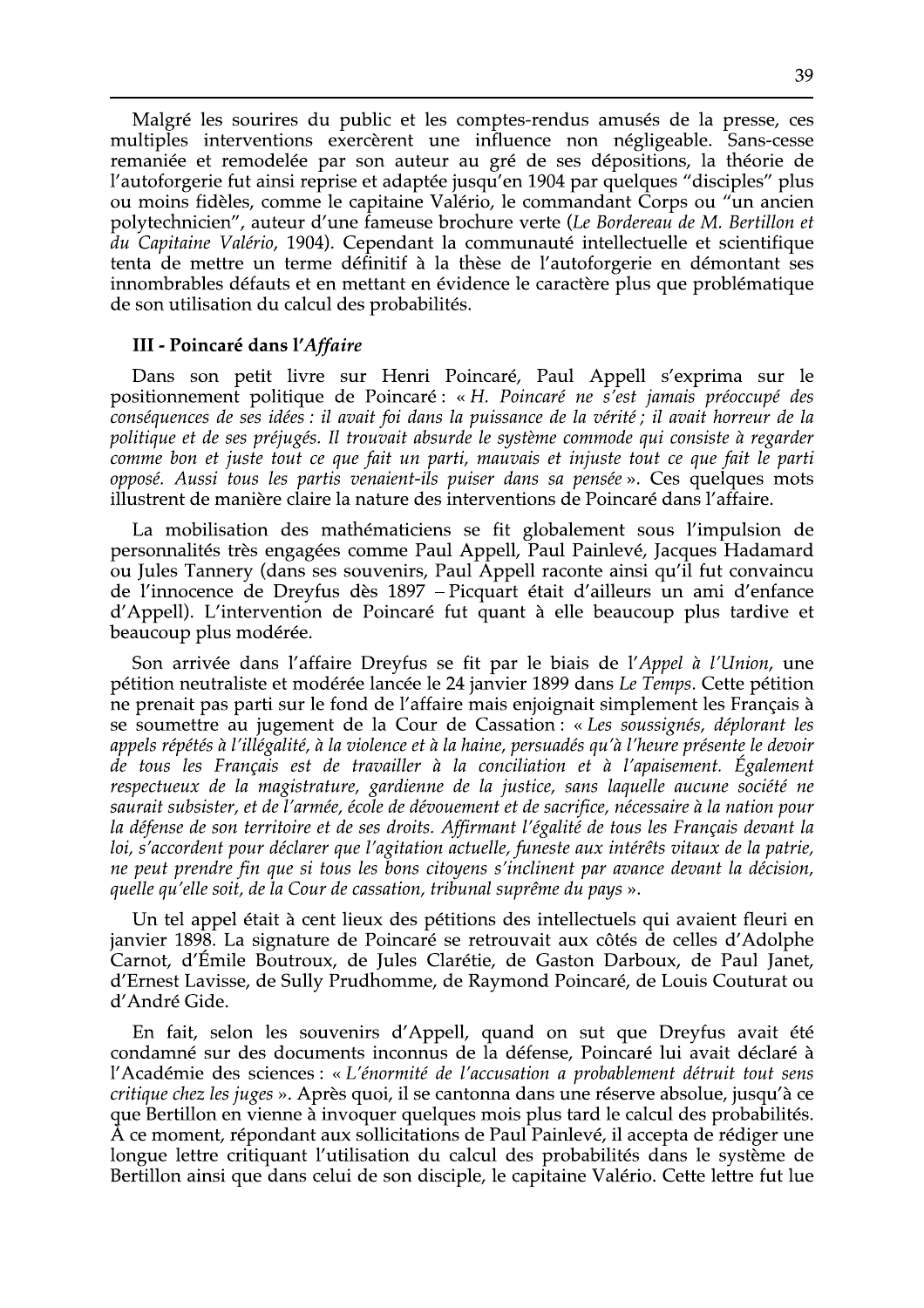par Paul Painlevé lors de sa déposition au procès de Rennes le 4 septembre 1899. Une fois encore elle débutait par une déclaration de principe d'une grande prudence : « Vous me demandez mon opinion sur le système Bertillon. Sur le fond de l'affaire, bien entendu je me récuse. Je n'ai pas de lumières et je ne peux m'en rapporter qu'à ceux qui en ont plus que moi. Je ne suis pas non plus graphologue, et je n'ai pas le temps de vérifier les mesures. Maintenant, si vous voulez seulement savoir si, dans les raisonnements où M. Bertillon applique le calcul des probabilités, cette application est correcte, je puis vous donner mon avis ».

Dans cette longue lettre, Poincaré s'exprimait ainsi sur la validité des calculs de probabilités présentés par Bertillon à différentes occasions et il émettait également quelques doutes sur le caractère probant des coïncidences constatées sur les reproductions photographiques du bordereau. Poincaré concluait d'ailleurs par ces mots : « En résumé, les calculs de M. Bernard sont exacts ; ceux de M. Bertillon ne le sont pas. Le seraient-ils qu'aucune conclusion ne serait pour cela légitime, parce que l'application du calcul des probabilités aux sciences morales est, comme l'a dit je ne sais plus qui [il s'agit d'Auguste Comte], le scandale des mathématiques, parce que Laplace et Condorcet, qui calculaient bien, eux, sont arrivés à des résultats dénués de sens commun ! Rien de tout cela n'a de caractère scientifique, et je ne puis comprendre votre inquiétude. Je ne sais si l'accusé sera condamné, mais s'il l'est ce sera sur d'autres preuves. Il est impossible qu'une pareille argumentation fasse quelque impression sur des hommes sans parti pris et qui ont reçu une *éducation scientifique solide ».* 

À l'issue du procès de Rennes, et après la grâce accordée à Dreyfus, Poincaré retourna pour quelques années à ses activités de recherche et ne porta désormais à l'affaire qu'un intérêt d'ordre personnel. Il demeurait cependant en contact avec quelques-uns des acteurs les plus dynamiques de la révision, qui n'hésitaient pas à le solliciter officieusement pour lui demander conseil concernant la partie scientifique de leur enquête.

Le 23 décembre 1903 Gabriel Monod lui écrivait ainsi pour lui demander son opinion sur une Étude du bordereau récemment publiée par le commandant Corps, chef de bataillon du génie à l'État-Major de Paris et camarade de Poincaré à l'École Polytechnique. La théorie de Corps allait dans le même sens que celle de Bertillon mais son argumentation et ses explications psychologiques présentaient des divergences importantes qui rendaient les deux thèses mutuellement incompatibles. Le verdict de Poincaré sur ce sujet comptait beaucoup pour les partisans de Dreyfus puisqu'une rumeur affirmant que les arguments de Corps avaient fini par convaincre le plus grand mathématicien français circulait depuis quelque temps. Poincaré mit rapidement fin à cette situation en répondant personnellement à Corps le 26 décembre 1903. Nous ne possédons pas cette réponse, mais nous avons en revanche deux lettres envoyées par Corps à Poincaré ainsi que deux lettres de Gabriel Monod à Poincaré concernant cette affaire.

Cependant, dans le même temps, les querelles d'experts de diverses obédiences faisaient rage et les déclarations publiques de Poincaré à Rennes servaient à chaque fois de preuve à charge ou à décharge. En 1904 paraissait ainsi une Brochure verte écrite par un "ancien élève de l'École Polytechnique" reprenant, en les corrigeant, les calculs de Bertillon. En mars 1904, c'était au tour de Painlevé et Molinier de publier une réponse à cette brochure.

Suite aux pressions de Henry Mornard, avocat de Dreyfus, et de Painlevé, Poincaré prit finalement une part active à l'enquête de la Cour de cassation sur la demande en révision de Dreyfus. Mornard lui avait ainsi écrit dans une lettre du 11 avril 1904 : « En ce qui concerne Bertillon et ses coopérateurs anonymes, j'avais pu établir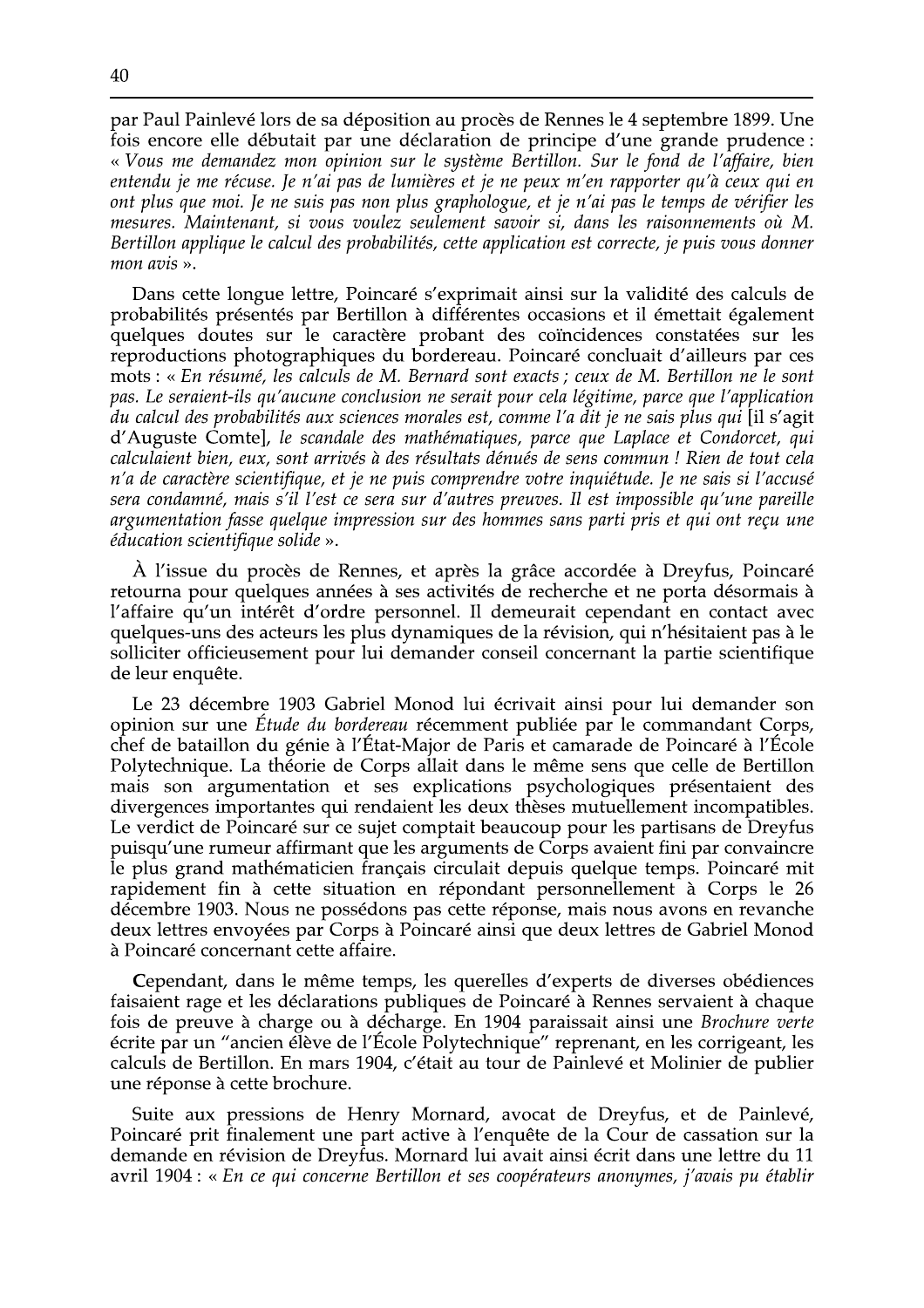que leur prétendue démonstration était inopérante pour prouver la culpabilité de Dreyfus; mais je ne pouvais avec mes faibles ressources faire ressortir la faiblesse même de *l'argumentation scientifique*  $\left( \cdot \right)$  *de mes adversaires* ».

Poincaré accepta finalement de rédiger, conjointement avec Gaston Darboux et Paul Appell (respectivement secrétaire perpétuel de l'Académie des Sciences et doyen de la Faculté des sciences de Paris), un rapport d'enquête intitulé « Examen critique des divers systèmes ou études graphologiques auxquels a donné lieu le bordereau». Les trois experts prêtèrent serment le 20 avril 1904 et les auteurs des différentes études furent entendus les jours suivants. Entre le 17 mai et le 26 juin, des mesures du bordereau *original* au millième de millimètre furent réalisées à l'Observatoire de Paris par Lœwy, Puiseux et Le Morvan à l'aide d'un macro-micromètre. Les calculs de probabilités furent minutieus ement vérifiés à partir de ces mesures.

Selon Appell, pendant toute la durée de l'expertise, Poincaré montra une certaine impatience provenant de ce que les questions qui lui étaient soumises étaient trop élémentaires. Rédigé par Poincaré, le rapport fut remis à la Cour de cassation le 20 août 1904. Ses conclusions mettaient dos à dos les personnalités plus ou moins extravagantes qui avaient abusé de la crédulité du public en forgeant des théories abracadabrantes. Les systèmes de Bertillon, Valério et Corps étaient ainsi rejetés sans appel en raison des multiples erreurs qu'ils contenaient (mesures et calculs effectués à partir d'une reconstitution bâclée du bordereau, arguments psychologiques enfantins, construction de théories absurdes ou fantasmagoriques, etc.).

Le rapport se terminait par quelques remarques cinglantes : « Ce que nous venons de dire suffit pour faire comprendre l'esprit de la "méthode" de M. Bertillon. Il l'a lui-même résumé d'un mot : "quand on cherche, on trouve toujours". Quand une coïncidence est constatée, c'est une preuve accablante ; si elle fait défaut, c'est une preuve plus accablante encore, car cela prouve que le scripteur a cherché à détourner les soupçons. On ne s'étonnera pas des résultats qu'il a obtenus par cette méthode. La naïveté avec laquelle il en a dévoilé les secrets porterait à croire à sa bonne foi. En résumé, tous ces systèmes sont absolument dépourvus de toute valeur scientifique : (1) parce que l'application du calcul des probabilités à ces matières n'est pas légitime ; (2) parce que la reconstitution du bordereau est fausse ; (3) parce que les règles du calcul des probabilités n'ont pas été correctement appliquées. En un mot parce que les auteurs ont raisonné mal sur des documents faux ».

### **IV** - Pour conclure

Les conclusions du rapport mettent en évidence les sérieuses négligences méthodologiques et épistémologiques de Bertillon et de ses disciples. Cependant, audelà de cet aspect essentiel – qui concerne spécifiquement les contenus scientifiques – il est indéniable que l'expertise menée par Appell, Darboux et Poincaré fonctionna également sur un mode extra scientifique. Le rapport rendu à la Cour de Cassation illustre le poids accordé à la provenance institutionnelle et à l'autorité des experts : leur rayonnement scientifique, leur renommée nationale et internationale, leur appartenance à diverses académies concoururent certainement autant à réhabiliter Dreyfus que le contenu du rapport lui-même. On peut en trouver un indice dans les propos tenus par le Procureur général Baudouin dans son réquisitoire en 1906 : « On prétendait transporter la lutte sur le terrain scientifique mathématique. Que les maîtres en cette science soient donc appelés à nous dire ce qu'ils pensent de la science de M. M. Bertillon et consorts, de leurs calculs, de leurs déductions ! Elle a chargé de cet examen trois principaux membres de l'Institut. [...] Elle a remis à ces savants, devant qui tous s'inclinent dans le monde entier, et qui sont l'honneur de notre pays, tous les documents, leur a permis de s'entourer de tous les renseignements, d'entendre tous témoins, de procéder à toutes vérifications. C'est leur travail, Messieurs, que nous vous apportons, que nous vous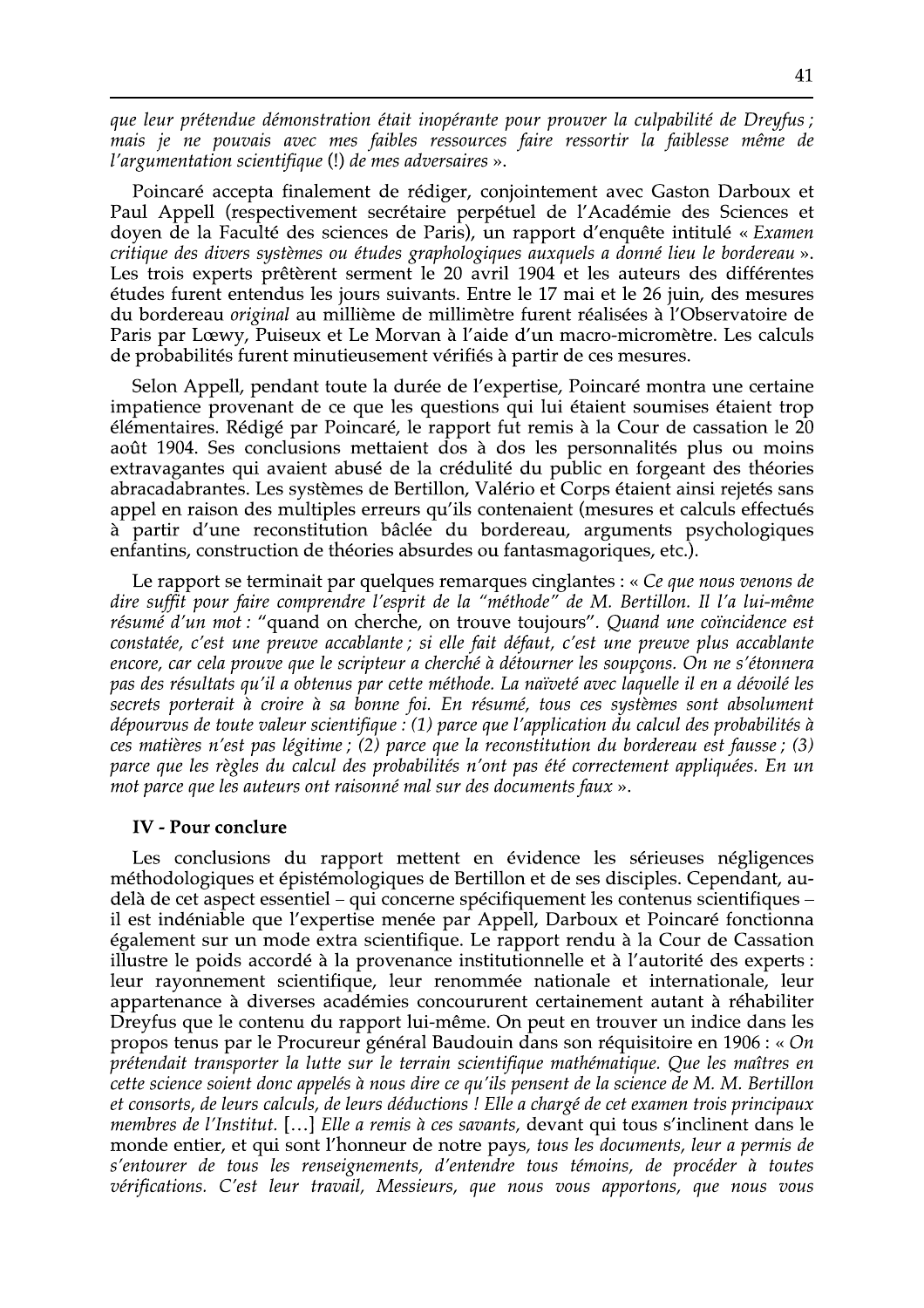soumettons. Qui donc osera encore élever le moindre doute ? ».

On peut donc légitimement se demander si le rôle de Poincaré et de ses collègues n'a pas été de fournir une justification scientifique, une caution d'autorité indubitable, à des décisions politiques. Sur ce point, il me semble que l'on trouve dans cet épisode un certains nombre de traits symptomatiques des problèmes posés actuellement par la notion d'expertise scientifique. En effet, comme le remarque Philippe Roqueplo dans un ouvrage récent (Entre savoir et décision, l'expertise scientifique, 1997), la connaissance délivrée par l'expert scientifique n'a pas le statut d'une connaissance scientifique ; c'est au contraire une connaissance destinée à être intégrée à un processus de décision et qui, en tant que telle, oblige l'expert à transgresser les limites de son propre savoir. Or sur ce point, les réticences de Poincaré à se prononcer sur le terrain moral pourraient être lues comme le refus de transgresser les limites de son savoir mathématique.

Pour terminer, tentons de caractériser l'engagement de Poincaré. Dans un article récent, Antoine Prost définissait l'engagement à travers quelques caractéristiques essentielles : l'engagement est d'abord personnel, dans la mesure où c'est soi-même que l'on engage, et non les autres. Il s'agit d'un acte comportant des conséquences durables, qui ne sont pas forcément anodines. Par ailleurs, tout engagement a un coût et implique, dans une certaine mesure, la perte d'une part de sa liberté. Enfin, l'engagement est avant tout public et revêt le plus souvent une dimension solennelle et officielle (communiqué de presse, signature de pétition, ...).

Au regard des points que nous avons étudiés, la question qui se pose est la suivante : Poincaré peut-il être considéré comme un intellectuel engagé au sens moderne du terme? Il semble bien que cette question appelle une réponse négative. Il serait pour le moins excessif d'affirmer que l'engagement fut la caractéristique essentielle de l'activité intellectuelle de Poincaré. Ce que nous avons décrit, ce sont principalement des engagements publics ponctuels, répondant manifestement à des sollicitations extérieures ; ce sont des tentatives pour introduire un semblant de rationalité scientifique au sein de débats dotés d'une forte charge idéologique et passionnelle; ce sont des tentatives pour "gommer" la dimension politique et idéologique de la prise de parole publique. En somme, on pourrait se demander si la position poincaréienne concernant l'engagement public ne s'apparente pas à une forme de refus d'engagement.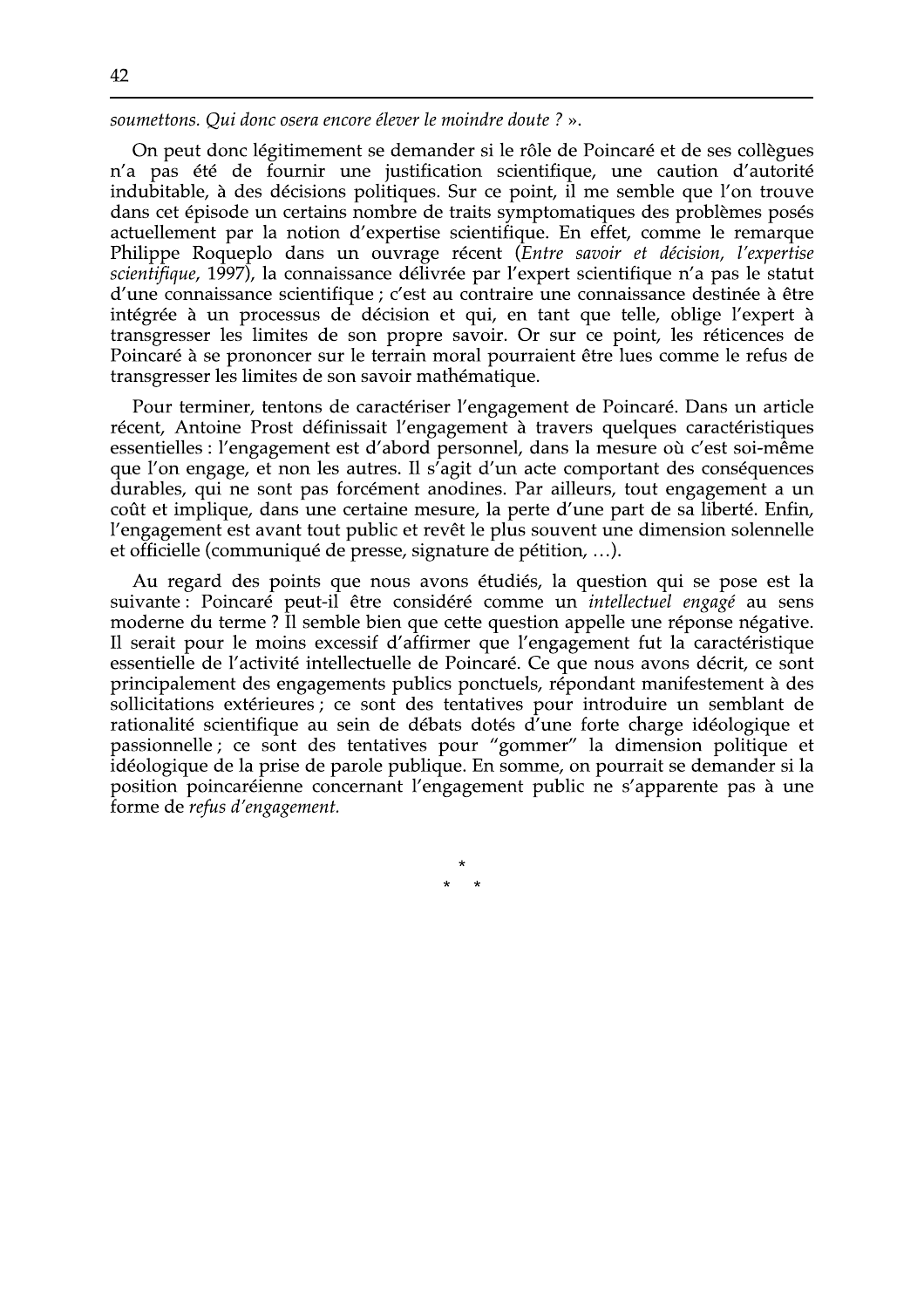## Ernest COUMET: La théorie du hasard est-elle née par hasard? Article paru dans les Annales Economies. Sociétés. Civilisations, année n°25 – n°3 – mai/juin 1970, pp. 574-597. Extraits, pp. 574-585. Les notes conservées sont de l'auteur :

elles ont été réindexées dans le fil de celles de ce fascicule.

Pp. 574-5.

« Un problème relatif aux jeux de hasard, proposé à un austère janséniste par un homme du monde, aura été à l'origine du calcul des probabilités. » Ce qu'a de piquant la rencontre de Pascal et du chevalier de Méré invite au mot d'esprit : on n'a pas manqué de la célébrer comme une heureuse chance. N'est-il pas merveilleux qu'un mathématicien de génie se soit trouvé là au bon moment pour répondre aux devinettes d'un joueur? Et qu'il ait tiré parti de cette »occasion » pour créer une nouvelle science? Même Cournot, si sobre d'habitude, se laisse aller à un faire un jeu de mots; mais on sera peut-être encore plus surpris par les jugements dont il l'accompagne. S'il a fallu attendre Pascal pour que soit fondée la théorie mathématique du hasard, « ce retard même est un pur effet du hasard, puisque rien ne s'opposait à ce qu'un Grec de Cos ou d'Alexandrie eût pour les spéculations sur les chances le même goût pour les spéculations pour le cône ». Alors que l'invention du calcul infinitésimal ou de la mécanique rationnelle ne pouvaient « venir qu'après une longue élaboration scientifique », l'esprit subtil des Grecs aurait très bien pu résoudre les problèmes qui avaient piqué la curiosité de Pascal et de Fermat. Tout à l'inverse, on a pu dire récemment qu'il avait fallu attendre l'avènement de la moderne Théorie des Jeux pour que la découverte de Pascal apparaisse sous son véritable jour. L'ouvrage de Von Neumann et de Morgenstern : Theory of Games and *Economic Behaviour* a marqué une date dans les sciences humaines; malgré les apparences, il ne s'agissait ni d'une théorie particulière, ni même d'un instrument mathématique inédit offert aux seuls économistes ; conjointement avec les théories de la Décision Statistique fondées par Neyman et Wald, la théorie des jeux ouvrait la voie à une nouvelle manière d'aborder les problèmes, un nouveau mode de pensée ayant pour thème essentielle l'organisation rationnelle de l'action humaine.  $\left| \ldots \right|$ 

P. 575.

Si la théorie de la décision et les disciplines qu'elle inspire veulent renouer avec leur véritable tradition, elles doivent rendre hommage à leur véritable fondateur : Pascal. Le problème des partis, poursuit G.-Th- Guilbaud, est un problème de décision : les règles du jeu ont prévu toutes les issues finales possibles ; on saura donc répartir les enjeux lorsque la partie sera terminée ; mais si on l'interrompt avant son terme, comment se fera le partage? Il faudra alors trancher un cas qui n'a pas été explicitement prévu ; donc prendre une décision. Pour ce faire, il faudra savoir mesurer les probabilités.  $[\ldots]$ 

Pp. 576-7.

 $\left[\ldots\right]$ Aussi chercherons-nous à déterminer si ce qui n'est apparemment qu'un petit « problème », au sens où l'entendent les mathématiciens, ne s'inscrit pas en fait dans une problématique beaucoup plus large.

### 1. – Équité et sorts diviseurs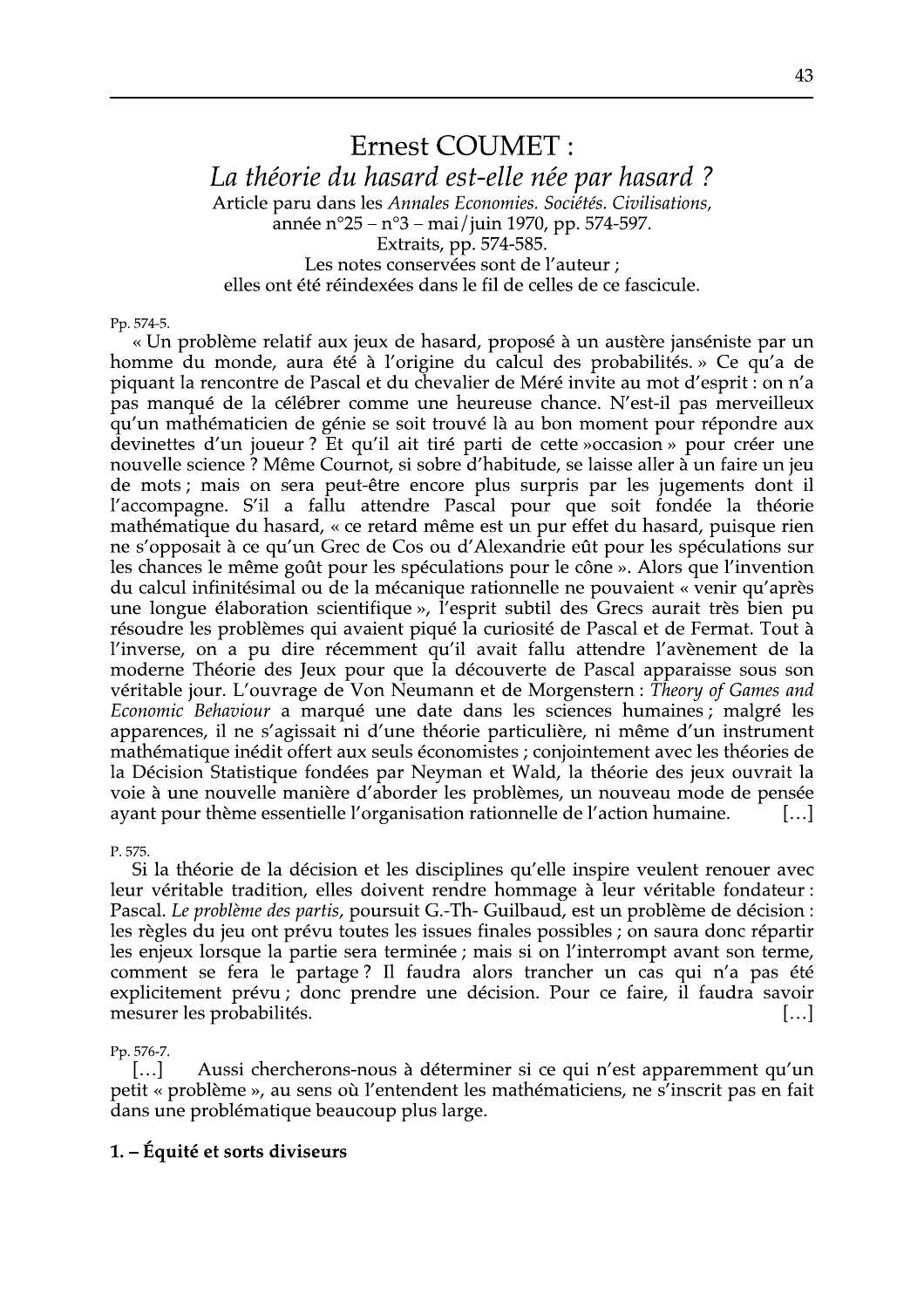L'« Usage du triangle arithmétique pour déterminer les partys qu'on doit faire entre deux joüeurs qui joüent en plusieurs parties »<sup>3</sup> est un texte surprenant de jeunesse. Aucune considération étrangère ne vient troubler la rigueur de la démonstration ni même la sobriété de l'énoncé. Aucune remarque sur la portée de la découverte qui y est exposée et que Pascal lui-même avait qualifiée de « stupéfiante » dans l'« Adresse à l'Académie Parisienne ». Encore moins de dissertation sur la fortune, comme c'est le cas chez Cardan, un des prédécesseurs de Pascal. Tout dans cet exposé est nécessaire ; et rien de ce qui suffit pour venir à bout de la solution n'y est omis : loin de dissimuler sa méthode ; Pascal la réduit à ses « principes ». En tête de sa démonstration, il forme même le cas « trivial », car dit-il, il faut « commencer par le commencement »<sup>4</sup> : c'est, à s'y méprendre, le ton de nos modernes bourbakistes. Et un souverain « à l'infiny »<sup>5</sup> achève de nous persuader qu'au fond, il importe peu qu'il soit de partis et de joueurs : cet « Usage » illustre parmi d'autres la puissance de cette merveilleuse machine à penser qu'est le Triangle Arithmétique.

Dès lors, la manière dont traditionnellement on présente l'origine du calcul des probabilités ne surprendra pas. Puisqu'il s'agissait d'un problème bien défini, on a cherché et on a trouvé quelques précurseurs : ils avaient échoué. Pascal et Fermat ont fait ce qu'on attend de grands esprits : ils ont trouvé la solution. Ils l'ont même fait si bien qu'ils ont préservé leur problème de la curiosité des historiens ; ces derniers n'ont pas songé à lui attribuer d'autre fonction que d'avoir servi d'exercice, de prétexte.

Réduit ainsi à sa plus simple signification, il semble surgir de presque rien. « Hasard historique », dit Cournot. On ne se demandera pas ici s'il faut ajouter au crédit de la subtilité grecque une découverte qu »'elle aurait pu faire » ; rien, au demeurant, n'est plus difficile à réfuter que ce genre d'uchronie. Mais on admettra avec beaucoup plus de réticence que des problèmes géométriques et des problèmes faisant intervenir le hasard puissent être dits de difficulté égale : la difficulté n'est pas dans les deux cas de même nature. Il n'a pas fallu moins d'une profonde modification de la Logique aristotélicienne pour que se développe l'analyse combinatoire<sup>6</sup>.  $\left[\ldots\right]$ 

Pp. 578-584.

Nous n'avons pas à nous soucier ici de l'aspect moral du problème ; mais ne se pourrait-il pas que la « loi volontaire » dont parle Pascal, soit conceptuellement assez proche de conventions qui, selon les casuistes, relevaient du Droit Naturel?

A considérer d'assez haut une évolution pleine de détours, on peut dire que la licéité des jeux de hasard fut établie grâce à une double opération : d'une part, les sorts diviseurs se virent complètement dissociés des autres types de sort, et tout caractère surnaturel leur fut ôté ; et d'autre part, c'est à eux seuls qu'on s'efforça de rattacher les jeux de hasard.

Saint Thomas avait déjà signalé en passant le cas où, lorsqu'on use de sorts diviseurs, ce n'est pas de Dieu qu'on attend le résultat, mais simplement du hasard. Il ne condamne pas un tel usage, mais le soupçon qu'il laisse planer sur lui, en disant

<sup>3</sup> Œuvres de Blaise Pascal, publiées dans l'ordre chronologique..., par L. Brunschvicg, P. Boutroux et F. Gazier. 14 vol., Paris, 1908-1914 (Collection des Grands Écrivains de la France), t. 3, pp. 478-503. Pour désigner cette édition, nous utiliserons l'abréviation G.E.

 $\overline{4}$ G.E., III, p. 482.

 $\mathbf 5$ G.E., III, p. 485.

<sup>6</sup> « Le calcul des combinaisons est significatif pour la science mathématique du XVII<sup>e</sup> siècle : il exige la légitimation d'un calcul des relations comme un calcul des objets, et en conséquence un triomphe sur la logique antique qui n'accepte rien que sujets et prédicats. » (Joachim-Otto FLECKENSTEIN, « Petrus Ramus et l'Humanisme balois », in La science au seizième siècle, Colloque de Royaumont, juillet 1957, Paris, Hermann, Coll. « Histoire de la Pensée », 1960, p. 120).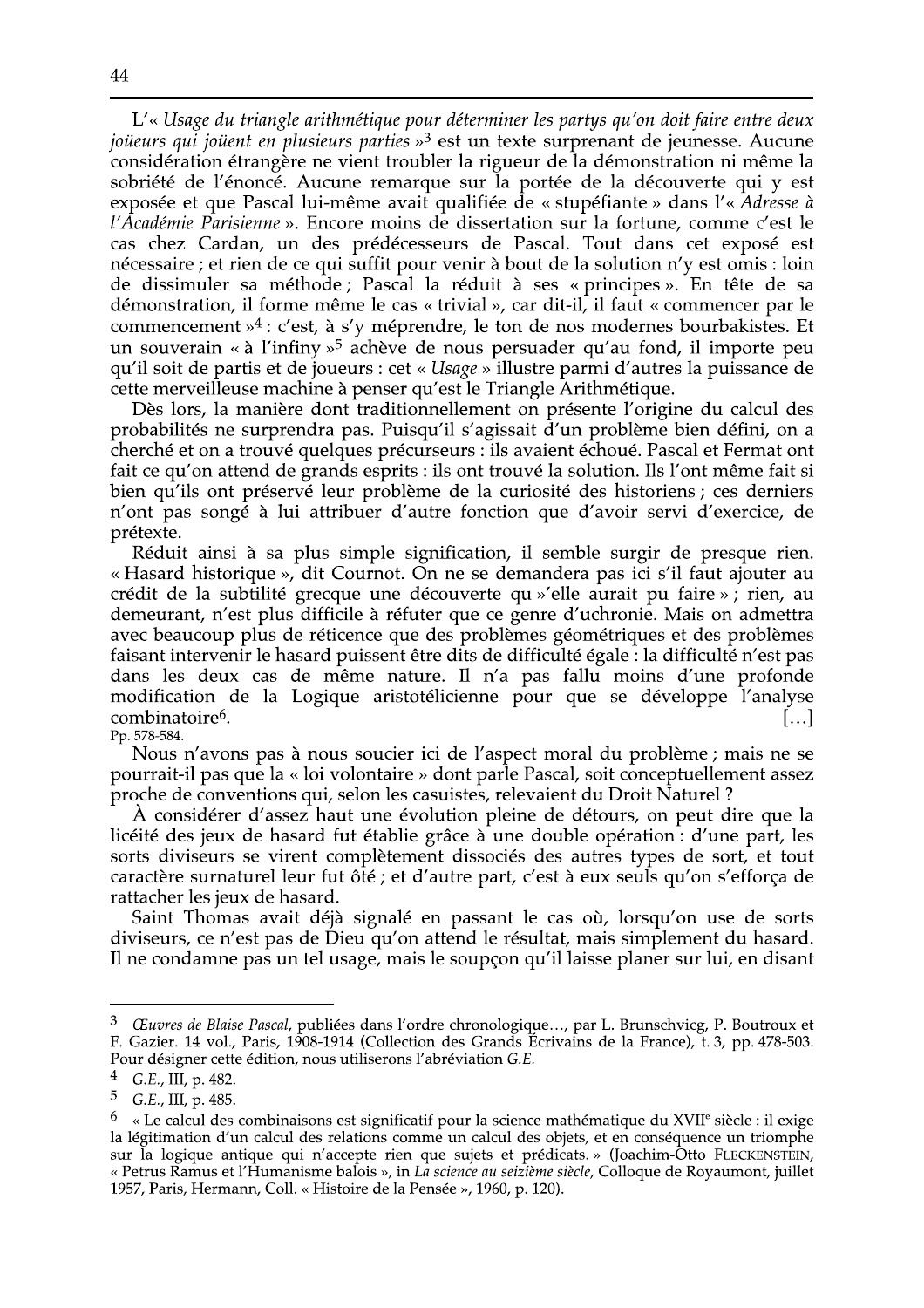qu'il n'y a peut-être pas d'autre mal à cela que « peut-être d'agir en vain »<sup>7</sup>, fera que des moralistes rigoureux vont – jusqu'au XVIII<sup>e</sup> siècle – en tirer argument contre les jeux de hasard. Tout au contraire, les casuistes vont en tirer le plus grand parti de la possibilité qu'avait laissé entrevoir saint Thomas : s'en remettre au sort, est parfois le moyen le plus naturel de procéder à un partage ; ils dénombreront les cas où, dans la vie de tous les jours aussi bien que dans les institutions politiques, il est effectivement d'usage de procéder de cette façon ; en mettant en relief le caractère impartial des décisions obtenues, ils iront même plus loin : bien user des sorts diviseurs, c'est mettre en pratique une vertu morale. Un texte de Saint Augustin leur sert ici de garant, texte que saint Thomas avait cité pour légitimer des cas où il est permis d'implorer le jugement de Dieu, mais qu'ils entendront tout différemment<sup>8</sup>: ils en retiendront l'idée qu'en certaines occasions, recourir au sort, c'est exercer la vertu de justice. Il s'agit d'un passage du *De Doctrina christiana*. Nous devons certes, dit saint Augustin, un égal amour à tous les hommes, mais il est impossible de leur faire du bien à tous; aussi faut-il surtout nous employer pour les personnes qui, selon les contingences de temps ou de lieu, nous sont plus étroitement unies, « comme par un choix du sort ». « Supposons, par exemple, que tu aies une chose en superflu. Il faudrait la donner à qui n'en n'a pas. Mais tu ne peux la donner à deux. Or si deux personnes se présentent dont aucune ne l'emporte sur l'autre, soit par le besoin, soit par un lien d'amitié avec toi, feras-tu rien de plus juste, que de choisir par le sort ; celle des deux à qui tu dois donner ce que tu ne peux donner à l'une et à l'autre. »<sup>9</sup> [...] Sans doute ce procédé n'est juste que dans des conditions bien déterminées : ainsi, des élections ne pourront être effectuées par un tirage au sort qu'entre des personnes dont le mérite aura été reconnu égal. Il n'en reste pas moins qu'un renversement significatif s'est opéré ici en faveur des sorts diviseurs : non seulement ils sont considérés, selon une expression qu'utilisera La Placette, comme des « sorts naturels », ou des « sorts humains », mais ils servent de fondement à des conventions équitables.

C'est de ce renversement que bénéficieront les jeux de hasard lorsqu'on les classera sous la rubrique de tels sorts diviseurs. Cette nouvelle classification ne se réduisait pas elle-même à un pur changement d'étiquette : elle ne présuppose rien moins qu'une nouvelle conception du contrat et de la propriété. Il fallait faire admettre qu'il est permis, selon le droit naturel, d'exposer un bien au hasard, et que le transfert de propriété qui a pour seule cause l'arrivée d'un événement fortuit a un fondement juridique solide. C'est en déplaçant la question vers le caractère équitable de ces conventions particulières propres aux jeux, que les casuistes vont justifier ces thèses. Il est établi que du point de vue moral, un des caractères essentiels auxquels doit répondre un jeu, quel qu'il soit, est que des joueurs doivent être dans des « conditions égales ». Cette égalité est commandée par la justice ; or cette restriction peut, aux yeux de ceux qui croient que le fondement d'un contrat réside dans la volonté des contractants, servir de base à une convention équitable où se balancent risques et avantages.

[...] Les jeux de hasard constituent une espèce de ce qu'on appellera les *contrats aléatoires*; ils reposent sur des conventions volontaires d'après lesquelles la

 $\overline{7}$ Saint Thomas vient de dire, après avoir écarté l'influence des astres, que le résultat du sort ne peut être attendu que du hasard ou d'une influence spirituelle qui en dirige le cours : [...] (Somme Théologique. La Religion. tome deuxième, 2<sup>ª</sup>-2<sup>ª</sup>, qustions 88-100, traduction française et notes par I. Mennessier, Desclée & Cie, Paris, Tournai, Rome, 1953, pp. 238-239.).

Op. cit., p. 242.

<sup>9</sup> De Doctrina christiana, L. I. chap. XXVIII, 29 (Œuvres de saint Augustin, II, 1re série, Opuscules II, Le Magistère chrétien. Texte de l'édition bénédictine, traduction et notes de M. le chanoine G. Combes et de M. l'abbé Farges, Paris, Desclée de Brouwer, 1949, pp. 215-216.).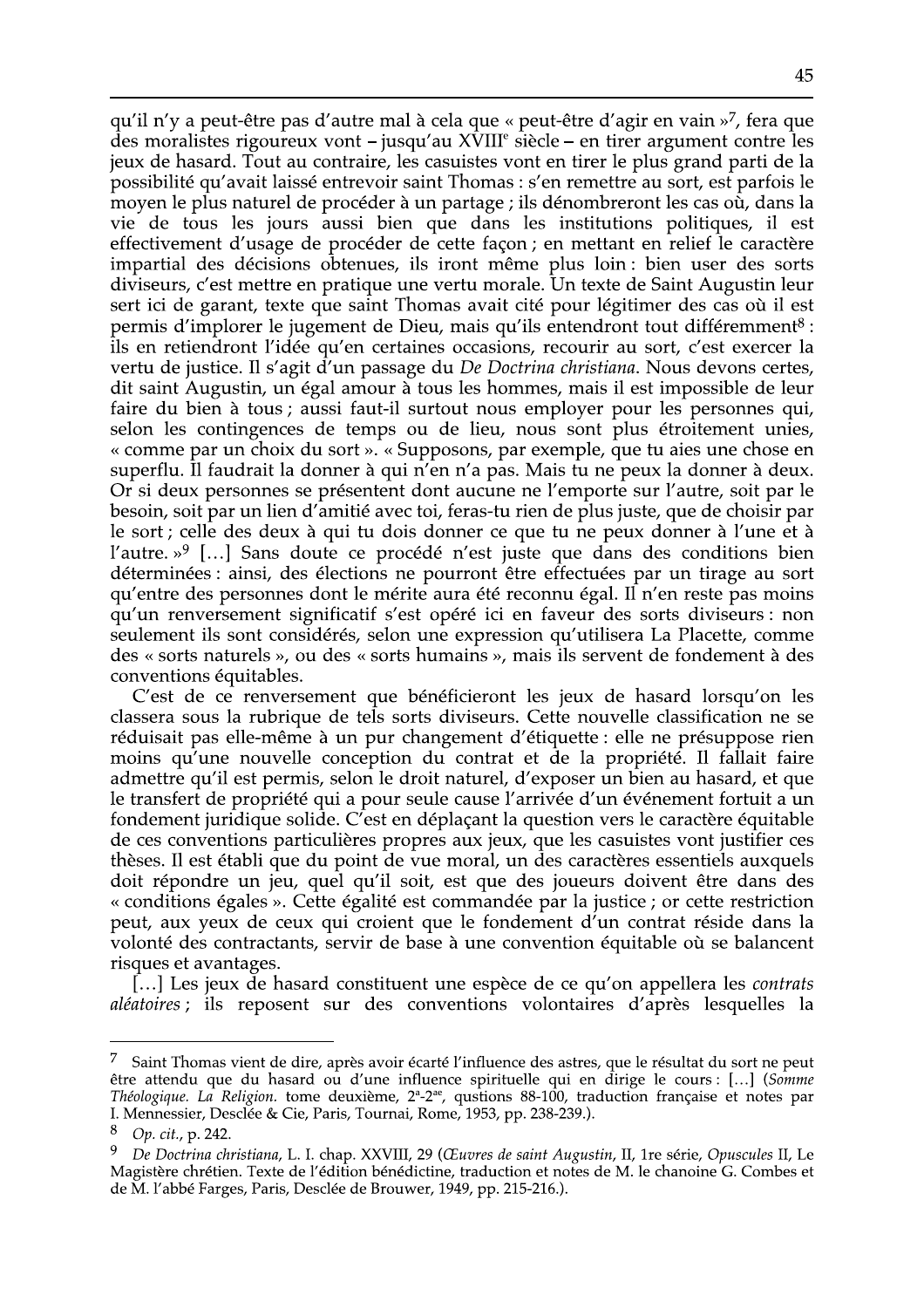possession du bien dépend du résultat incertain de la fortune, et qui, pour être légitimes, doivent répondre à certaines conditions d'équité.

« Mais, comme c'est une loi volontaire, ils peuvent rompre de gré à gré... »; « l'argent que les joueurs ont mis au jeu ne leur appartient plus... ». Pour aussi cursives qu'elles soient, les remarques que nous venons de faire, ne donnent-elles pas à ces phrases de Pascal une résonance toute particulière ? Sans doute, Pascal ne poset-il pas le problème de la licéité des jeux de hasard : ce problème est naturellement mis entre parenthèses, du fait que l'activité de jeu se propose à lui, mathématicien, comme un objet de réflexion, un donné sur lequel il n'a pas à porter de jugement de valeur. Mais la neutralité scientifique rencontre ici d'autres limites : cette activité ne peut être réduite d'emblée en termes purement mathématiques. Or il se trouve que pour formuler son problème, Pascal emploie des expressions, utilise des notions, qui sont celles-là mêmes qui avaient été exploitées, et certaines même créées, qui avaient cherché à prouver que les jeux de hasard étaient des conventions sur lesquelles devaient régner la justice. On pressent dès lors les prolongements que l'on pourrait donner à cette remarque faite par Alexandre Koyré au congrès de Royaumont de 1954 : « Dans la question des partis intervient le droit du joueur à l'enjeu. Fermat était un juriste et Pascal vivait dans un entourage de juristes et je pense que ce fait les a rendus plus sensibles à cet aspect du problème dans lequel Galilée n'a vu qu'un simple problème de combinatoire. »<sup>10</sup> Qu'on nous entende bien : il ne s'agit pas d'interpréter brutalement en termes d'influences le rapprochement que nous venons de faire entre le langage de certains juristes (ce mot fera moins peur et sera au demeurant, plus juste que celui de casuistes...) et celui de Pascal. On peut en tout cas affirmer que de part et d'autre, les concepts sous lesquels sont subsumés, les jeux de hasard sont identiques. Bien plus : les moralistes qui essayaient de déterminer les conditions que doit remplir un jeu pour être équitable, se situaient par-delà les convoitises et les antagonismes des joueurs ; le mathématicien qui veut calculer la « distribution juste » ne fait que reprendre avec plus de rigueur la même attitude : il est l'arbitre.

### 2. – Le droit et les événements casuels

Après en avoir examiné l'aspect contractuel, tournons-nous maintenant vers le second élément des sorts diviseurs et des jeux de hasard : la « fortune ». Ce qu'elle décide ne relève d'aucune volonté particulière de Dieu, et elle n'a rien de commun avec la déesse Fortune qui eut sous de multiples formes, tant d'adorateurs au temps de la Renaissance. Elle ne distingue pas les individus qui seraient par essence plus « heureux » que d'autres. Si les conventions qu'on fait reposer sur ses résultats sont justes, c'est précisément parce qu'elle est indifférente. Elle se caractérise par son incertitude. Elle ne diffère donc en rien de ce que les logiciens appellent précisément « fortune » : il n'y a aucune différence de nature entre les événements qui se produisent au cours d'un jeu de hasard et ce qu'on appelle plus généralement les événements contingents. Ce rapprochement nous semble d'autant plus intéressant qu'il s'effectue chez nos auteurs sans référence à une réflexion sur la nature des instruments aléatoires<sup>11</sup> : les deux domaines ont ceci de commun que l'homme doit

<sup>10</sup> Au cours de la discussion faisant suite à sa conférence sur « Pascal savant » (in Blaise Pascal, l'homme et l'œuvre, Cahiers de Royaumont, Philosophie n° 1, Les Éditions de Minuit, 1956, p. 291.).

 $11$  [...] Dans l'Adresse à l'Académie Parisienne, Pascal emploie la même expression [que Domingo de Soto, cité en latin dans un passage non reproduit de l'article] d'anceps fortuna [fortune incertaine ou hasardeuse], et écrit plus loin : [En effet, les événements ambigus du sort sont fort justement attribués à une contingence fortuite plutôt qu'au mérite d'une nécessité naturelle.] (G.E., III, p. 307.). [Les traductions françaises des passages en latin, entre crochets, sont de l'éditeur, J.-P. L].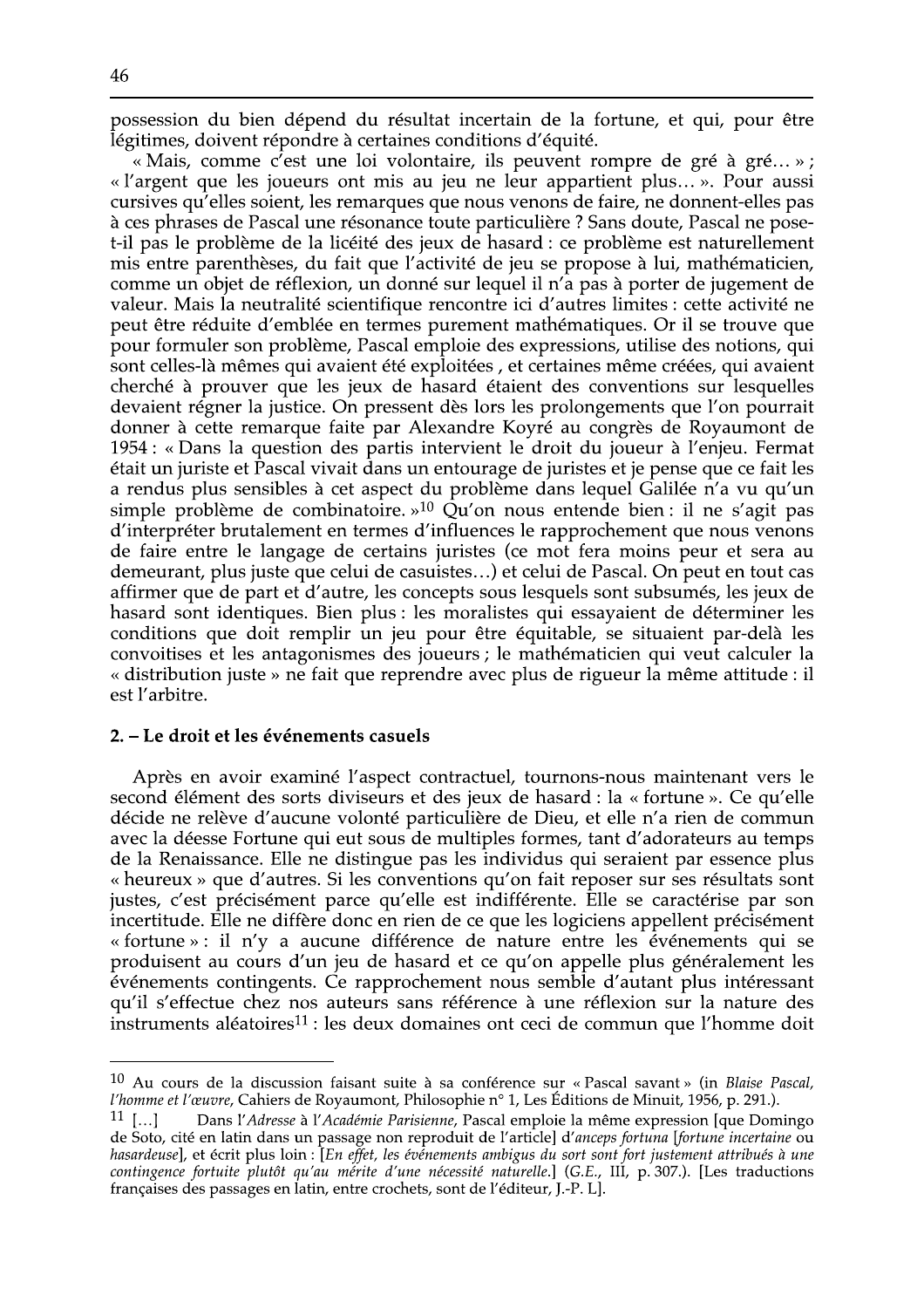s'y accomoder du même type d'incertitude. Aussi, pour lever les accusations portées contre les jeux de hasard, suffira-t-il de citer des cas où intervient la fortune, et qui pourtant ne sont pas condamnés. Les docteurs s'accordent à trouver licites les contrats d'assurance ; qu'ils soient logiques avec eux-mêmes ! Un signe tout matériel nous apprend comment, sous la catégorie de l'incertain, les jeux de hasard étaient venus se juxtaposer à d'autres activités humaines où l'aléa au sens strict n'avait pas sa place. Dans les traités De Justitia et Jure, les chapitres sur les paris, les jeux de hasard, les contrats d'assurance, les rentes viagères, se trouvent souvent les uns à la suite des autres.

Transportons-nous maintenant par la pensée au début du XVIII<sup>e</sup> siècle, et ouvrons la Dissertatio inauguralis mathematico-juridica de usu artis conjectandi in jure, publiée en 1709 par Nicolas Bernou|i|lli : nous y trouvons des rubriques semblables. Dira-t-on, comme on le fait couramment, qu'il a « appliqué » le nouvel art à des matières juridiques? Ne serait-il pas plus exact de dire que si cette application a été possible, et si elle s'est présentée naturellement à l'esprit de Leibniz, Montmort, Jacques Bernoulli, ... c'est que les juristes leur avaient préparé de longue date la voie ?

Leibniz a proclamé que c'est chez les jurisconsultes qu'il avait trouvé des modèles de Logique en ce qui concernait les questions contingentes<sup>12</sup>. Dans le De Conditionibus, publié en 1665, il avait en quelque sorte formalisé la théorie juridique de la « condition », et, avant même d'avoir acquis une formation mathématique, il avait à cette occasion, entrevu les principe du calcul des probabilités<sup>13</sup>. Cet exemple illustre permet déjà de penser que la réflexion juridique avait procédé à une conceptualisation des situations d'incertitude. Le contraire serait surprenant : l'entreprise gigantesque de codification que représente le droit romain ne pouvait pas ne pas les avoir rencontrées. [...] Or, du fait d'une évolution aussi bien économique qu'idéologique, ce sont précisément certaines de ces notions qui vont, déjà au Moyen Âge, mais surtout à la Renaissance, prendre une place de plus en plus importante. Ainsi, la notion de risque est au centre même des discussions sur l'usure. Assez tôt, on avait admis que dans un contrat de société celui qui confie une somme d'argent à un marchand (sans lui céder la propriété, de sorte qu'il participe à l'entreprise à ses risques et périls), a le droit de réclamer une part du bénéfice. [...] A vrai dire, il faudra bien du temps et bien des détours pour que soient admises comme non usuraires certaines pratiques; l'on sait à quelles argumentations tortueuses se livreront les casuistes pour légitimer des contrats réprouvés par la doctrine traditionnelle : elles ont été violemment stigmatisées dans les *Provinciales*. Mais précisément, faut-il ne voir dans la casuistique qu'une oeuvre diabolique destinée à favoriser l'esprit de lucre? Dans de nombreux domaines, sa tâche fut en fait de codifier des situations nouvelles. L'« aventure » avait pris de plus en plus d'importance avec le développement du grand commerce; les techniques financières, avec en particulier, l'extension de la lettre de change, s'étaient perfectionnées ; alors que les scolastiques refusaient d'admettre que la durée ait une influence économique pouvant fonder une différence de prix, il était manifeste, le volume et la complexité des échanges s'étant très nettement accrus, qu'on pouvait tirer profit de la différence des temps et des lieux. Pour assigner des règles à ces opérations d'un nouveau type, la théorie des contrats devait s'assouplir et tenir compte du rôle de plus en plus grand des éléments « casuels ». Si l'on songe que la passion du jeu est « un des comportements collectifs typiques de cette époque », on pourra se demander avec P. Jeannin, si elle ne nous indique pas un trait significatif de la mentalité du marchand du XVI<sup>e</sup> siècle : « Le développement de la spéculation

<sup>&</sup>lt;sup>12</sup> Cf. Louis COUTURAT, La Logique de Leibniz d'après des documents inédits, Paris, Alcan, 1901, p. 241.

<sup>&</sup>lt;sup>13</sup> *Op. cit., note V, pp.* 552-554.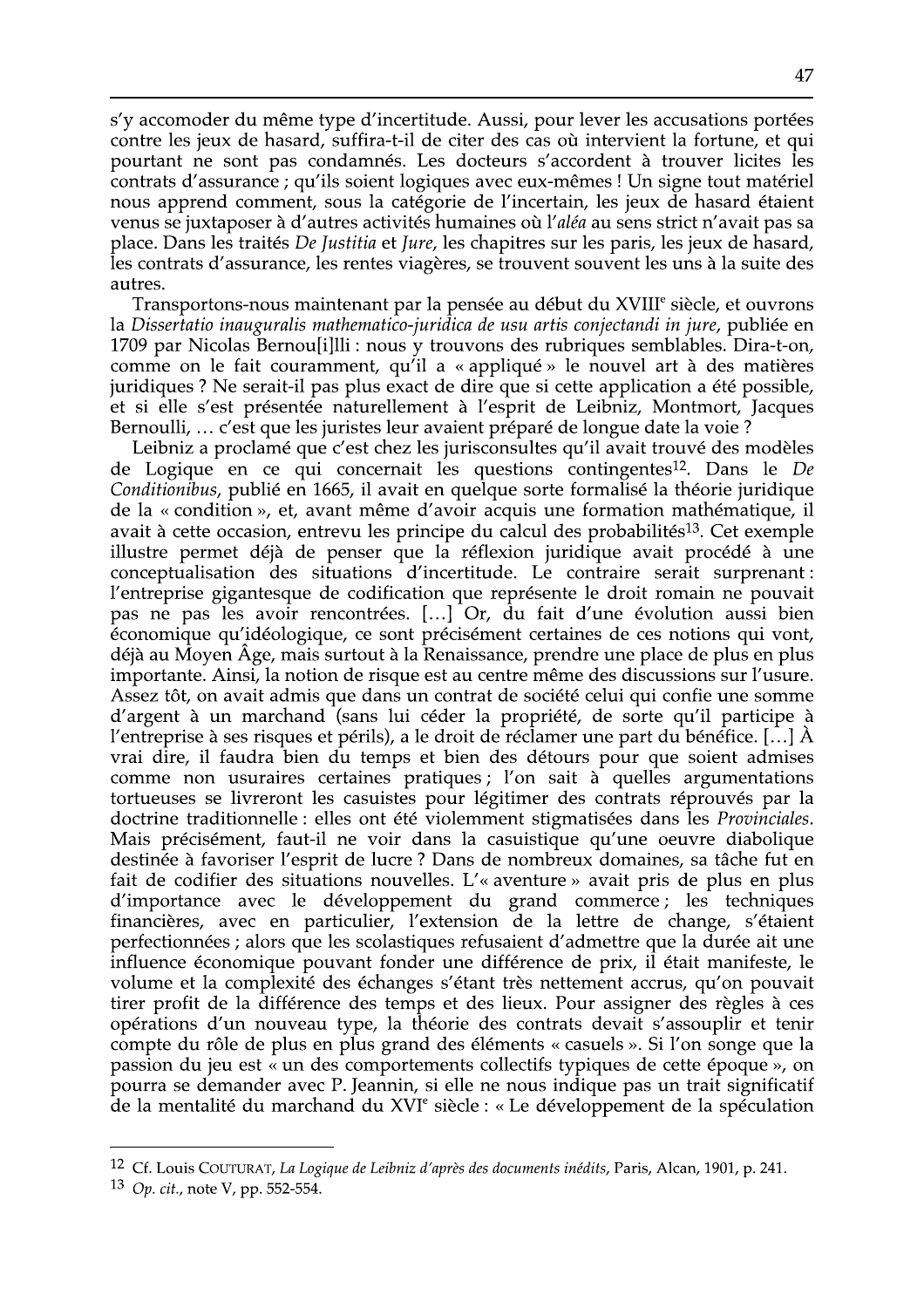trop souvent présenté comme un trait de modernité, se rattache en fait à la présence du hasard, du jeu, au coeur même des affaires, sous des formes que le XVI<sup>e</sup> siècle hérite du Moyen Âge »<sup>14</sup>. Par ailleurs, l'incertitude des communications, les « périls et fortune de mer»..., vont susciter des institutions destinées à réduire la dépendance de l'homme « à l'égard des aléas du monde ». Ainsi les contrats d'assurance vont se répandre concurrement au système beaucoup plus ancien du prêt à la grande aventure.  $\left[\ldots\right]$ 

[...] cette rationalité va se manifester dans une comptabilisation originale : celle qui concerne l'évaluation des « risques » et des « espérances ». Ainsi pour déterminer la manière dont les contractants qui forment une Société doivent se partager les bénéfices<sup>15</sup>, il sera nécessaire de distinguer les différents types de contrats selon les risques courus soit par celui qui apporte le travail ou la peine, soit par celui qui apporte le Capital, et établir les règles selon lesquelles doivent se combiner ces différents éléments. Avec ces problèmes de partage, nous ne sommes pas loin du problème des partis.

[...] Avant même que Pascal ait eu à en traiter, s'était constitué un champ notionnel bien défini dont le thème constitutif était : l'homme face à l'incertain. Et corrélativement, s'ébauchaient des méthodes plus efficaces d'organisation, une comptabilité d'un nouveau genre qui appelait en quelque sorte un calcul plus élaboré.

### 3. – Avenir défuturisé et science de l'action

Mais qu'avons-nous gagné en fait à établir ce contexte? Chacun sait que les sciences prennent germe dans un état préscientifique ou une intelligence à courte vue était encore à l'école, et résolvait à tâtons, dans une perspective utilitaire, des problèmes particuliers. Mais, pour être géomètre, le géomètre doit oublier qu'il a été arpenteur. Le probabiliste et le statisticien sérieux ne doivent-ils pas de la même façon quitter la table des jeux ?

Si le calcul des probabilités ne trouve sa forme vraiment positive que dans l'« analyse statistique », s'il ne s'accomplit qu'avec les progrès de la mécanique statistique, alors le caractère « pratique » de ses origines est une tare qu'il faut de toute force effacer. C'est exactement ce qu'affirme Brunschvicg, avec la plus grande vigueur dans L'Expérience humaine et la causalité physique : « le calcul des probabilités est entré dans l'âge positif le jour où s'est fait le départ entre les méthodes générales de relations qui caractérisent ce calcul et le caractère particulier, je dirais volontiers pittoresque, des problèmes auxquels ces méthodes avaient d'abord été appliquées  $\frac{16}{6}$ .  $\left[ \ldots \right]$ 

 $\left[\ldots\right]$ De fait ce qui lui semble essentiel dans cette méthode, c'est que l'avenir y apparaît « comme *défuturisé*, le hasard comme *déprobabilisé* »<sup>17</sup>. Si la partie avait poursuivi son cours normal, on aurait vu « le hasard à l'œuvre dans le sens du *plus* ou *moins* probable», il y aurait eu des gagnants et des perdants. Par contre, pour répartir les enjeux quand la partie a été interrompue, il ne faut retenir du hasard que l'idée abstraite et intemporelle. « On ne spécule plus sur l'avenir ; on supprime l'avenir en le rabattant en quelque sorte sur le plan du présent; le coefficient d'incertitude qui s'attache au hasard du jeu, transformé en une espèce de matière inerte et fixe, devient l'objet d'un calcul certain, qui coupe court à toute espérance

<sup>&</sup>lt;sup>14</sup> Pierre JEANNIN, Les Marchands au XVIe siècle, Éditions du Seuil, 1963, p. 127.

<sup>&</sup>lt;sup>15</sup> Nous aurons l'occasion de citer plus loin un texte de Lessius relatif à cette question.

<sup>&</sup>lt;sup>16</sup> L'expérience humaine et la causalité physique, Paris, P.U.F., 1949, p. 358.

<sup>&</sup>lt;sup>17</sup> Op. cit., p. 355.